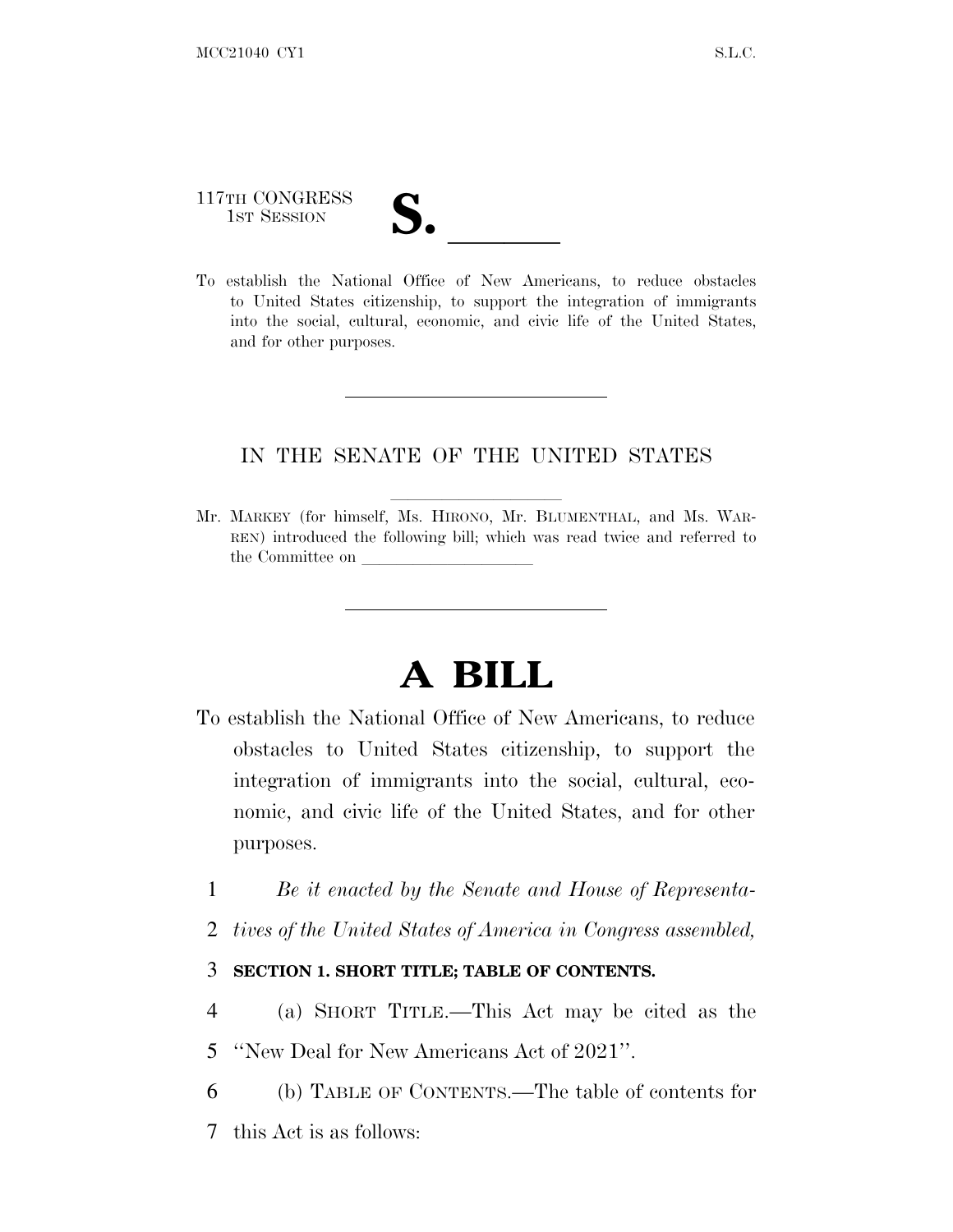Sec. 1. Short title; table of contents.

Sec. 2. Definitions.

#### TITLE I—NEW AMERICANS AND INTEGRATION

Sec. 101. Definitions.

- Sec. 102. National Office of New Americans.
- Sec. 103. Federal Initiative on New Americans.

#### TITLE II—PROGRAMS TO PROMOTE CITIZENSHIP, INTEGRATION, AND PROSPERITY

- Sec. 201. Definitions.
- Sec. 202. Sense of Congress on access to legal counsel.
- Sec. 203. Legal Services and Immigration Assistance grant program.
- Sec. 204. English as a Gateway to Integration grant program.
- Sec. 205. Workforce Development and Shared Prosperity grant program.
- Sec. 206. Department of Homeland Security grants.
- Sec. 207. United States Citizenship and Integration Foundation.
- Sec. 208. Pilot program to promote immigrant integration at State and local levels.
- Sec. 209. Authorization of appropriations for Foundation and pilot program.

#### TITLE III—REDUCING BARRIERS TO CITIZENSHIP

- Sec. 301. Sense of Congress.
- Sec. 302. Immigration service fees.
- Sec. 303. Waiver of English requirement for senior new Americans.
- Sec. 304. Reduce financial obstacles to naturalization.
- Sec. 305. Naturalization for certain United States high school graduates.
- Sec. 306. Family integration.
- Sec. 307. Revision of grounds for deportation.
- Sec. 308. Waiver to ensure access to citizenship.
- Sec. 309. Naturalization ceremonies.
- Sec. 310. Proud to Be a United States Citizen Program.
- Sec. 311. Mission of U.S. Citizenship and Immigration Services.
- Sec. 312. Automatic registration of eligible individuals.
- Sec. 313. Department of Homeland Security assistance in registration.
- Sec. 314. Voter protection and security in automatic registration.
- Sec. 315. Effective date.

#### TITLE IV—REFUGEE RESETTLEMENT AND INTEGRATION

- Sec. 401. Definition of Secretary.
- Sec. 402. Minimum number of refugees to be admitted.
- Sec. 403. Pre-arrival English language and work orientation training for approved refugee applicants.
- Sec. 404. Update of reception and placement grants.
- Sec. 405. Case management grant program.
- Sec. 406. Increase in cash payments.

#### TITLE V—PROTECTIONS FOR IMMIGRANTS

- Sec. 501. Personally identifiable information.
- Sec. 502. Voluntary participation in integration and inclusion activities.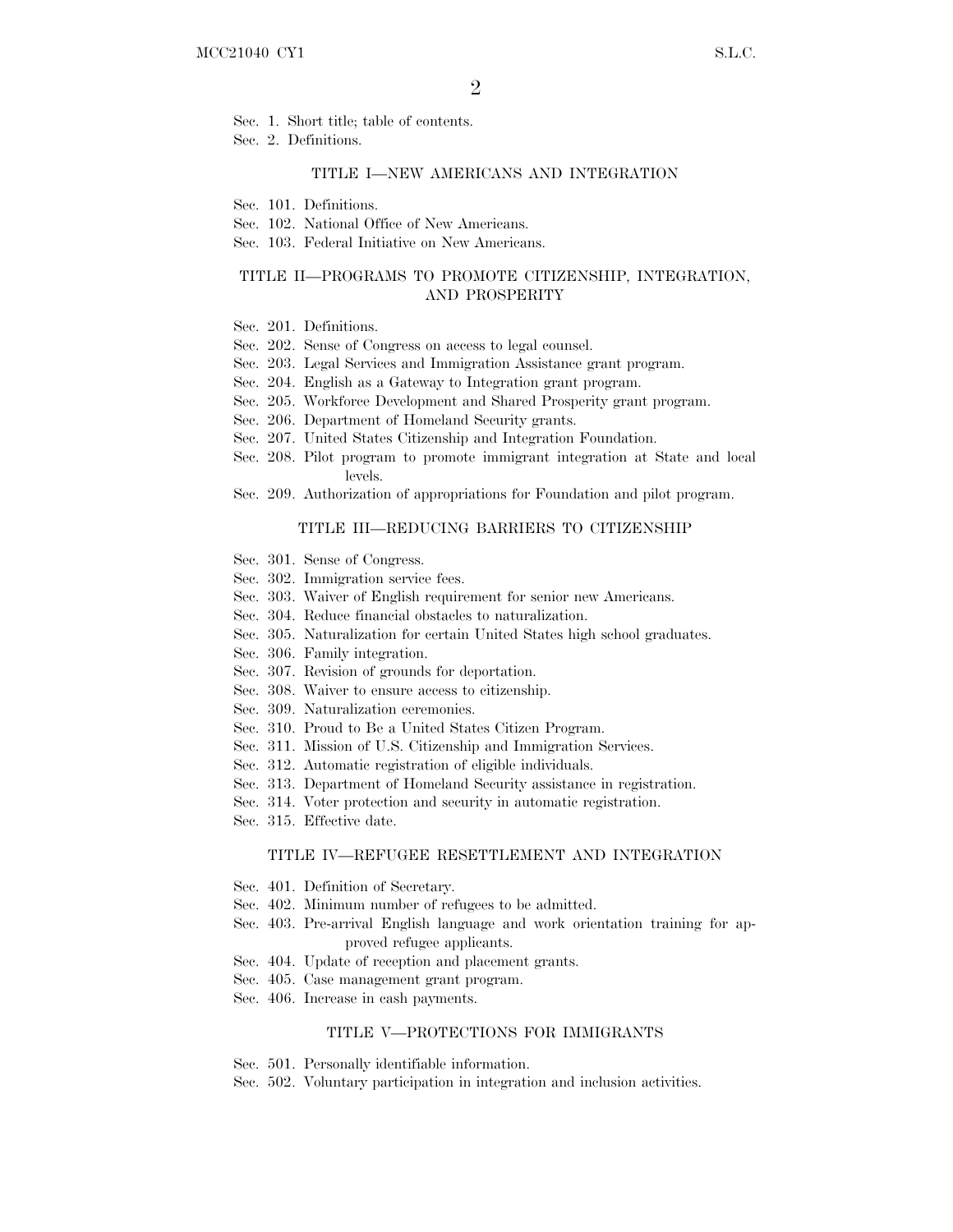## **SEC. 2. DEFINITIONS.** In this Act: (1) IMMIGRANT.—The term ''immigrant'' means an individual who— (A) is not a citizen or national of the United States; (B) is present in the United States; and 8  $(C)(i)$  is in any status under the immigra- tion laws; or 10 (ii)(I) is not in any status under the immi- gration laws; and (II) intends to resident permanently in the United States. (2) IMMIGRATION LAWS.—The term ''immigra- tion laws'' has the meaning given the term in section 101(a) of the Immigration and Nationality Act (8  $17 \quad U.S.C. 1101(a)$ . (3) REFUGEE.—The term ''refugee'' has the meaning given the term in section 101(a) of the Im- migration and Nationality Act (8 U.S.C. 1101(a)). **TITLE I—NEW AMERICANS AND INTEGRATION SEC. 101. DEFINITIONS.** In this title: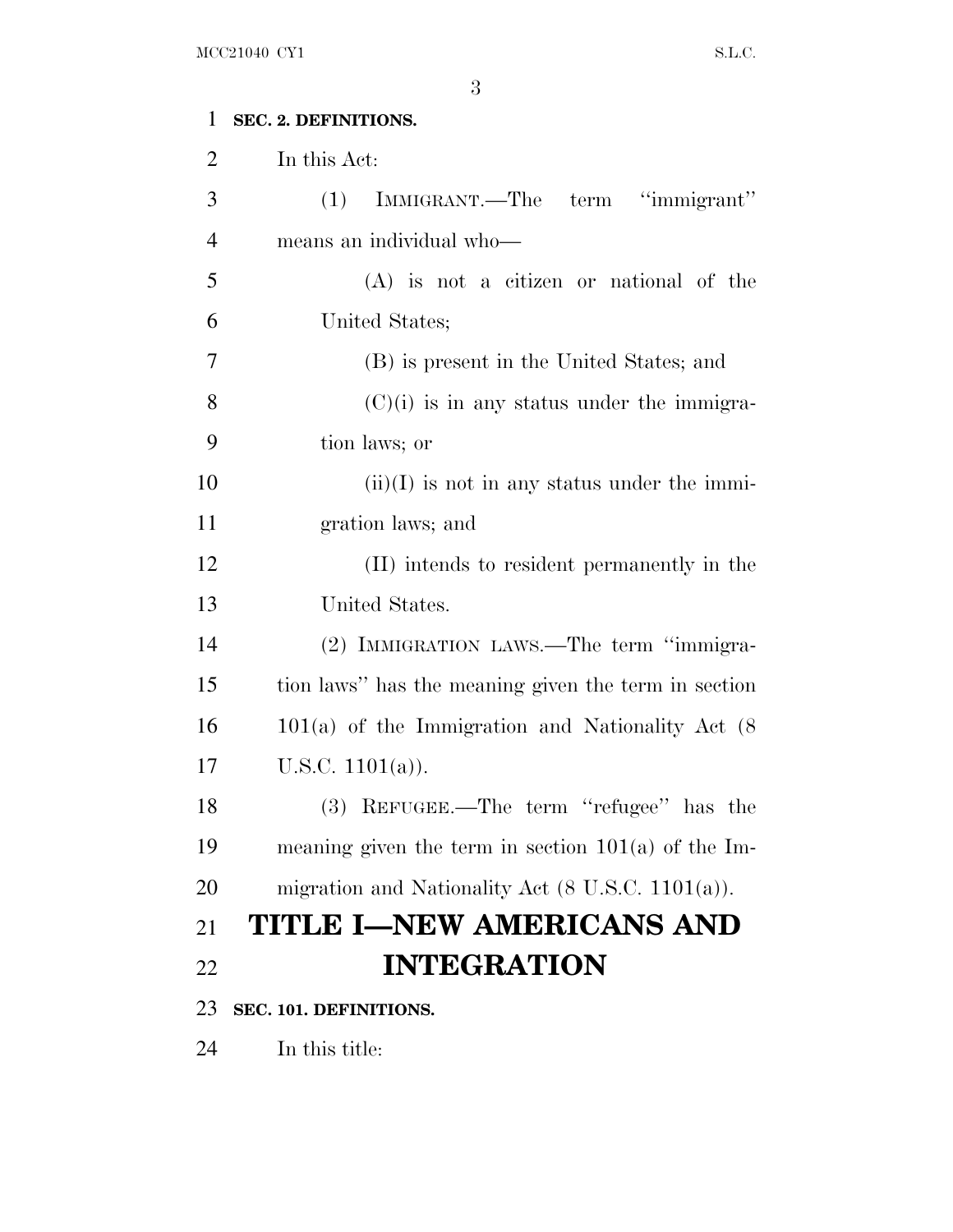(1) DIRECTOR.—The term ''Director'' means the Director of the National Office of New Ameri- cans. (2) FEDERAL AGENCY.—The term ''Federal agency'' has the meaning given the term ''agency'' in section 551 of title 5, United States Code. (3) OFFICE.—The term ''Office'' means the National Office of New Americans established by 9 section  $102(a)$ . **SEC. 102. NATIONAL OFFICE OF NEW AMERICANS.** (a) ESTABLISHMENT OF THE NATIONAL OFFICE OF NEW AMERICANS.—There is established within the Execu- tive Office of the President an office to be known as the ''National Office of New Americans''. (b) PURPOSES.—The purposes of the Office are the following: (1) To welcome and support immigrants and refugees in the United States. (2) To promote and support immigrant and ref- ugee integration into, and inclusion in, the social, cultural, economic, and civic life of the United States. (3) To ensure that the Federal Government and Federal agencies promote the pursuit of United States citizenship among immigrants and refugees.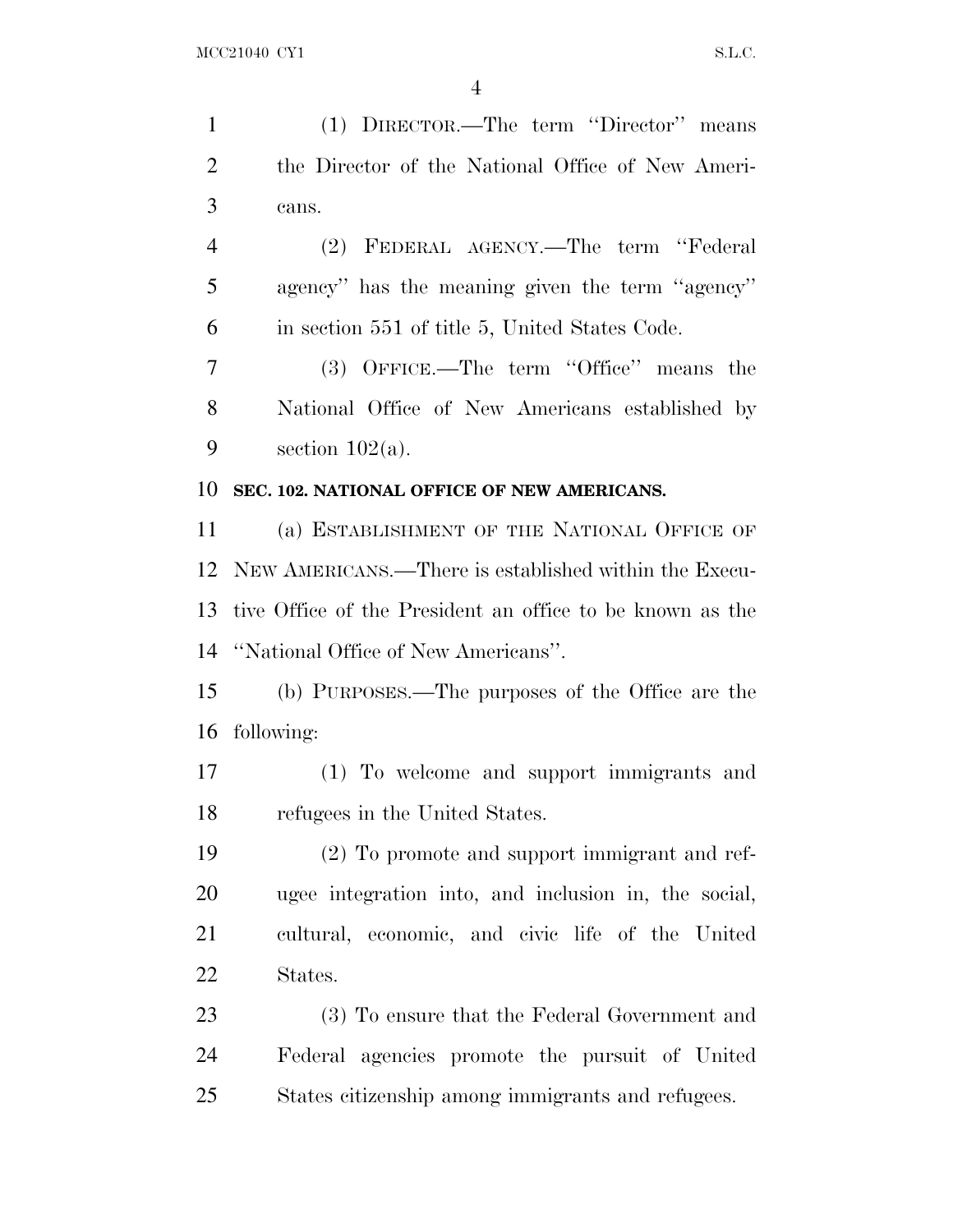| $\mathbf{1}$   | (4) To ensure access to quality English lan-             |
|----------------|----------------------------------------------------------|
| $\overline{2}$ | guage learning programs that support the successful      |
| 3              | integration of immigrant adults, including by en-        |
| $\overline{4}$ | hancing—                                                 |
| 5              | (A) employment and career prospects and                  |
| 6              | economic integration; and                                |
| 7              | (B) social integration in local communities              |
| 8              | and participation in civic life, including engage-       |
| 9              | ment with State and local governments, schools,          |
| 10             | and private and nonprofit community institu-             |
| 11             | tions.                                                   |
| 12             | (5) To improve access to workforce development           |
| 13             | programs, including by ensuring that such programs       |
| 14             | meet the demand and the unique language, training,       |
| 15             | and educational needs of immigrants and refugees.        |
| 16             | (6) To coordinate the efforts of Federal, State,         |
| 17             | and local entities to support the effective social, eco- |
| 18             | nomic, linguistic, and civic integration of immi-        |
| 19             | grants, refugees, and the children of immigrants and     |
| 20             | refugees.                                                |
| 21             | (7) To provide advice and leadership to the              |
| 22             | President, Members of Congress, and other Federal        |
| 23             | Government officials on the challenges and opportu-      |
| 24             | nities facing such entities with respect to immigrant    |
| 25             | and refugee integration.                                 |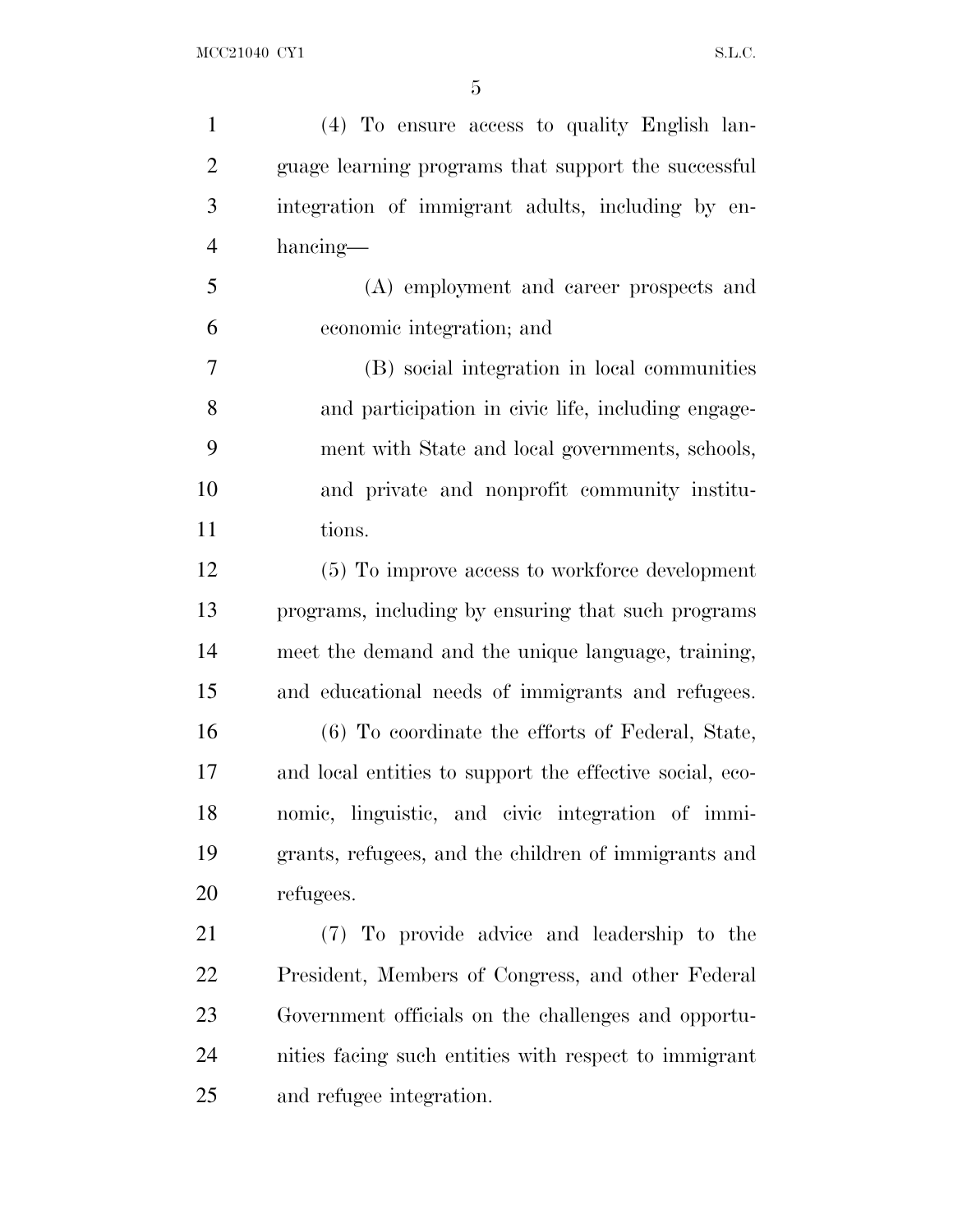(8) To evaluate the scale, quality, and effective- ness of Federal Government efforts with respect to immigrant and refugee social and economic integra- tion, including access to United States citizenship, English language learning, education, and workforce development programs. (9) To identify the anticipated effects of new Federal policies on existing integration efforts and advise the President on how to address potential in- tegration needs and the effects of such policies. (10) With respect to immigrant and refugee in- tegration efforts, to consult on a biannual basis with State and local government officials on challenges and opportunities presented by such efforts. (11) With respect to the activities described in paragraphs (8) through (10), to ensure the inclusion of the perspectives of immigrants and refugees. (12) With respect to the administration of the grant programs under title II, to consult with the applicable heads of Federal agencies. (13) To submit to the President and the appro- priate committees of Congress a biannual report that describes the activities of the Office and the re- sults of the consultation processes described in para-25 graphs  $(10)$  through  $(12)$ .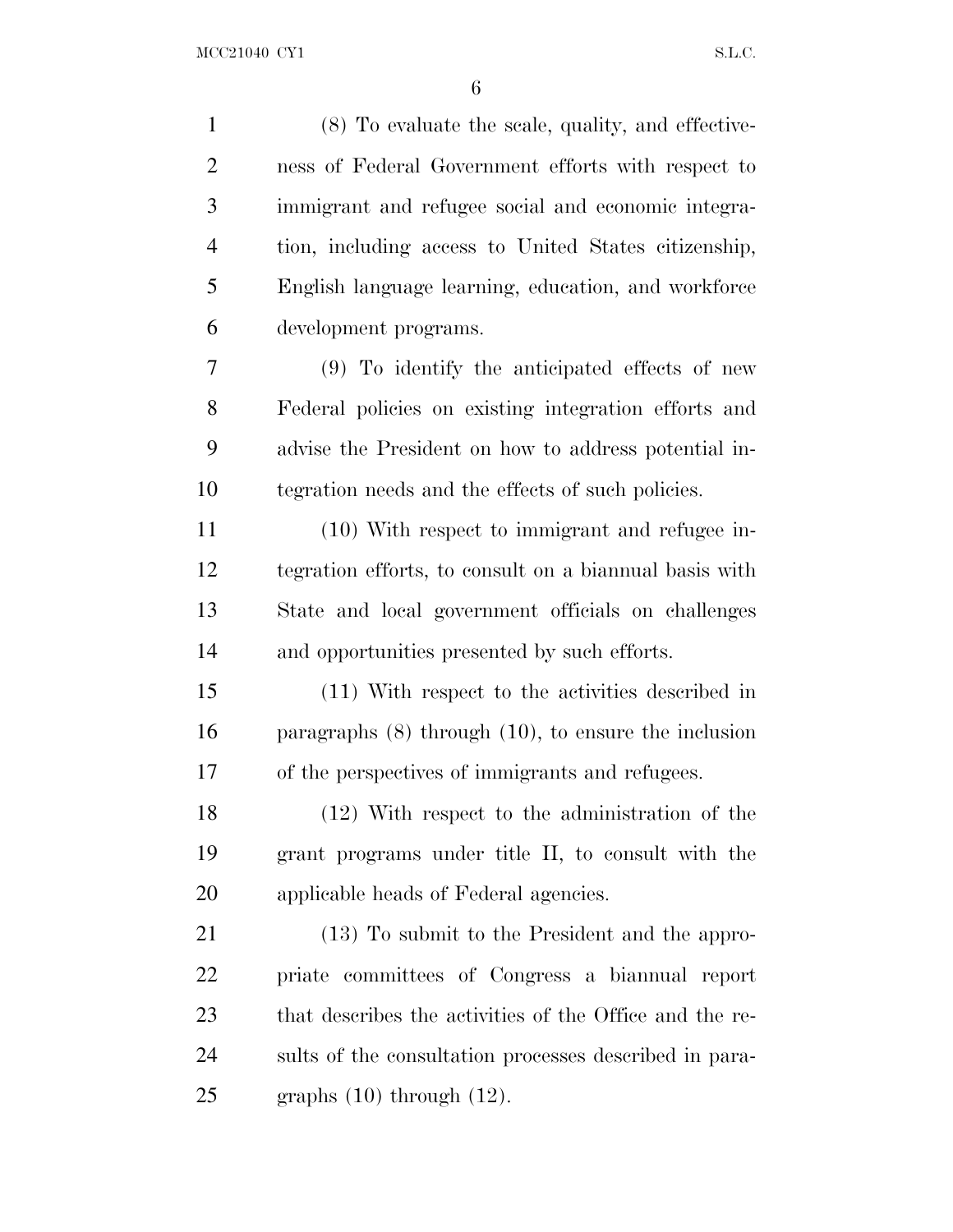| $\mathbf{1}$   | (c) DIRECTOR.—                                       |
|----------------|------------------------------------------------------|
| $\overline{2}$ | (1) IN GENERAL.—The Office shall be headed           |
| 3              | by a Director, who shall be appointed by the Presi-  |
| $\overline{4}$ | dent, by and with the advice and consent of the Sen- |
| 5              | ate.                                                 |
| 6              | (2) RESPONSIBILITIES.—The Director shall—            |
| 7              | (A) establish policies, objectives, and prior-       |
| 8              | ities for the Office with respect to immigrant       |
| 9              | and refugee integration;                             |
| 10             | (B) with the assistance of the Deputy Di-            |
| 11             | rector for Citizenship and Inclusion, the Deputy     |
| 12             | Director for Workforce and the Economy, the          |
| 13             | Deputy Director for Children's Integration Suc-      |
| 14             | cess, and the Associate Director of State and        |
| 15             | Local Affairs, carry out the purposes of the Of-     |
| 16             | fice, as described in subsection (b);                |
| 17             | (C) serve as the Chair of the Federal Ini-           |
| 18             | tiative for New Americans established under          |
| 19             | section $103$ ;                                      |
| 20             | (D) make recommendations to the Presi-               |
| 21             | dent on changes in the organization, manage-         |
| 22             | ment, programs, and budget of the Federal            |
| 23             | agencies to promote the integration of immi-         |
| 24             | grants and refugees;                                 |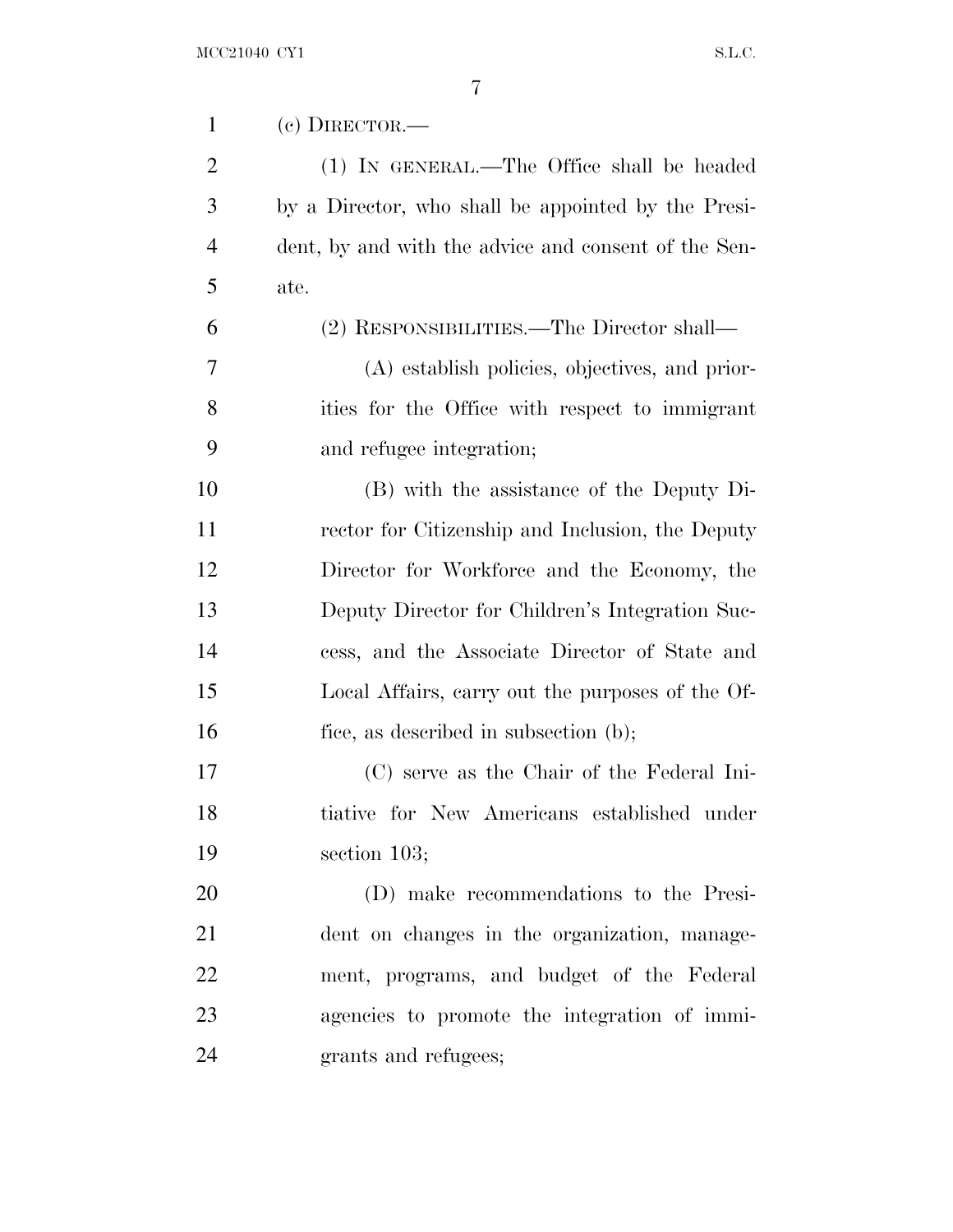| $\mathbf{1}$   | (E) with respect to efforts to promote               |
|----------------|------------------------------------------------------|
| $\overline{2}$ | United States citizenship and the integration of     |
| 3              | immigrants and refugees, consult, support, and       |
| $\overline{4}$ | coordinate with State and local governments;         |
| 5              | and                                                  |
| 6              | (F) serve as a member of the Domestic                |
| $\tau$         | Policy Council and the National Economic             |
| 8              | Council.                                             |
| 9              | (3) POWERS OF THE DIRECTOR.—In carrying              |
| 10             | out the responsibilities under paragraph (2) and the |
| 11             | purposes under subsection (b), the Director may—     |
| 12             | $(A)$ select, appoint, employ, and fix com-          |
| 13             | pensation of such officers and employees as          |
| 14             | may be necessary to carry out such responsibil-      |
| 15             | ities and purposes;                                  |
| 16             | (B) with the concurrence of the head of              |
| 17             | the applicable Federal agency, direct the tem-       |
| 18             | porary reassignment within the Federal Govern-       |
| 19             | ment of personnel employed by such Federal           |
| 20             | agency;                                              |
| 21             | (C) use for administrative purposes, on a            |
| 22             | reimbursable basis, the available services, equip-   |
| 23             | ment, personnel, and facilities of Federal, State,   |
| 24             | and local agencies;                                  |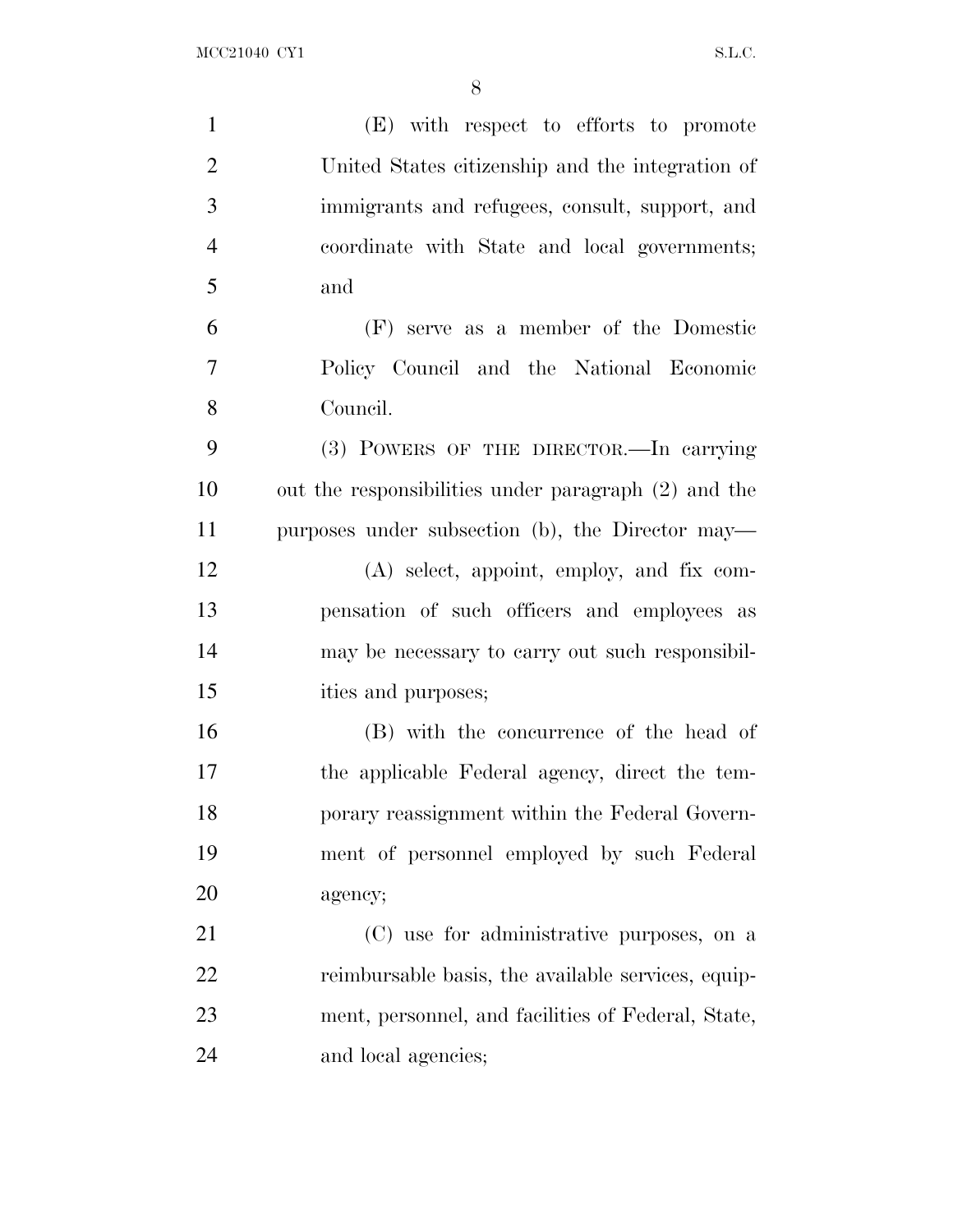| $\mathbf{1}$   | (D) procure the services of experts and            |
|----------------|----------------------------------------------------|
| $\overline{2}$ | consultants, in accordance with section 3109 of    |
| 3              | title 5, United States Code (relating to appoint-  |
| $\overline{4}$ | ments in the Federal service) at rates of com-     |
| 5              | pensation for individuals not to exceed the daily  |
| 6              | equivalent of the rate of pay payable for level    |
| 7              | GS-18 of the General Schedule under section        |
| 8              | 5332 of title 5, United States Code;               |
| 9              | (E) accept and use donations of property           |
| 10             | from Federal, State, and local government          |
| 11             | agencies;                                          |
| 12             | (F) use the mail in the same manner as             |
| 13             | other Federal agencies; and                        |
| 14             | (G) monitor the implementation of immi-            |
| 15             | grant and refugee integration-related activities   |
| 16             | of the Federal Government, including by-           |
| 17             | (i) conducting program and perform-                |
| 18             | ance audits and evaluations of each Fed-           |
| 19             | eral agency; and                                   |
| 20             | (ii) requesting assistance from the In-            |
| 21             | spector General of the applicable Federal          |
| 22             | agency in such audits and evaluations.             |
| 23             | (d) DEPUTY DIRECTORS.—                             |
| 24             | (1) IN GENERAL.—There shall be in the Office       |
| 25             | a Deputy Director for Citizenship and Inclusion, a |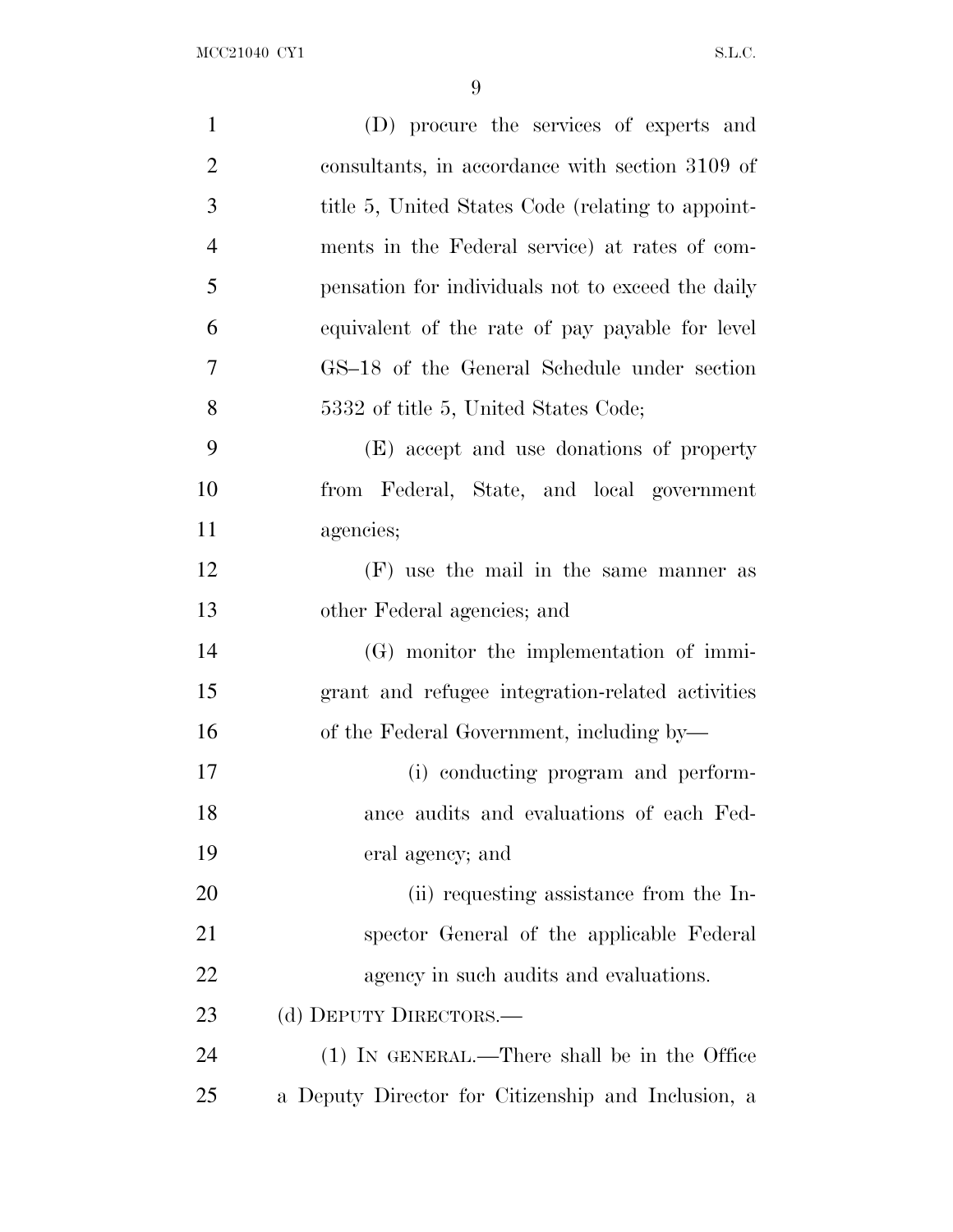| $\mathbf{1}$   | Deputy Director for Workforce and the Economy,      |
|----------------|-----------------------------------------------------|
| $\overline{2}$ | and a Deputy Director for Children's Integration    |
| 3              | and Success, each of whom shall be appointed by the |
| $\overline{4}$ | President, in consultation with the Director.       |
| 5              | (2) RESPONSIBILITIES.—                              |
| 6              | (A) DEPUTY DIRECTOR FOR CITIZENSHIP                 |
| 7              | AND INCLUSION.—The Deputy Director for              |
| 8              | Citizenship and Inclusion shall, among other        |
| 9              | duties as assigned by the Director, assist the      |
| 10             | Director in promoting—                              |
| 11             | (i) inclusion of immigrants and refu-               |
| 12             | gees in the social, economic, and civic life        |
| 13             | of their communities and the United                 |
| 14             | States; and                                         |
| 15             | (ii) access to United States citizen-               |
| 16             | ship.                                               |
| 17             | (B) DEPUTY DIRECTOR FOR WORKFORCE                   |
| 18             | AND THE ECONOMY.—The Deputy Director for            |
| 19             | Workforce and the Economy shall, among other        |
| 20             | duties as assigned by the Director, assist the      |
| 21             | Director in—                                        |
| 22             | (i) promoting participation of immi-                |
| 23             | grants and refugees in the United States            |
| 24             | workforce; and                                      |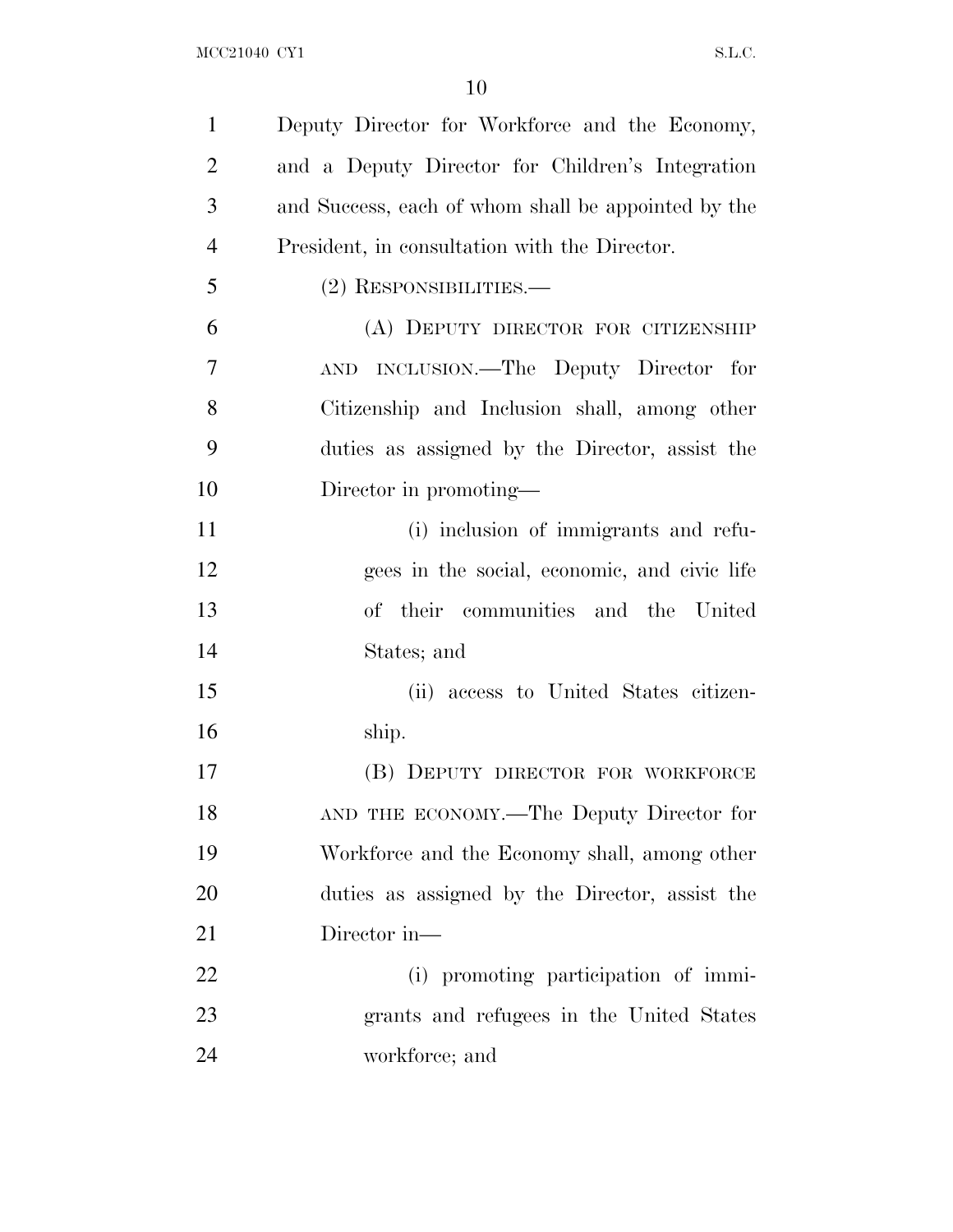$\rm{MCC21040\;\;CY1} \qquad \qquad$ 

| $\mathbf{1}$   | (ii) increasing the contributions of im-         |
|----------------|--------------------------------------------------|
| $\overline{2}$ | migrants and refugees to the United States       |
| 3              | economy.                                         |
| $\overline{4}$ | (C) DEPUTY DIRECTOR FOR CHILDREN'S               |
| 5              | INTEGRATION SUCCESS.—The Deputy Director         |
| 6              | for Children's Integration Success shall, among  |
| 7              | other duties as assigned by the Director, assist |
| 8              | the Director in ensuring that Federal policies   |
| 9              | and programs intended to support the healthy     |
| 10             | development and educational success of children  |
| 11             | are effective in reaching and serving the chil-  |
| 12             | dren of immigrant families.                      |
| 13             | (e) BUREAU OF STATE AND LOCAL AFFAIRS.—          |
| 14             | (1) IN GENERAL.—There is established within      |
| 15             | the Office a Bureau of State and Local Affairs.  |
| 16             | $(2)$ ASSOCIATE DIRECTOR.—                       |
| 17             | (A) IN GENERAL.—The Bureau of State              |
| 18             | and Local Affairs shall be headed by an Asso-    |
| 19             | ciate Director of State and Local Affairs, who   |
| 20             | shall be appointed by the President, in con-     |
| 21             | sultation with the Director.                     |
| 22             | (B) DUTIES.—The Associate Director of            |
| 23             | State and Local Affairs shall, among other du-   |
| 24             | ties as assigned by the Director, assist the Di- |
| 25             | rector in coordinating the efforts of State and  |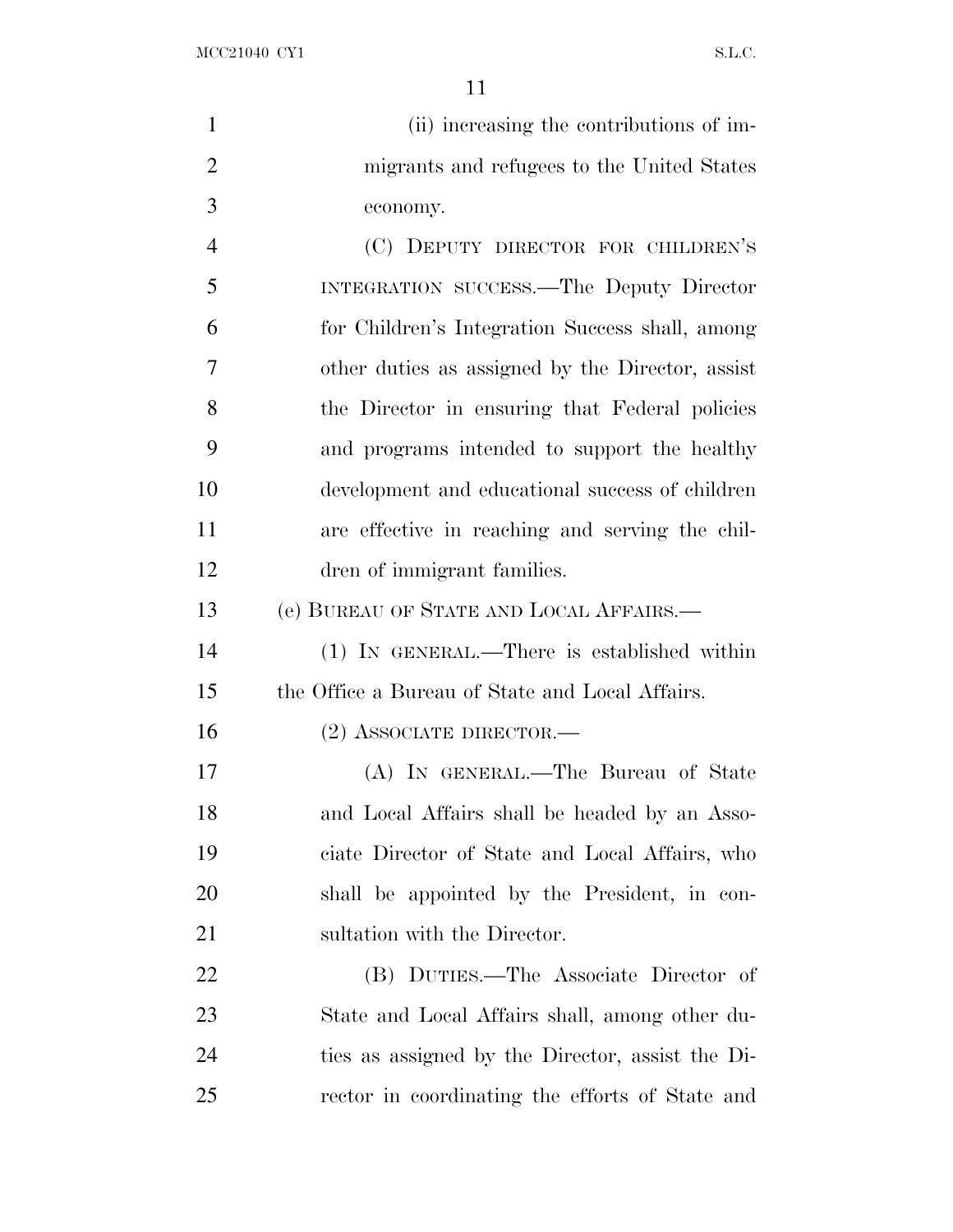$\rm{MCC21040\;\;CY1} \label{eq:1}$ 

| $\mathbf{1}$   | local entities to support the economic, linguistic,          |
|----------------|--------------------------------------------------------------|
| $\overline{2}$ | and civic integration of immigrants, refugees,               |
| 3              | and the children of immigrants and refugees.                 |
| $\overline{4}$ | (f) LIMITATION.—An individual may not serve as Di-           |
| 5              | rector, Deputy Director for Citizenship and Inclusion,       |
| 6              | Deputy Director for Workforce and the Economy, Deputy        |
| 7              | Director for Children's Integration Success, or Associate    |
| 8              | Director of State and Local Affairs while serving in any     |
| 9              | other position in the Federal Government.                    |
| 10             | $(g)$ ACCESS BY CONGRESS.—The establishment of               |
| 11             | the Office within the Executive Office of the President      |
| 12             | shall not affect access to the Office by a Member of Con-    |
| 13             | gress or any member of a committee of the Senate or the      |
| 14             | House of Representatives, including access to-               |
| 15             | (1) any information, document, or study in the               |
| 16             | possession of, or conducted by or at the direction of,       |
| 17             | the Director; or                                             |
| 18             | $(2)$ personnel of the Office.                               |
| 19             | SEC. 103. FEDERAL INITIATIVE ON NEW AMERICANS.               |
| 20             | (a) ESTABLISHMENT.—Not later than 180 days after             |
| 21             | the confirmation of the Director of the Office, the Director |
| 22             | shall establish within the Office a Federal Initiative on    |
| 23             | New Americans (referred to in this section as the "Initia-   |
| 24             | $tive$ ").                                                   |
| 25             | (b) PURPOSE.—The purposes of the Initiative are—             |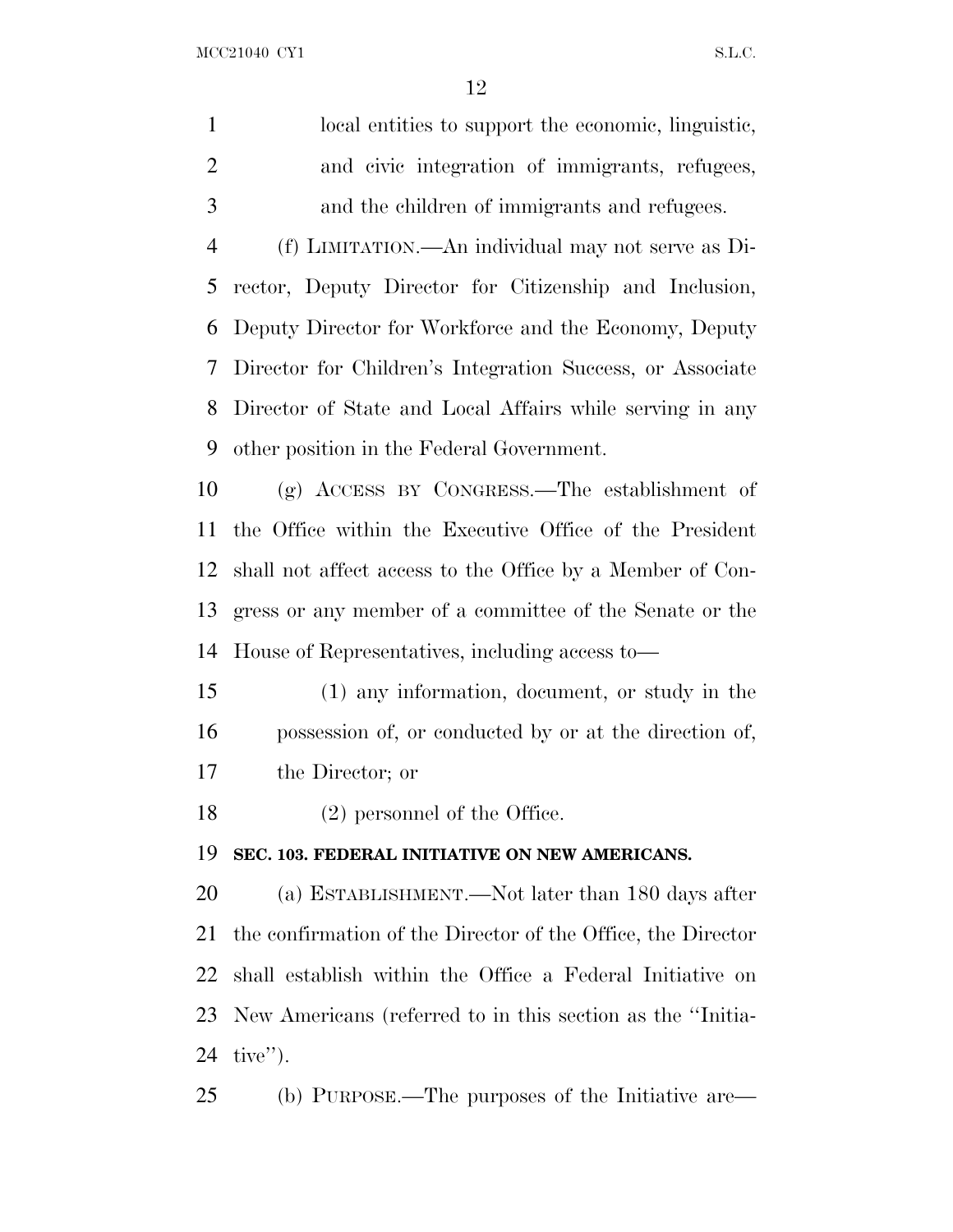| $\mathbf{1}$   | (1) to welcome and support immigrants and             |
|----------------|-------------------------------------------------------|
| $\overline{2}$ | refugees in the United States;                        |
| 3              | (2) to establish a coordinated Federal program        |
| 4              | to respond effectively to immigrant and refugee inte- |
| 5              | gration issues; and                                   |
| 6              | (3) to advise and assist the Director in identi-      |
| 7              | fying and implementing the necessary policies to      |
| 8              | carry out such program.                               |
| 9              | (c) MEMBERSHIP.—The Initiative shall be composed      |
| 10             | $of$ —                                                |
| 11             | $(1)$ the Director, who shall serve as Chair;         |
| 12             | $(2)$ the Secretary of the Treasury;                  |
| 13             | (3) the Attorney General;                             |
| 14             | (4) the Secretary of Commerce;                        |
| 15             | $(5)$ the Secretary of Labor;                         |
| 16             | (6) the Secretary of Health and Human Serv-           |
| 17             | ices;                                                 |
| 18             | (7) the Secretary of Housing and Urban Devel-         |
| 19             | opment;                                               |
| 20             | (8) the Secretary of Education;                       |
| 21             | (9) the Secretary of Homeland Security;               |
| 22             | $(10)$ the Secretary of State;                        |
| 23             | $(11)$ the Director of the Office of Refugee Re-      |
| 24             | settlement;                                           |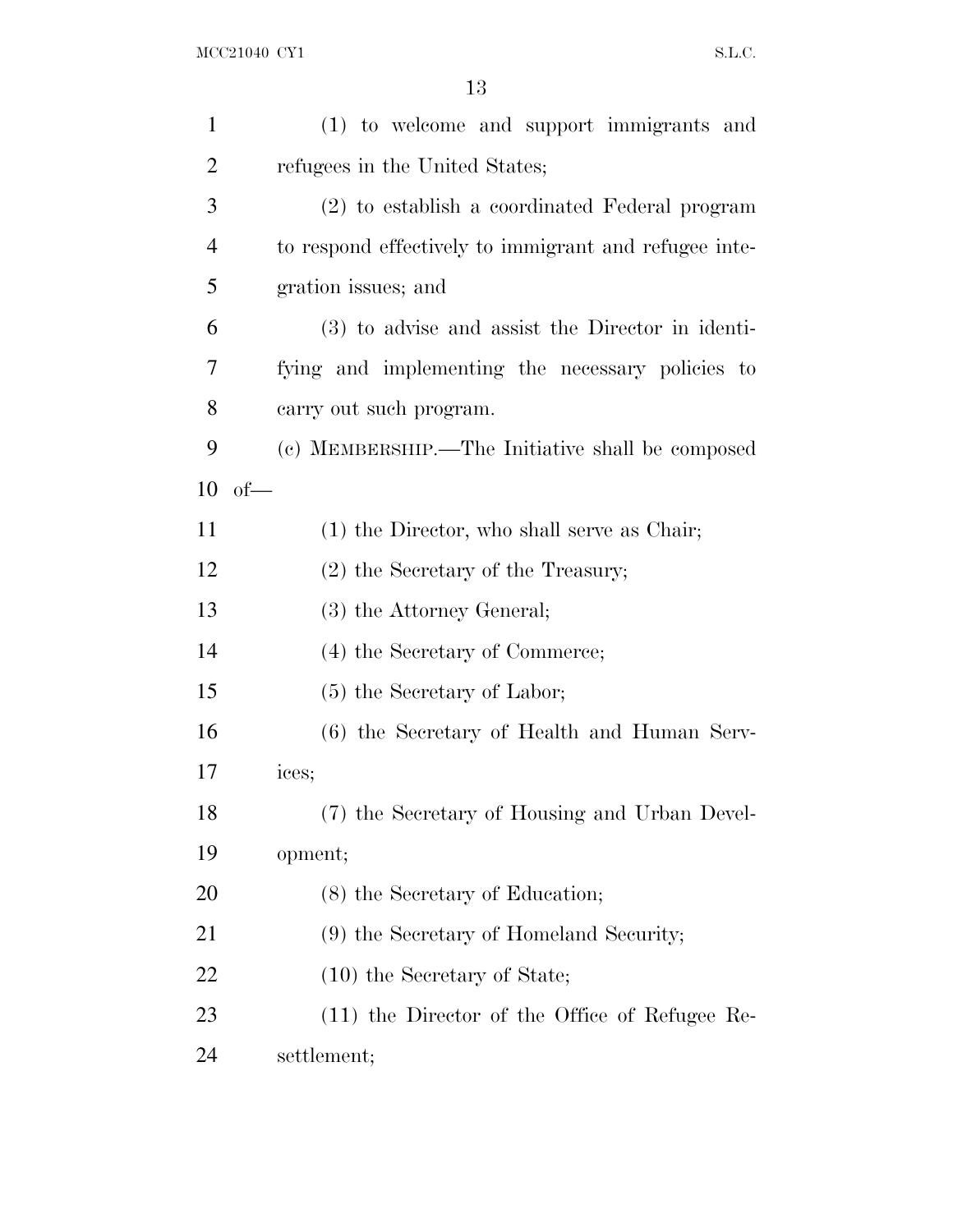| $\mathbf{1}$   | (12) the Director of the Small Business Admin-       |
|----------------|------------------------------------------------------|
| $\overline{2}$ | istration;                                           |
| 3              | (13) the Director of the Office of Management        |
| $\overline{4}$ | and Budget;                                          |
| 5              | (14) the Director of the Bureau of Consumer          |
| 6              | Financial Protection; and                            |
| 7              | $(15)$ any other individual—                         |
| 8              | (A) invited by the Director to participate;          |
| 9              | and                                                  |
| 10             | (B) who occupies a position listed under             |
| 11             | level I or II of the Executive Schedule, as pro-     |
| 12             | vided in sections $5312$ and $5313$ of title 5,      |
| 13             | United States Code.                                  |
| 14             | (d) DUTIES.—                                         |
| 15             | (1) IN GENERAL.—The Initiative shall meet at         |
| 16             | the call of the Chair and perform such duties as the |
| 17             | Chair reasonably requires.                           |
| 18             | (2) COORDINATED RESPONSE TO IMMIGRANT                |
| 19             | AND REFUGEE ISSUES.—The Initiative shall join        |
| 20             | with Federal agencies in providing a coordinated     |
| 21             | Federal response to adequately address matters that  |
| 22             | affect the lives of immigrant and refugee families   |
| 23             | and local communities with growing immigrant and     |
| 24             | refugee populations, including access to—            |
| 25             | (A) English language learning;                       |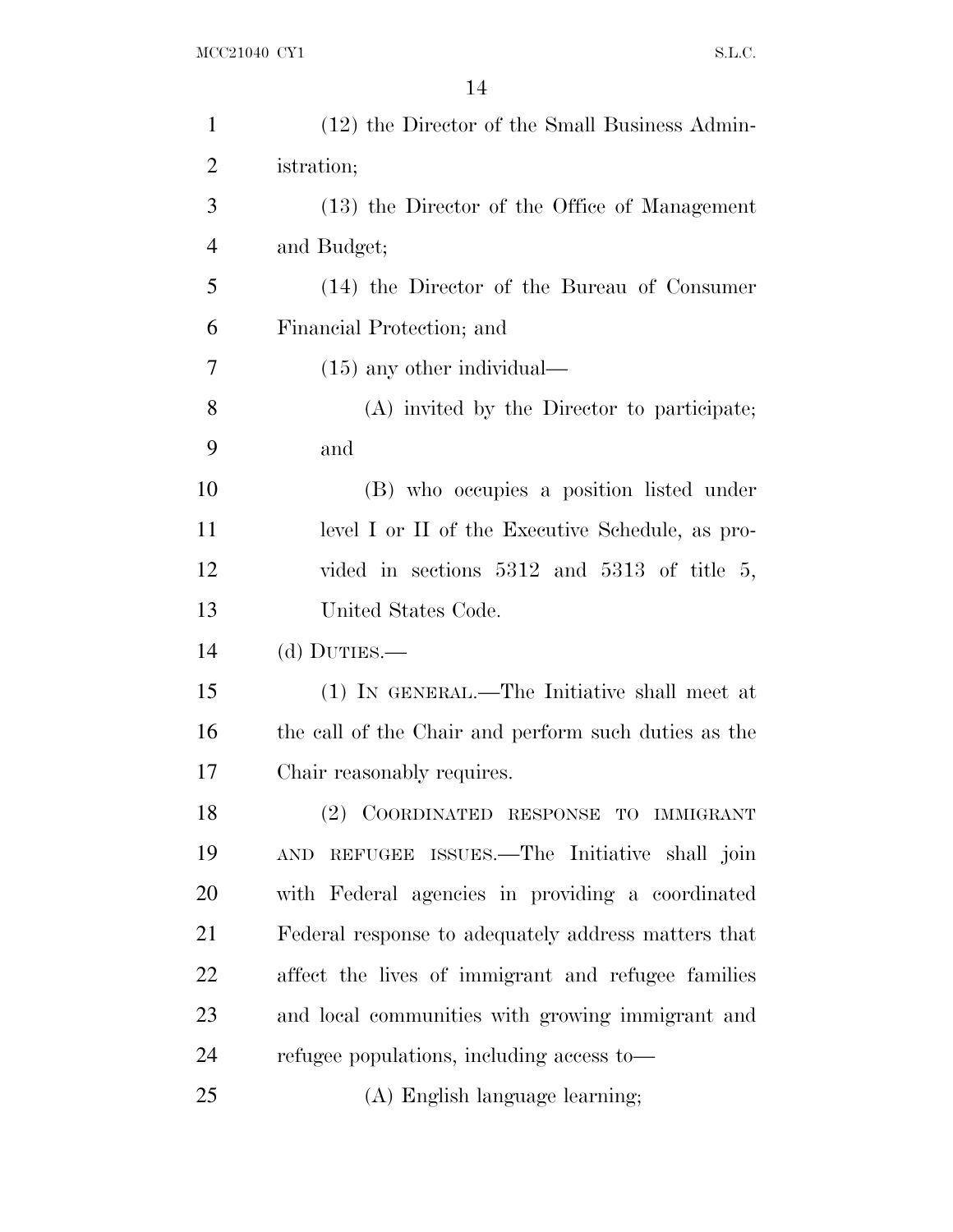| $\mathbf{1}$   | (B) adult education and workforce train-           |
|----------------|----------------------------------------------------|
| $\overline{2}$ | ing;                                               |
| 3              | (C) occupational licensure;                        |
| $\overline{4}$ | (D) early childhood care and education;            |
| 5              | (E) elementary, secondary, and postsec-            |
| 6              | ondary education;                                  |
| $\overline{7}$ | $(F)$ health care;                                 |
| 8              | (G) naturalization;                                |
| 9              | (H) civic engagement;                              |
| 10             | (I) immigration assistance and legal serv-         |
| 11             | ices;                                              |
| 12             | $(J)$ economic development;                        |
| 13             | (K) language access services; and                  |
| 14             | (L) other services the Director identifies as      |
| 15             | aiding the integration of immigrants and refu-     |
| 16             | gees into the social, cultural, economic, and      |
| 17             | civic life of the United States.                   |
| 18             | (3) LIAISON WITH FEDERAL AGENCIES.-                |
| 19             | (A) IN GENERAL.—Each member of the                 |
| 20             | Initiative shall serve as a liaison to the Federal |
| 21             | agency of the member to ensure that the Fed-       |
| 22             | eral agency coordinates with and responds to       |
| 23             | the recommendations of the Initiative in a time-   |
| 24             | ly and meaningful manner.                          |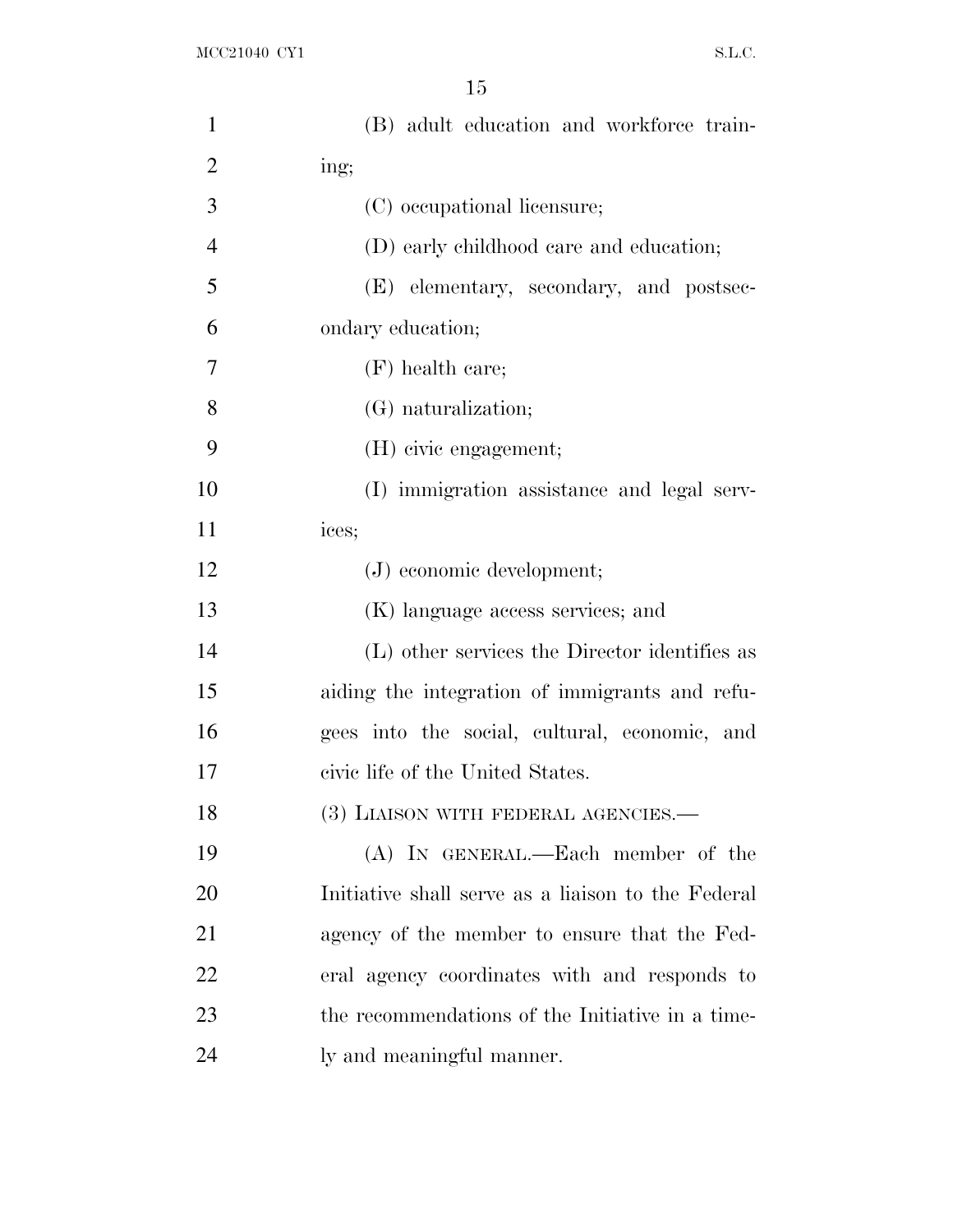| $\mathbf{1}$   | (B) DUTIES OF A LIAISON.—The duties of            |
|----------------|---------------------------------------------------|
| $\overline{2}$ | each member as a Federal agency liaison in-       |
| 3              | clude—                                            |
| $\overline{4}$ | (i) developing, for the applicable Fed-           |
| 5              | eral agency, immigrant and refugee inte-          |
| 6              | gration goals and indicators;                     |
| $\tau$         | (ii) implementing the biannual con-               |
| 8              | sultation process described in section            |
| 9              | $102(b)(10)$ by consulting with the State         |
| 10             | and local counterparts of the Federal agen-       |
| 11             | cy;                                               |
| 12             | (iii) reporting to the Initiative on the          |
| 13             | progress made by the Federal agency in            |
| 14             | achieving the goals and indicators de-            |
| 15             | scribed in clause (i); and                        |
| 16             | (iv) upon request by the Director and             |
| 17             | subject to laws governing disclosure of in-       |
| 18             | formation, providing such information as          |
| 19             | may be required to carry out the respon-          |
| 20             | sibilities of the Director and the functions      |
| 21             | of the Office.                                    |
| 22             | (4) RECOMMENDATIONS OF THE INITIATIVE.-           |
| 23             | Not later than 1 year after the date on which the |
| 24             | Initiative becomes fully operational, and every 2 |
|                |                                                   |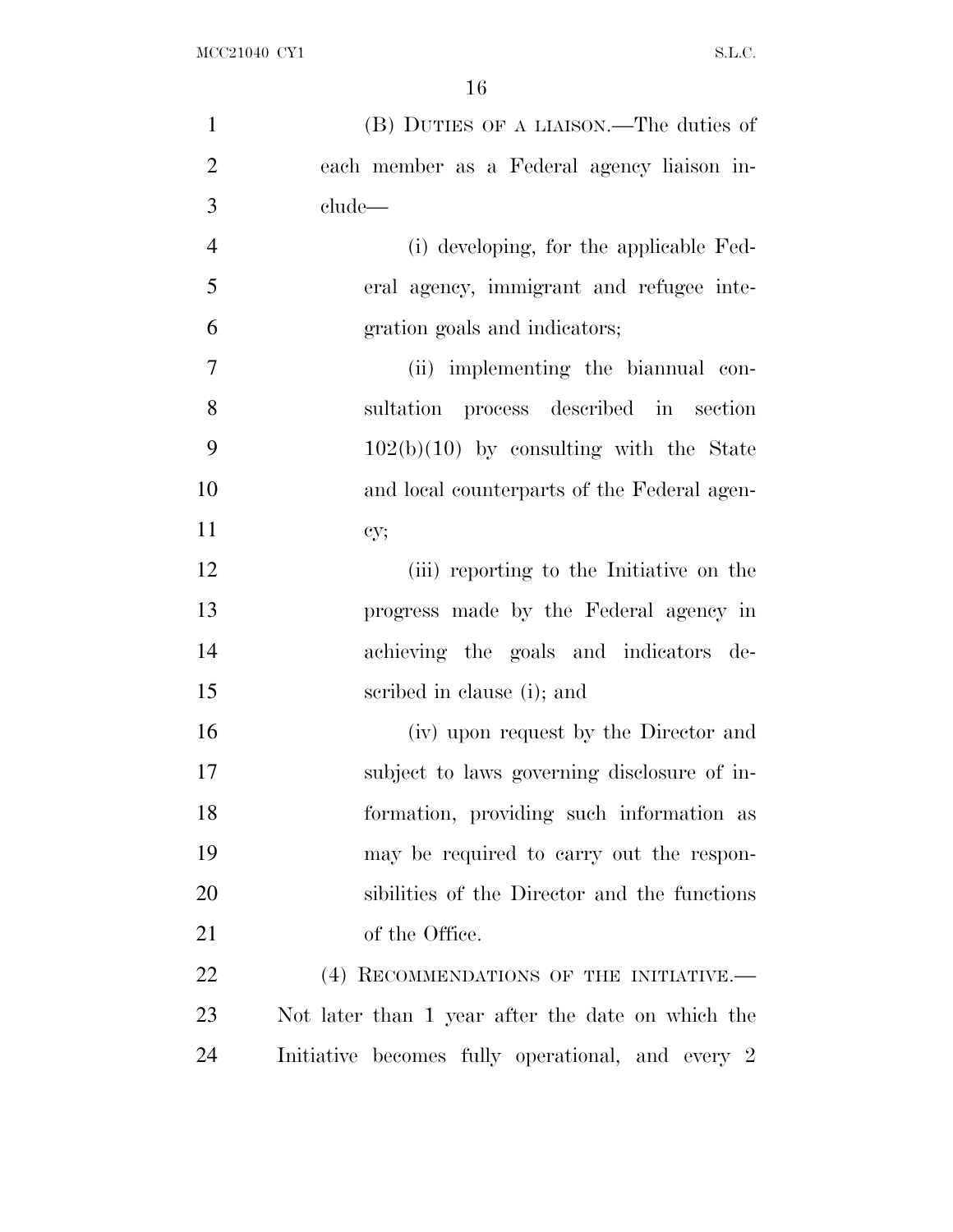| $\mathbf{1}$   | years thereafter, the Director shall submit to Con- |
|----------------|-----------------------------------------------------|
| $\overline{2}$ | gress a report that includes the following:         |
| 3              | (A) Findings from the consultation process          |
| $\overline{4}$ | described in section $102(b)(10)$ , including a de- |
| 5              | scription of the immigrant and refugee integra-     |
| 6              | tion opportunities offered by, and integration      |
| 7              | challenges facing, State and local governments.     |
| 8              | (B) An assessment of the effects of, and            |
| 9              | recommendations with respect to, pending legis-     |
| 10             | lation and executive branch policy proposals.       |
| 11             | (C) A description of the possible effects of        |
| 12             | pending legislation and executive branch policy     |
| 13             | proposals on immigrant and refugee integra-         |
| 14             | tion.                                               |
| 15             | (D) An identification of any Federal pro-           |
| 16             | gram or policy that has a negative impact on        |
| 17             | immigrants, refugees, and local communities         |
| 18             | with growing immigrant and refugee popu-            |
| 19             | lations, as compared to the general population,     |
| 20             | and recommendations for changes to any such         |
| 21             | program or policy.                                  |
| 22             | (E) Recommendations on legislative solu-            |
| 23             | tions to better support the successful integra-     |
| 24             | tion of immigrants and refugees and the chil-       |
| 25             | dren of immigrants and refugees.                    |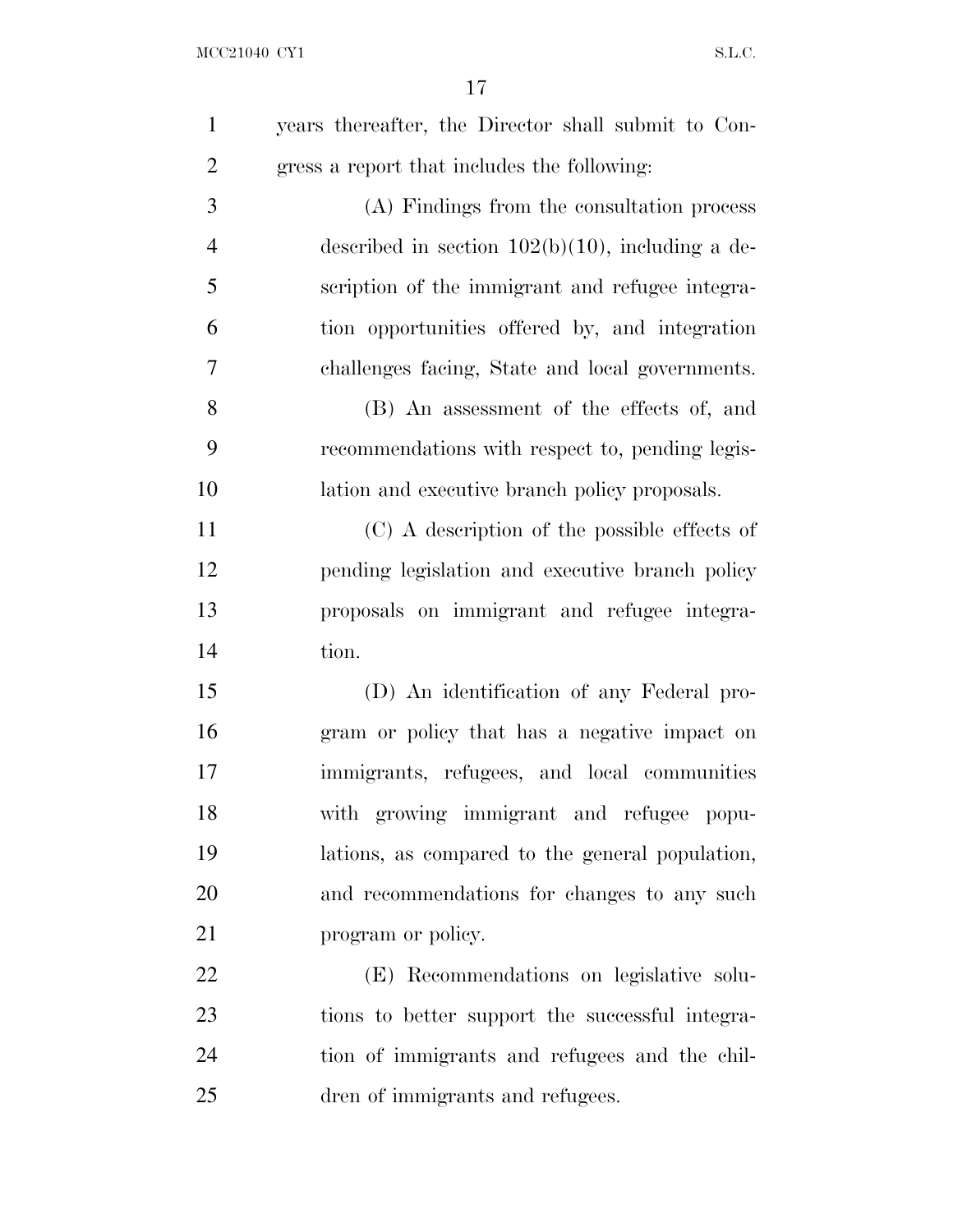## **TITLE II—PROGRAMS TO PRO- MOTE CITIZENSHIP, INTE-GRATION, AND PROSPERITY**

#### **SEC. 201. DEFINITIONS.**

In this title:

 (1) FOUNDATION.—The term ''Foundation'' means the United States Citizenship and Integration Foundation established under section 207.

 (2) SERVICE AREA.—The term ''service area'' means the jurisdiction or geographical area in which an entity carries out activities using funds awarded under this title.

 (3) STATE.—The term ''State'' means each of the several States, the District of Columbia, the Commonwealth of Puerto Rico, the United States Virgin Islands, Guam, American Samoa, and the Commonwealth of the Northern Mariana Islands.

 **SEC. 202. SENSE OF CONGRESS ON ACCESS TO LEGAL COUNSEL.**

20 It is the sense of Congress that—

 (1) immigration law is so complex that it is nearly impossible, and therefore unjust, for immi- grants to navigate the immigration system without legal assistance or represent themselves in immigra-tion court;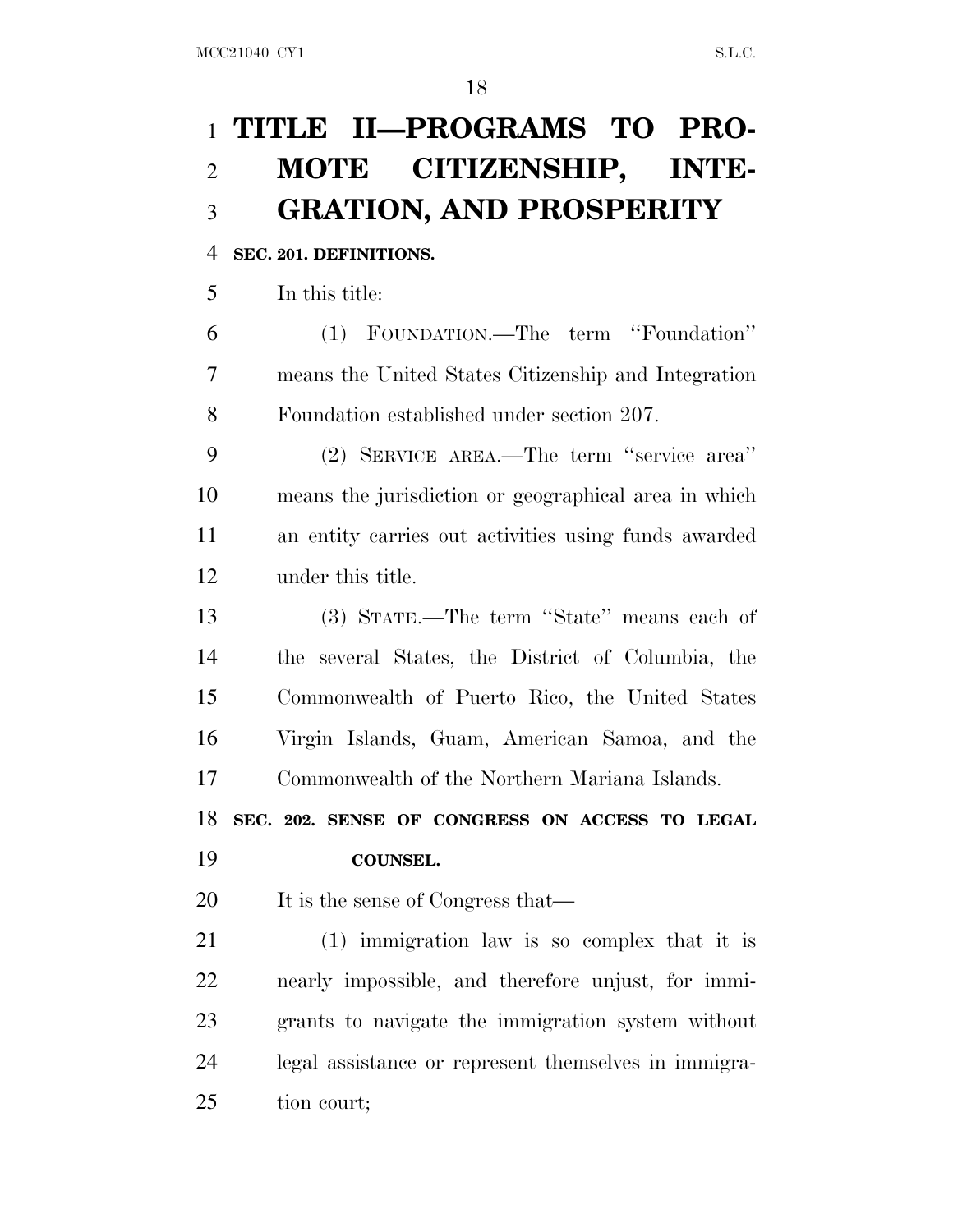| $\mathbf{1}$   | (2) immigrants without legal counsel are far            |
|----------------|---------------------------------------------------------|
| $\overline{2}$ | more likely, as compared to immigrants with legal       |
| 3              | counsel, to be denied immigration benefits or be de-    |
| $\overline{4}$ | ported, which may result in dire consequences, in-      |
| 5              | $cluding$ —                                             |
| 6              | (A) the denial of lawful immigration status             |
| 7              | or United States citizenship;                           |
| 8              | (B) loss of livelihood;                                 |
| 9              | (C) the separation of an immigrant from,                |
| 10             | or the inability of an immigrant to support, his        |
| 11             | or her family;                                          |
| 12             | (D) life-threatening danger in the country              |
| 13             | of origin of an immigrant; and                          |
| 14             | $(E)$ a long-term or permanent ban on reen-             |
| 15             | tering the United States; and                           |
| 16             | (3) consistent with the United States values of         |
| 17             | fairness and justice and the Fifth Amendment to the     |
| 18             | Constitution of the United States, which guarantees     |
| 19             | all individuals the due process of law, any individual  |
| 20             | subject to immigration proceedings or the appeal of     |
| 21             | a proceeding before an immigration judge or the At-     |
| 22             | torney General should have the right to be rep-         |
| 23             | resented by counsel, including Government-funded        |
| 24             | counsel, regardless of the ability of the individual to |
| 25             | pay.                                                    |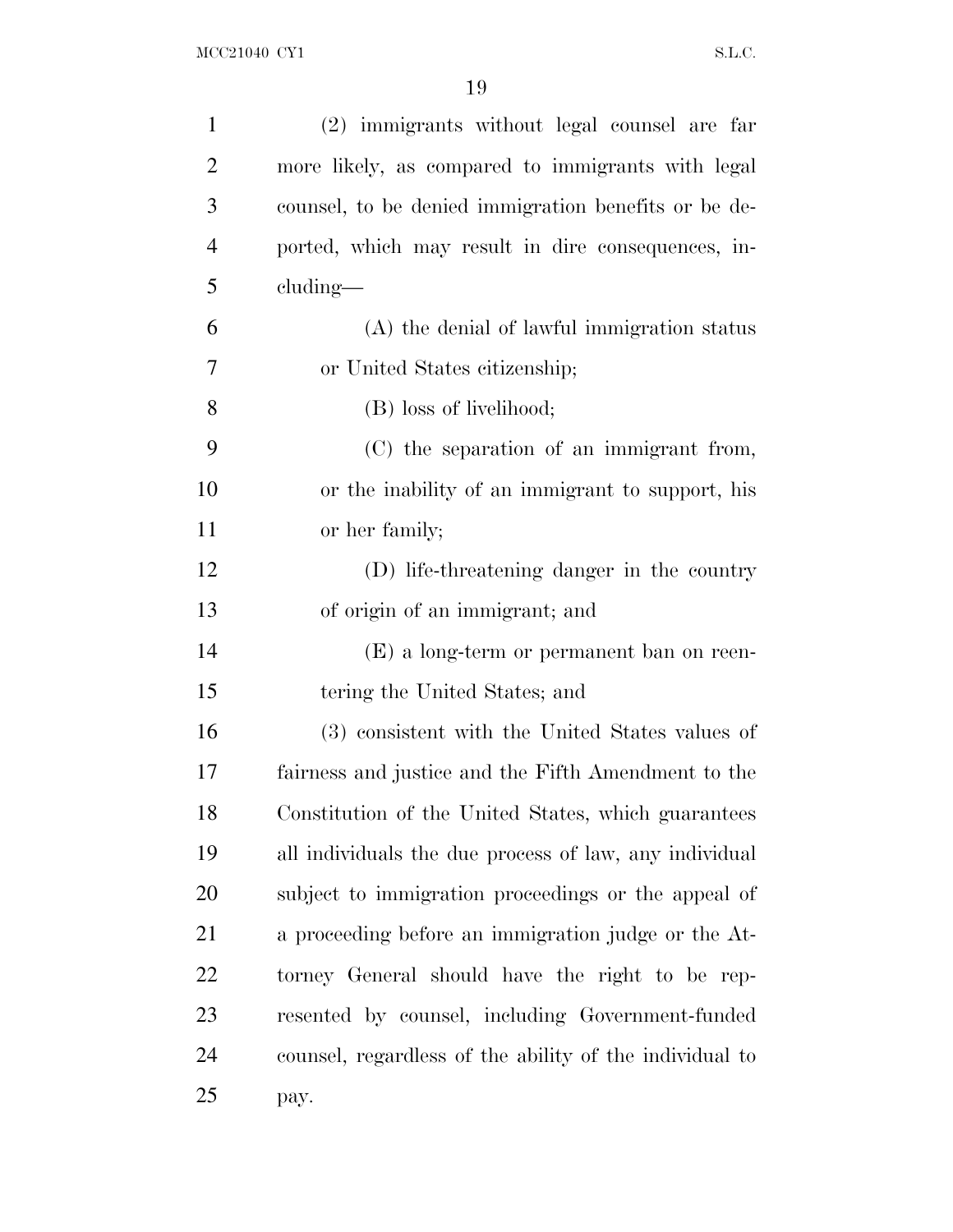### **SEC. 203. LEGAL SERVICES AND IMMIGRATION ASSISTANCE GRANT PROGRAM.**

 (a) I<sup>N</sup> GENERAL.—The Attorney General, acting through the Director of the Executive Office for Immigra- tion Review, in consultation with the Director of the Na- tional Office of New Americans, shall award legal services and immigration assistance grants to eligible entities.

 (b) ELIGIBILITY CRITERIA.—An entity eligible to re- ceive a grant under this section is a State or unit of local government, a Tribal government, a private organization, a community-based organization, or a nonprofit organiza-tion that—

 (1) provides authorized direct legal assistance to immigrants;

 (2) in the case of an entity that has previously been awarded a grant under this section, uses matching funds from non-Federal sources, which may include in-kind contributions, equal to 25 per-cent of the amount received under this section;

 (3) provides immigration education, outreach, and quality paralegal services to immigrants, in co- ordination with immigration attorneys or representa- tives accredited by the Recognition and Accredita- tion Program of the Executive Office for Immigra-tion Review; and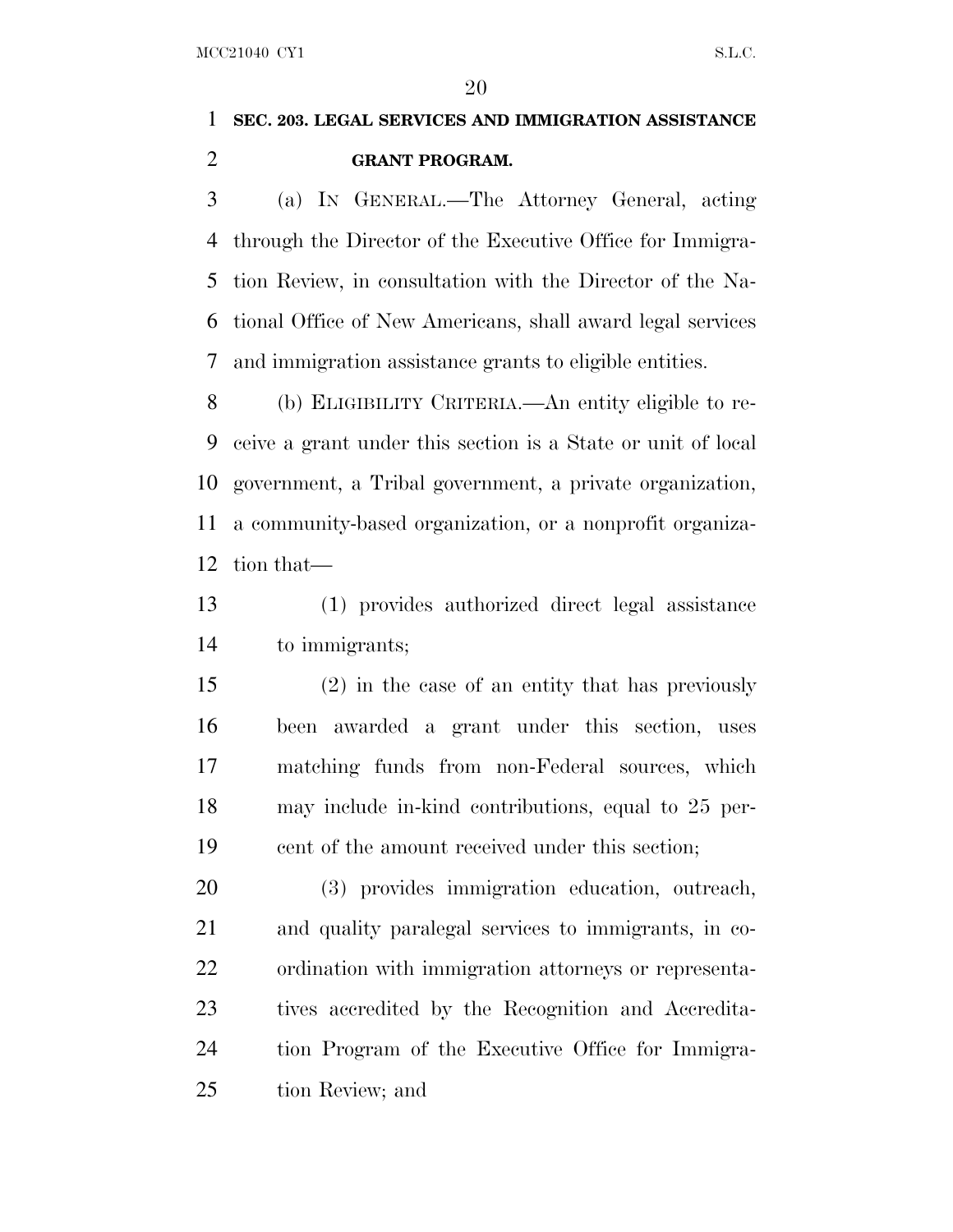| $\mathbf{1}$   | (4) submits to the Director of the Executive Of-      |
|----------------|-------------------------------------------------------|
| $\overline{2}$ | fice for Immigration Review an application at such    |
| 3              | time, in such manner, and containing such informa-    |
| $\overline{4}$ | tion as the Director may reasonably require.          |
| 5              | $(c)$ USE OF FUNDS.—                                  |
| 6              | (1) IN GENERAL.—Funds awarded under this              |
| 7              | section shall be used to provide to eligible immi-    |
| 8              | grants legal assistance relating to the immigration   |
| 9              | status of such immigrants, or related services, which |
| 10             | may include—                                          |
| 11             | (A) outreach and education to identify and            |
| 12             | support immigrants in need of legal services;         |
| 13             | (B) liaison services to connect immigrants            |
| 14             | with trusted legal service providers, social serv-    |
| 15             | ice organizations, and government representa-         |
| 16             | tives;                                                |
| 17             | (C) screening to assess the eligibility of an         |
| 18             | immigrant for any status under the immigra-           |
| 19             | tion laws;                                            |
| 20             | (D) completing applications for immigra-              |
| 21             | tion benefits;                                        |
| 22             | (E) translation and interpretation services;          |
| 23             | (F) gathering documents, including docu-              |
| 24             | ments relating to proof of identification, em-        |
|                |                                                       |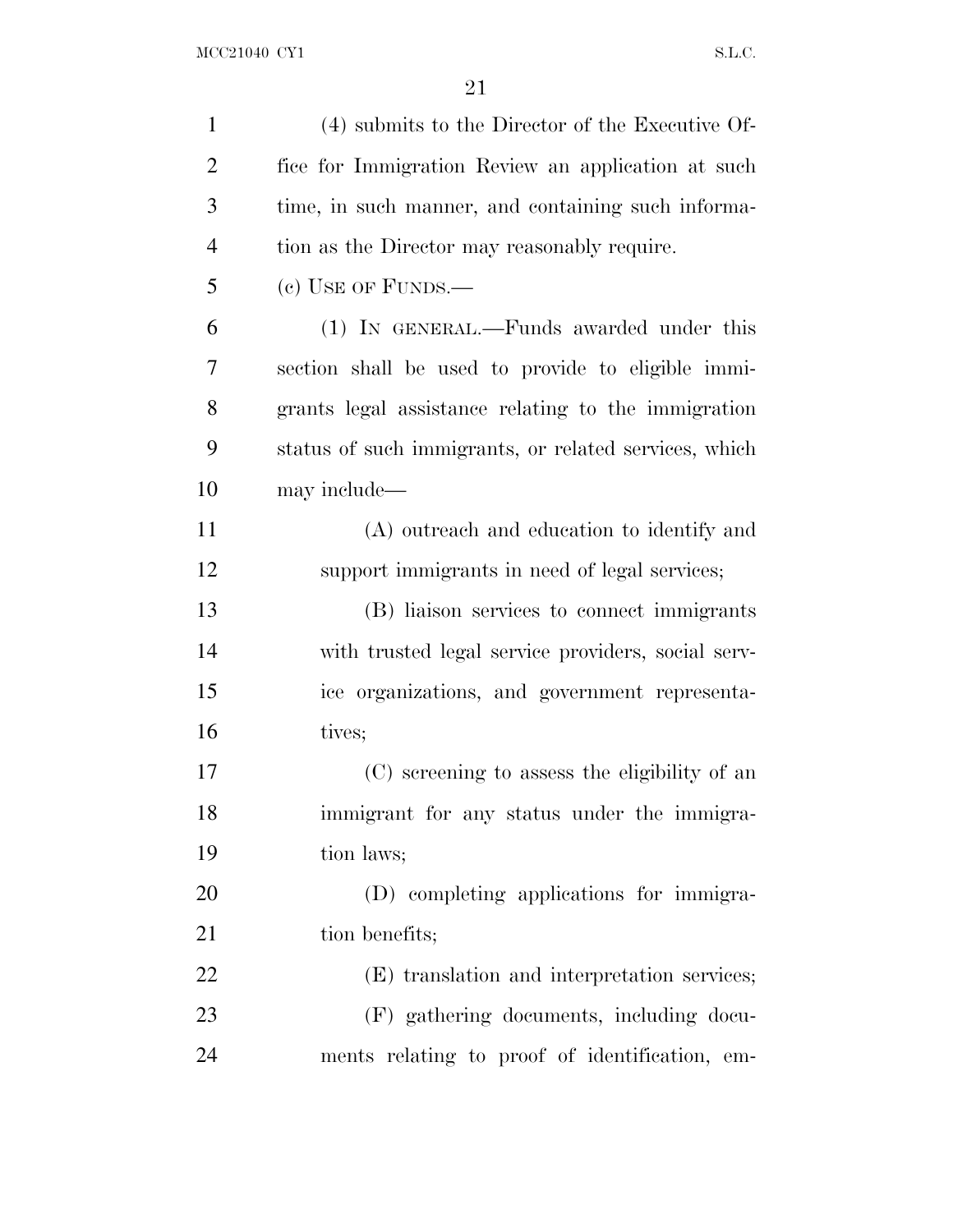| $\mathbf{1}$   | ployment, residence, family relationships, and           |
|----------------|----------------------------------------------------------|
| $\overline{2}$ | tax payment;                                             |
| 3              | (G) completing applications for any waiver               |
| $\overline{4}$ | under the immigration laws for which an eligi-           |
| 5              | ble immigrant and qualifying family members              |
| 6              | may be eligible; and                                     |
| 7              | (H) with respect to applications relating to             |
| 8              | United States citizenship, assistance with appli-        |
| 9              | cation preparation and the naturalization proc-          |
| 10             | ess, including preparation for the English and           |
| 11             | civics exams.                                            |
| 12             | ELIGIBLE IMMIGRANTS.—An immigrant<br>(2)                 |
| 13             | shall be eligible to receive the assistance described in |
| 14             | paragraph $(1)$ if the immigrant is seeking—             |
| 15             | $(A)$ to become a lawful permanent resident              |
| 16             | or naturalized citizen of the United States;             |
| 17             | (B) to establish that he or she has derived              |
| 18             | or acquired United States citizenship; or                |
| 19             | (C) relief from removal and authorization                |
| 20             | to remain lawfully in the United States.                 |
| 21             | (d) CONDITIONS.—As a condition of receiving a grant      |
| 22             | under this section, a participating entity shall—        |
| 23             | (1) submit to the Attorney General a certifi-            |
| 24             | cation that the proposed uses of grant funds by the      |
| 25             | entity—                                                  |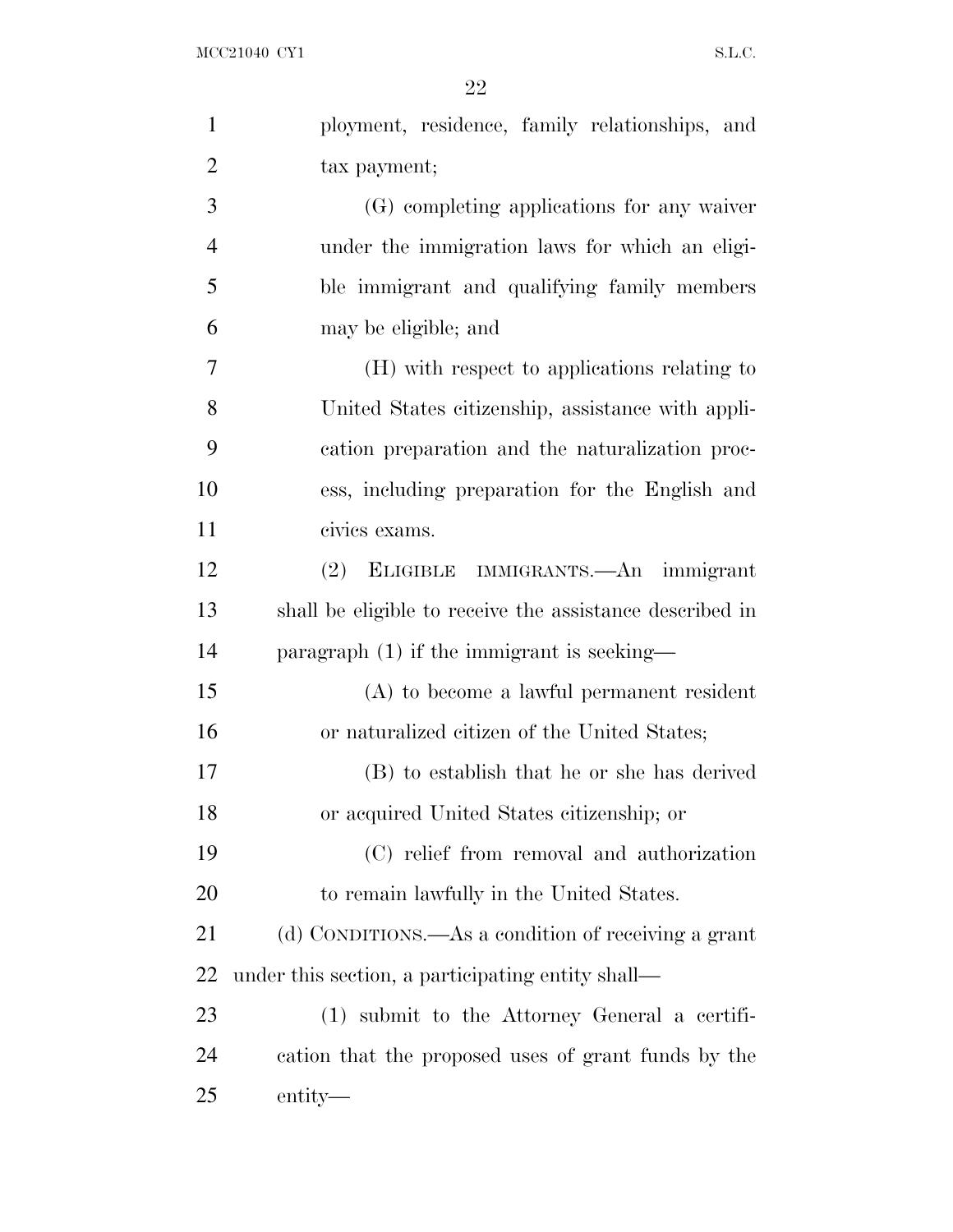$\rm{MCC21040\;\;CY1} \label{eq:1.1}$ 

| $\mathbf{1}$   | (A) are consistent with this section; and                    |
|----------------|--------------------------------------------------------------|
| $\overline{2}$ | (B) meet the criteria determined by the                      |
| 3              | Attorney General, in consultation with the Di-               |
| $\overline{4}$ | rector of the National Office of New Americans;              |
| 5              | and                                                          |
| 6              | $(2)$ make a reasonable effort to estimate the               |
| 7              | number of immigrants who live in the service area.           |
| 8              | (e) ANNUAL REPORT AND EVALUATION.—Not later                  |
| 9              | than 90 days after the end of each fiscal year for which     |
| 10             | an entity receives grant funds under this section, the enti- |
| 11             | ty shall submit to the Director of the Executive Office for  |
| 12             | Immigration Review the following:                            |
| 13             | $(1)$ A report that describes—                               |
| 14             | (A) each activity carried out by the entity                  |
| 15             | funded entirely or partially by the grant funds;             |
| 16             | (B) the service area;                                        |
| 17             | (C) the estimate made under subsection                       |
| 18             | (d)(2);                                                      |
| 19             | (D) the number of immigrants who re-                         |
| 20             | ceived legal assistance funded entirely or par-              |
| 21             | tially by the grant funds;                                   |
| 22             | (E) a disaggregation of the costs of each                    |
| 23             | service provided using the grant funds and the               |
| 24             | average per capita cost of providing the service;            |
| 25             | and                                                          |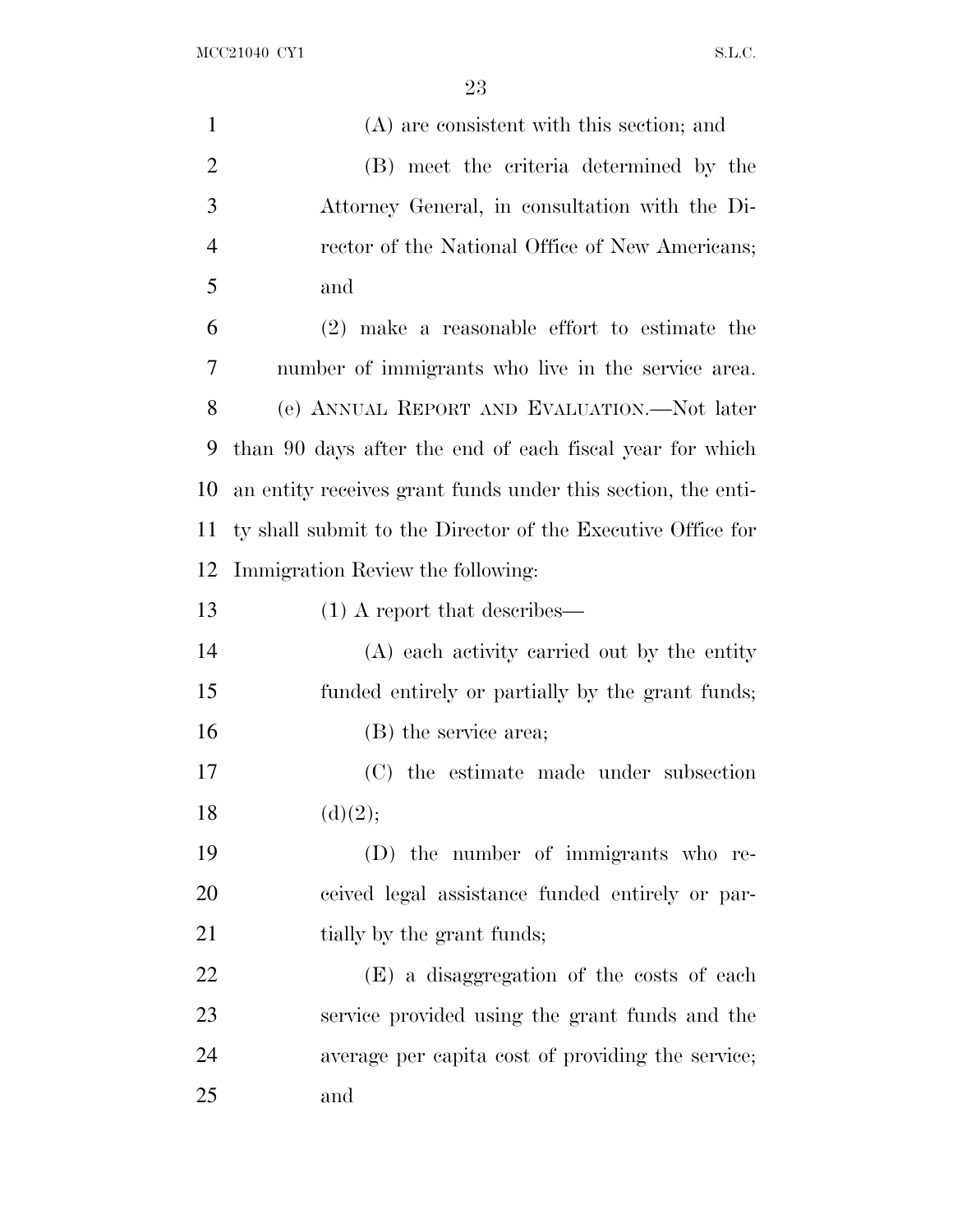| $\mathbf{1}$   | (F) the primary languages spoken in the                 |
|----------------|---------------------------------------------------------|
| $\overline{2}$ | service area.                                           |
| 3              | $(2)$ An evaluation of any program of the entity        |
| $\overline{4}$ | for which grant funds were used, including—             |
| 5              | $(A)$ an assessment of the effectiveness of             |
| 6              | the program;                                            |
| 7              | (B) recommendations for improving the                   |
| 8              | program;                                                |
| 9              | (C) an assessment of whether the legal                  |
| 10             | services needs of the service area have been            |
| 11             | met; and                                                |
| 12             | (D) in the case of an assessment under                  |
| 13             | subparagraph (C) that such needs have not               |
| 14             | been met, a description of the additional assist-       |
| 15             | ance required to meet such needs.                       |
| 16             | (f) AUTHORIZATION OF APPROPRIATIONS.—There is           |
| 17             | authorized to be appropriated to carry out this section |
| 18             | \$100,000,000 for [fiscal years 2022 through 2023].     |
| 19             | $(g)$ DEFINITIONS.—In this section:                     |
| 20             | (1) SERVICE AREA.—The term "service area"               |
| 21             | means the jurisdiction or geographical area in which    |
| <u>22</u>      | an entity carries out activities using funds awarded    |
| 23             | under this section.                                     |
| 24             | (2) STATE.—The term "State" means each of               |
| 25             | the several States, the District of Columbia, the       |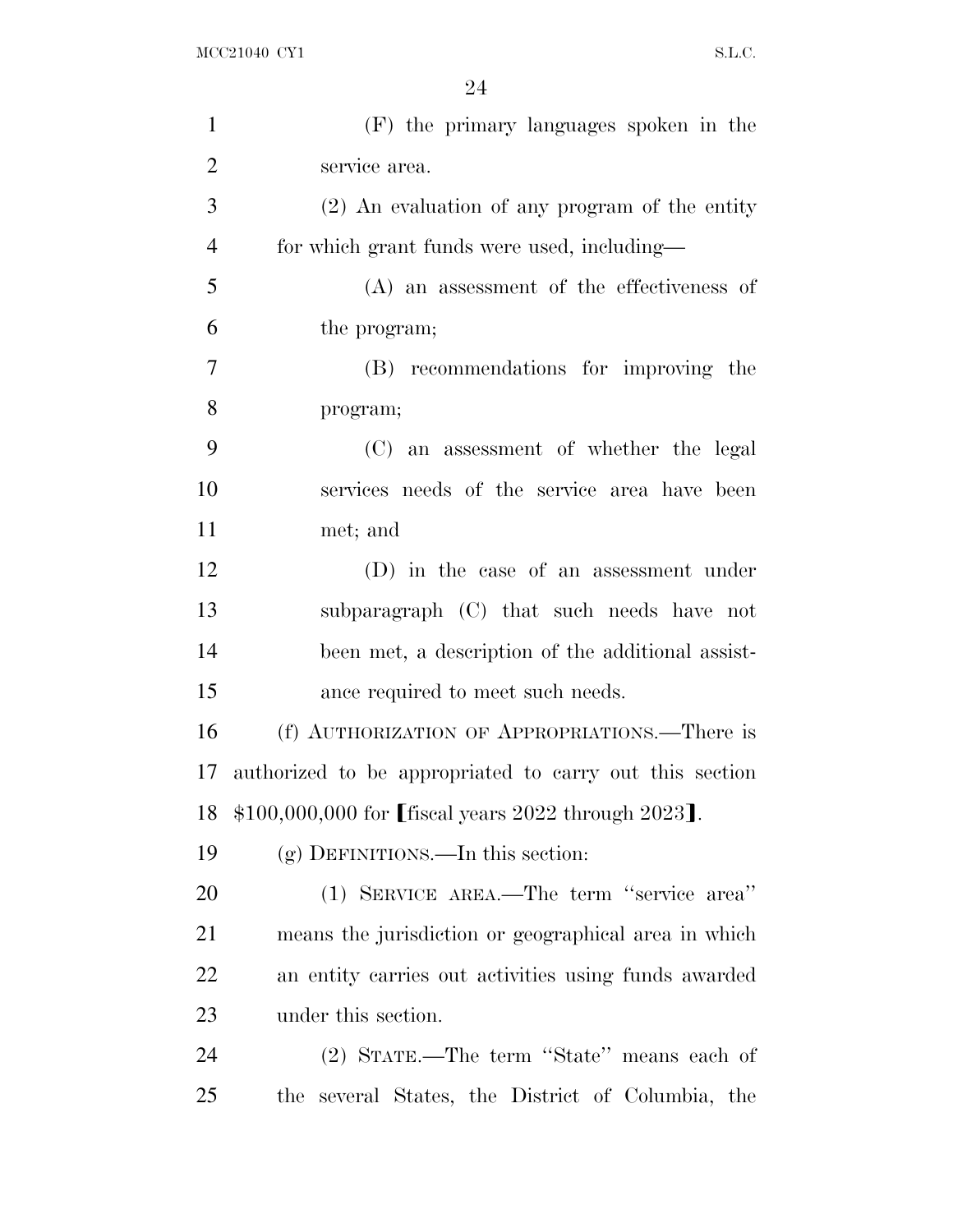Commonwealth of Puerto Rico, the United States Virgin Islands, Guam, American Samoa, and the Commonwealth of the Northern Mariana Islands.

### **SEC. 204. ENGLISH AS A GATEWAY TO INTEGRATION GRANT PROGRAM.**

 (a) AUTHORIZATION.—The Assistant Secretary for Career, Technical, and Adult Education at the Depart- ment of Education and the Assistant Secretary for the Ad- ministration for Children and Families at the Department of Health and Human Services (referred to in this section as the ''Assistant Secretaries''), in consultation with the Director of the National Office of New Americans, shall award English as a Gateway to Integration grants to eligi-ble entities.

 (b) ELIGIBILITY.—An entity eligible to receive a grant under this section is a State or unit of local govern- ment, a Tribal government, a private organization, an edu- cational institution, a community-based organization, or a nonprofit organization that—

 (1) in the case of any applicant that has pre- viously received a grant under this section, uses matching funds from non-Federal sources, which may include in-kind contributions, equal to 25 per-cent of the amount received from the English as a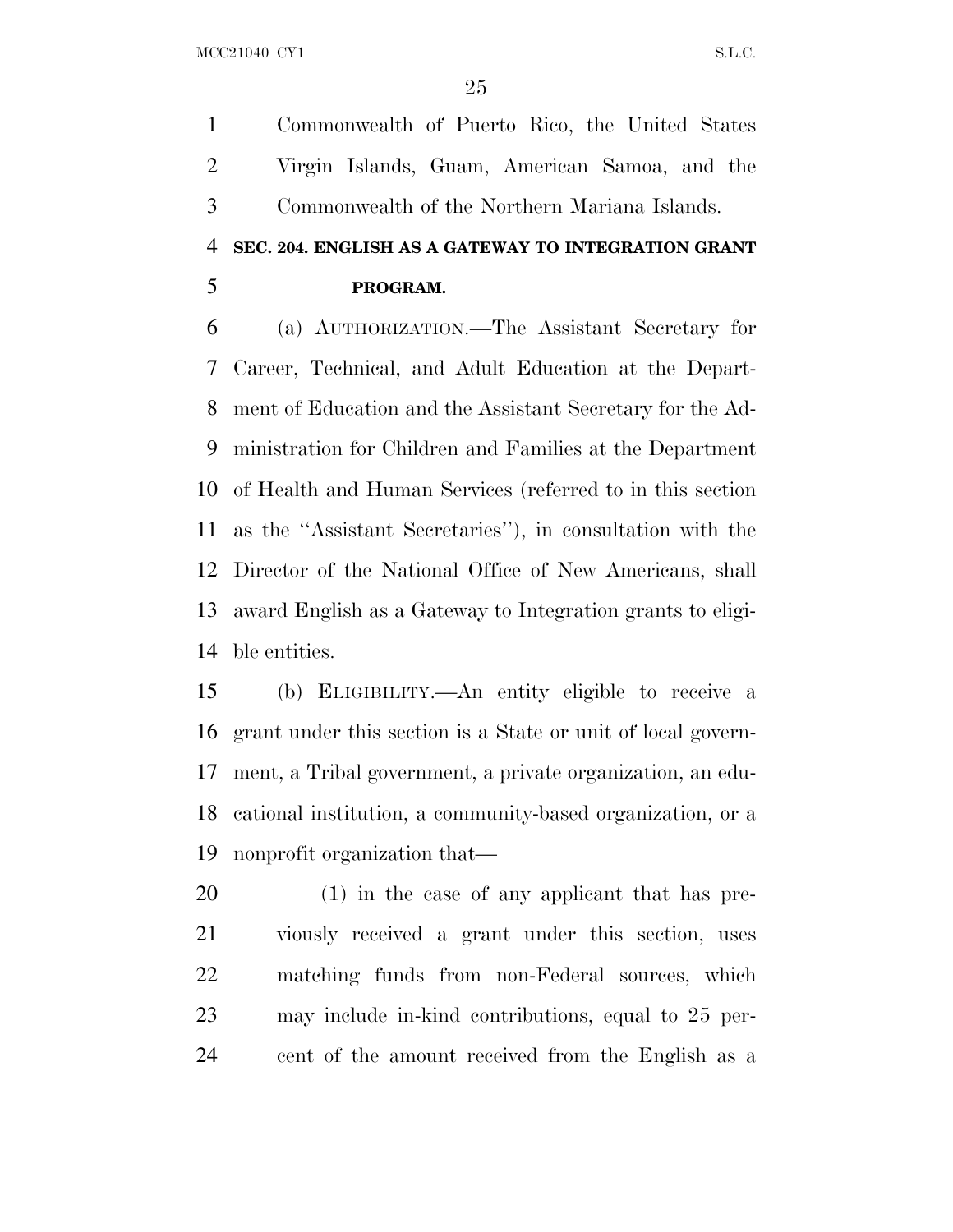| $\mathbf{1}$   | Gateway to Integration program to carry out such        |
|----------------|---------------------------------------------------------|
| $\overline{2}$ | program;                                                |
| 3              | (2) submits to the Assistant Secretaries an ap-         |
| $\overline{4}$ | plication at such time, in such manner, and con-        |
| 5              | taining such information as the Assistant Secretaries   |
| 6              | may reasonably require, including—                      |
| 7              | $(A)$ a description of the target population            |
| 8              | to be served, including demographics, literacy          |
| 9              | levels, integration needs, and English language         |
| 10             | levels of the target population; and                    |
| 11             | (B) the assessment and performance meas-                |
| 12             | ures that the grant recipient plans to use to           |
| 13             | evaluate the integration and English language           |
| 14             | learning progress of students and overall suc-          |
| 15             | cess of the instruction and program;                    |
| 16             | (3) demonstrates collaboration with public and          |
| 17             | private entities to provide the instruction and assist- |
| 18             | ance described in subsection $(c)(1);$                  |
| 19             | (4) provides integration-focused English lan-           |
| 20             | guage programs that—                                    |
| 21             | (A) teach integration and English language              |
| 22             | skills to-                                              |
| 23             | (i) lower-educated individuals;                         |
| 24             | (ii) limited English proficient (LEP)                   |
| 25             | individuals; and                                        |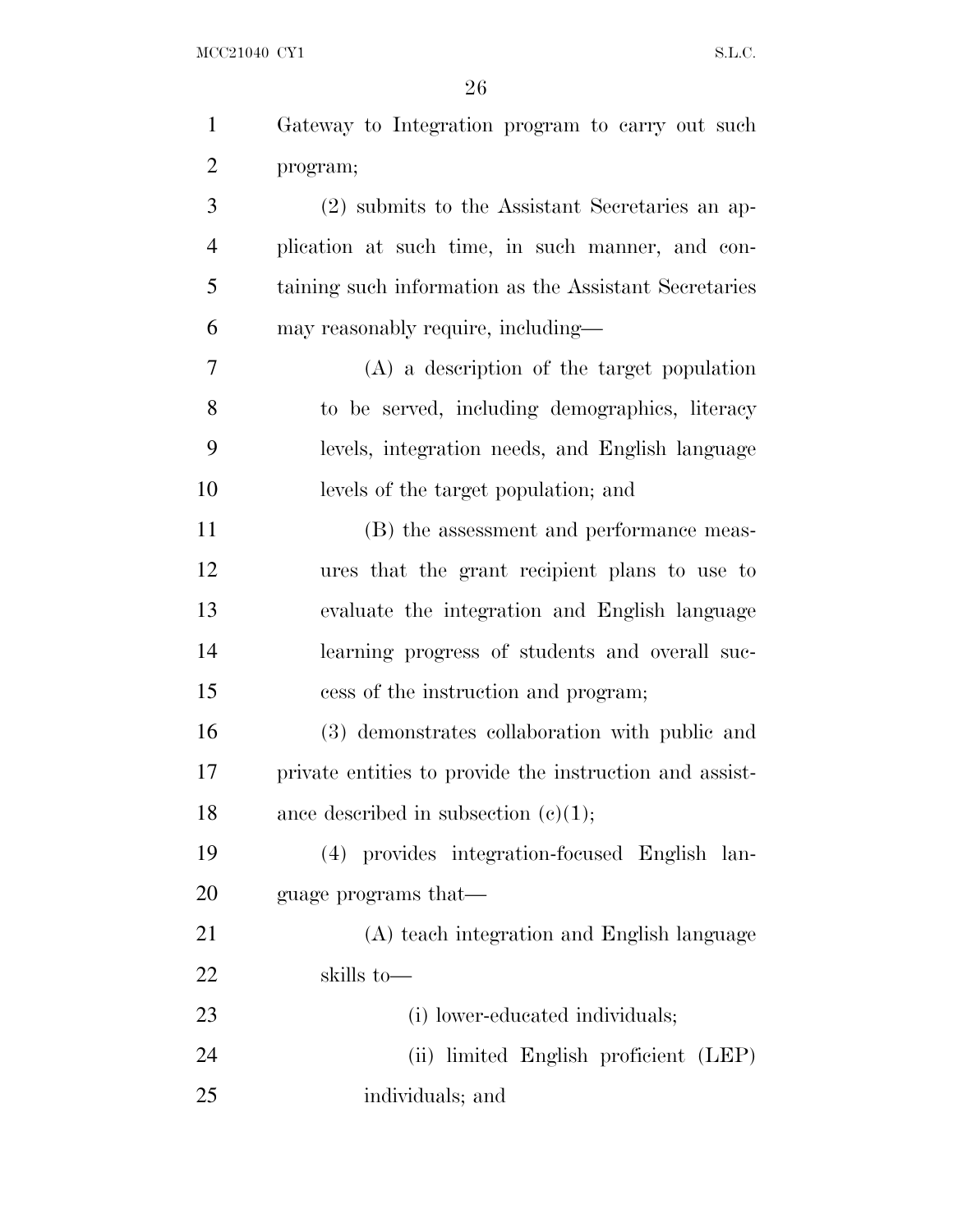$\rm{MCC21040\;\;CY1} \label{eq:1.1}$ 

| $\mathbf{1}$   | (iii) parents and others who are care-                |
|----------------|-------------------------------------------------------|
| $\overline{2}$ | takers of young children;                             |
| 3              | (B) support and promote the social, eco-              |
| $\overline{4}$ | nomic, and civic integration of adult English         |
| 5              | language learners and their families; and             |
| 6              | (C) equip adult English language learners             |
| 7              | for ongoing independent study and learning be-        |
| 8              | yond classroom or formal instruction; and             |
| 9              | $(5)(A)$ is located in 1 of the 10 States with the    |
| 10             | highest rate of foreign-born residents; or            |
| 11             | (B) is located in an area that has experienced        |
| 12             | a large increase in the population of immigrants      |
| 13             | during the most recent 10-year period relative to     |
| 14             | past migration patterns, based on data compiled by    |
| 15             | the Office of Immigration Statistics or the United    |
| 16             | States Census Bureau.                                 |
| 17             | $(c)$ USE OF FUNDS.—                                  |
| 18             | (1) IN GENERAL.—Funds awarded under this              |
| 19             | section shall be used to provide English language     |
| 20             | and integration knowledge and skill instruction       |
| 21             | along with student guidance and navigation services   |
| 22             | to learners. Such instruction shall advance the inte- |
| 23             | gration of students in order to help them—            |
| 24             | (A) build their knowledge of United States            |
| 25             | history and civics;                                   |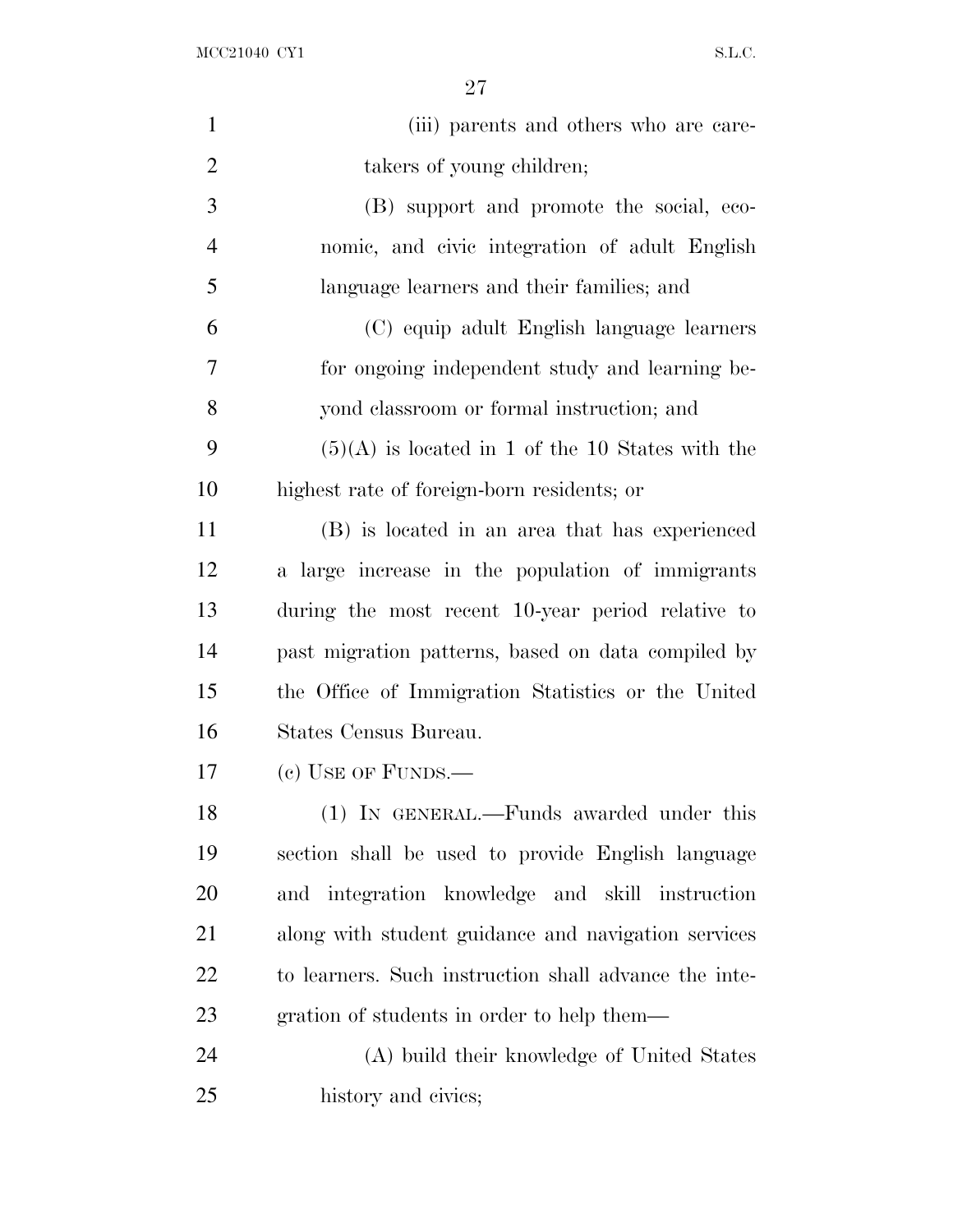| $\mathbf{1}$   | (B) prepare for United States citizenship           |
|----------------|-----------------------------------------------------|
| $\overline{2}$ | and the naturalization process;                     |
| 3              | (C) gain digital literacy;                          |
| $\overline{4}$ | (D) understand and support children's suc-          |
| 5              | cess within the early childhood, K-12, and post-    |
| 6              | secondary education systems;                        |
| 7              | (E) gain financial literacy;                        |
| 8              | (F) build an understanding of the housing           |
| 9              | market and systems in the United States;            |
| 10             | (G) learn about and access the United               |
| 11             | States, State, and local health care systems;       |
| 12             | (H) prepare for a high school equivalency           |
| 13             | diploma or postsecondary training or education;     |
| 14             | and                                                 |
| 15             | (I) prepare for and secure employment.              |
| 16             | DESIGN OF PROGRAM.-Funds awarded<br>(2)             |
| 17             | under this section shall be used to support program |
| 18             | designs that may include the following elements:    |
| 19             | (A) English language and integration                |
| 20             | knowledge and skill instruction in a classroom      |
| 21             | setting, along with associated guidance and         |
| 22             | navigation supports provided that such setting      |
| 23             | is in a geographic location accessible to the pop-  |
| 24             | ulation served.                                     |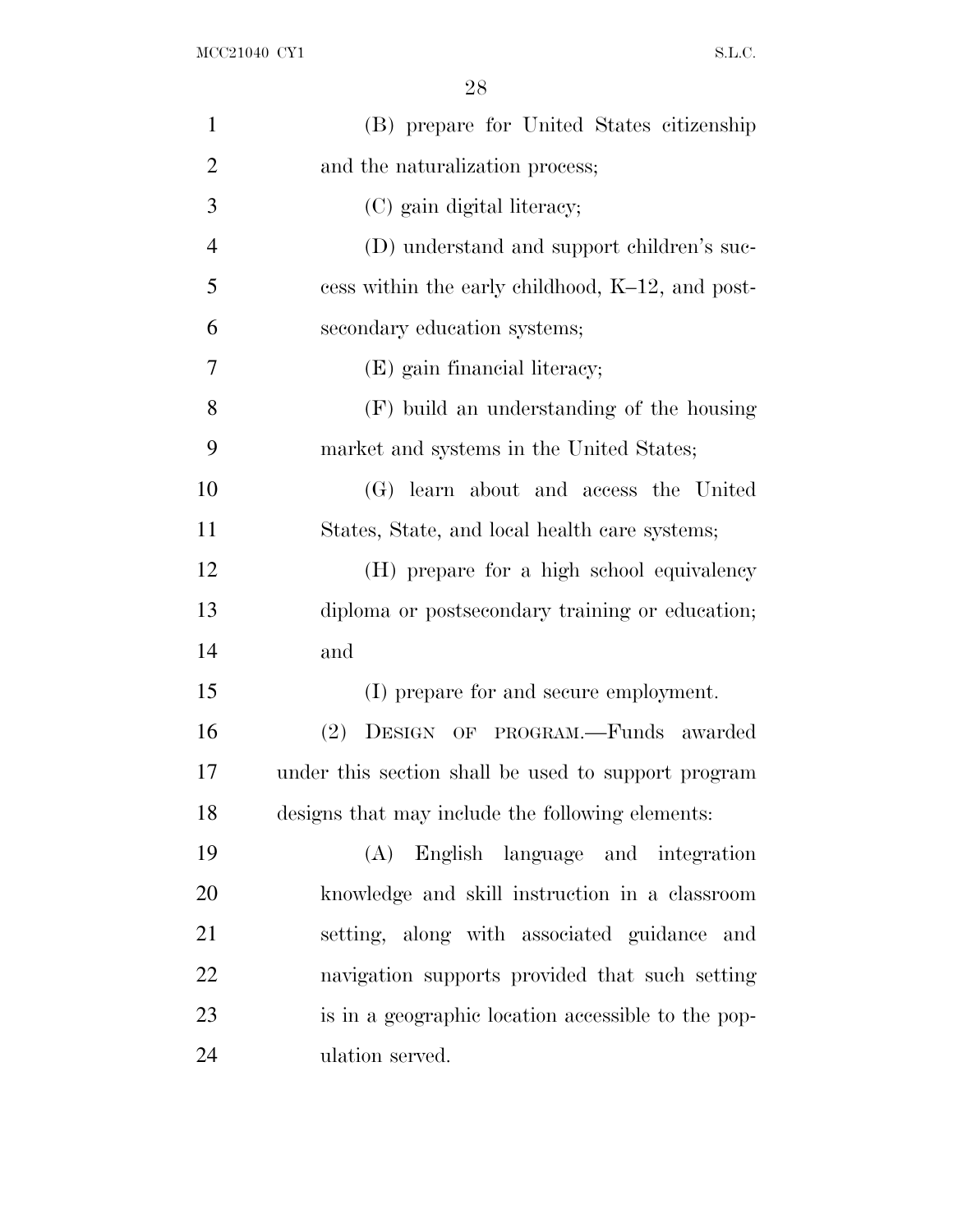MCC21040 CY1 S.L.C.

| $\mathbf{1}$   | English language and integration<br>(B)                      |
|----------------|--------------------------------------------------------------|
| $\overline{2}$ | knowledge and skill instruction programs that                |
| 3              | may incorporate online and digital components,               |
| $\overline{4}$ | such as the use of mobile phones, computers,                 |
| 5              | and blended or distance learning platforms.                  |
| 6              | (C) Educational support and specialized                      |
| 7              | instruction for adult English language learners              |
| 8              | with low levels of literacy in their first lan-              |
| 9              | guage.                                                       |
| 10             | (D) Two-generation approaches designed                       |
| 11             | to support children's school success and lift                |
| 12             | family integration trajectories.                             |
| 13             | (d) CERTIFICATION.—In order to receive a payment             |
| 14             | under this section, a participating entity shall submit to   |
| 15             | the Assistant Secretaries a certification that the proposed  |
| 16             | uses of grant funds by the entity are consistent with this   |
|                | 17 section and meet all necessary criteria determined by the |
| 18             | Assistant Secretaries.                                       |
| 19             | (e) ANNUAL REPORT AND EVALUATION.—Not later                  |
| 20             | than 90 days after the end of each fiscal year for which     |
| 21             | an entity receives grant funds under this section, the enti- |
| 22             | ty shall submit to the Assistant Secretaries the following:  |
| 23             | $(1)$ A report that describes—                               |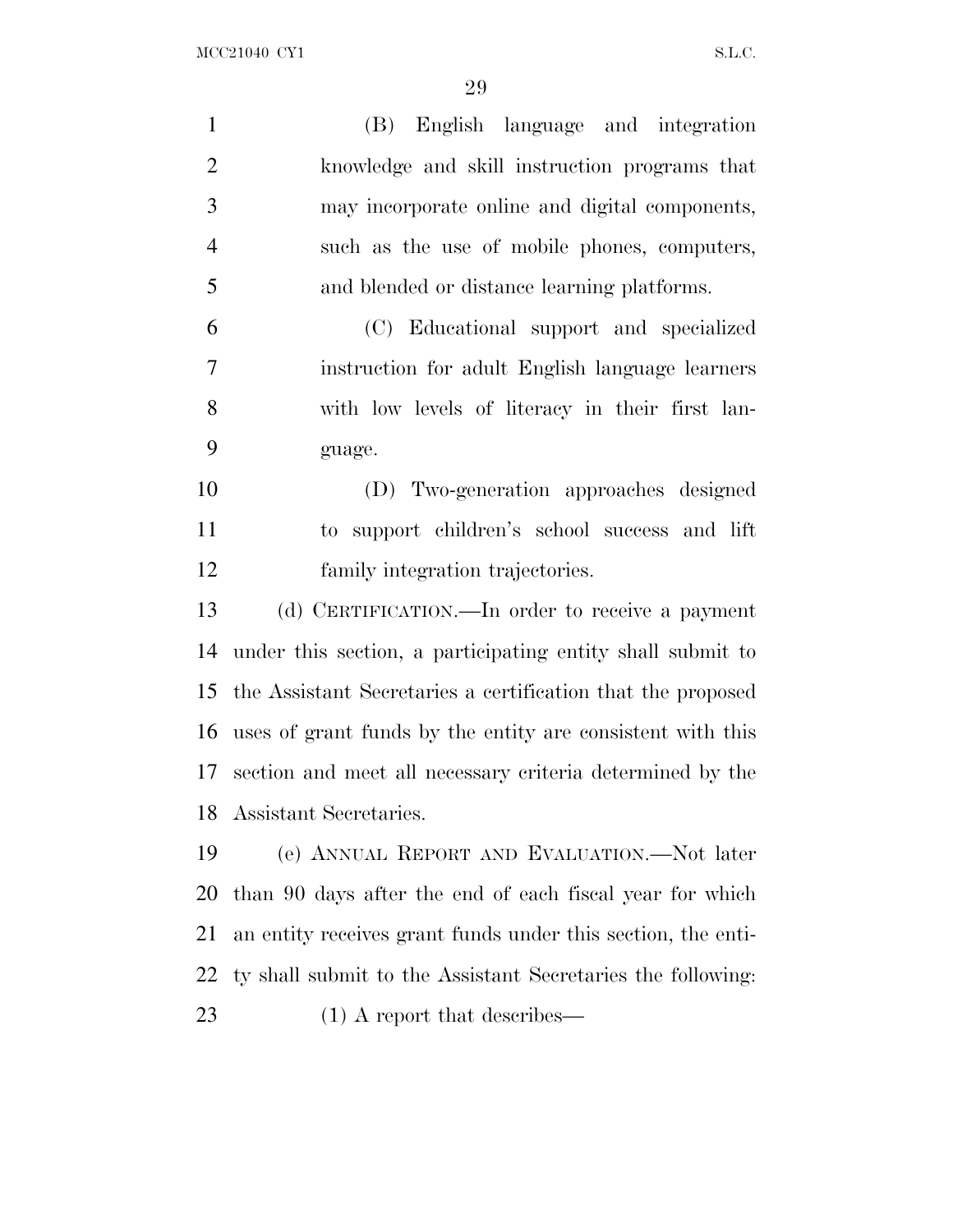| $\mathbf{1}$   | (A) the activities undertaken by the entity      |
|----------------|--------------------------------------------------|
| $\overline{2}$ | that were funded entirely or partially by the    |
| 3              | grant funds;                                     |
| $\overline{4}$ | (B) the service area;                            |
| 5              | (C) the number of immigrants in the serv-        |
| 6              | ice area;                                        |
| 7              | (D) the primary languages spoken in the          |
| 8              | service area;                                    |
| 9              | (E) the number of adult English language         |
| 10             | learners receiving assistance that was funded    |
| 11             | entirely or partially by grant funds received by |
| 12             | the entity under this section; and               |
| 13             | $(F)$ a breakdown of the costs of the pro-       |
| 14             | gram services provided and the average per cap-  |
| 15             | it a cost of providing such instruction.         |
| 16             | $(2)$ An evaluation of any program of the entity |
| 17             | using grant funds under this section, including— |
| 18             | $(A)$ an assessment of-                          |
| 19             | (i) the effectiveness of such program            |
| 20             | recommendations for improving the<br>and         |
| 21             | program; and                                     |
| 22             | (ii) whether the English language and            |
| 23             | integration knowledge and skill instruction      |
| 24             | needs of the service area have been met;         |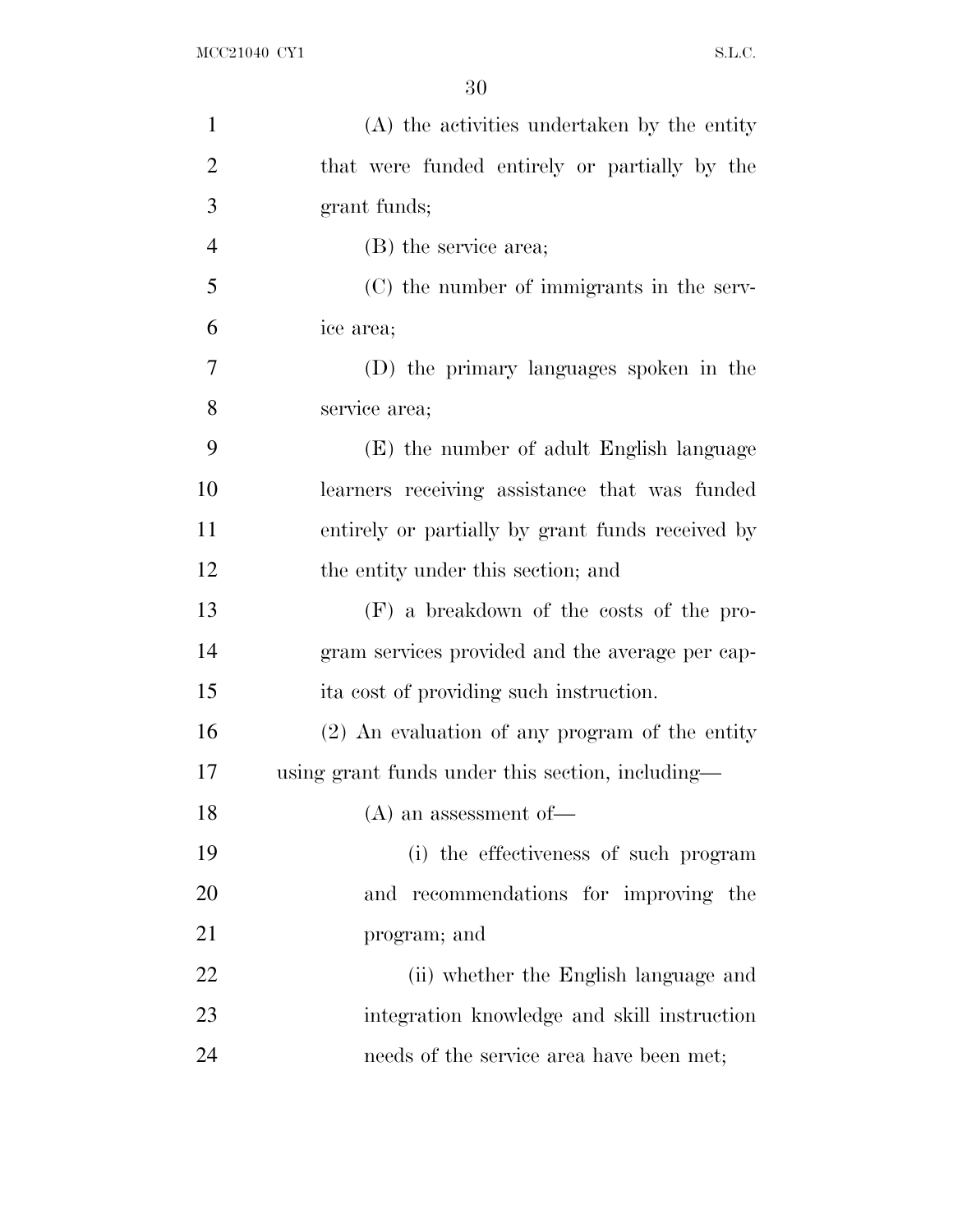| $\mathbf{1}$   | (B) in the case of an assessment under                  |
|----------------|---------------------------------------------------------|
| $\overline{2}$ | subparagraph $(A)(ii)$ that such needs have not         |
| 3              | been met, a description of the additional assist-       |
| $\overline{4}$ | ance required to meet such needs; and                   |
| 5              | (C) the results of any assessment or eval-              |
| 6              | uation of progress or success described in sub-         |
| 7              | section $(b)(2)(B)$ .                                   |
| 8              | (f) DEFINITIONS.—In this section:                       |
| 9              | (1) ADULT ENGLISH LANGUAGE LEARNER.-                    |
| 10             | The term "adult English language learner" refers to     |
| 11             | an individual age 16 or older who is not enrolled in    |
| 12             | secondary school and who is limited English pro-        |
| 13             | ficient.                                                |
| 14             | (2)<br>ENGLISH LANGUAGE LEARNER; LIMITED                |
| 15             | ENGLISH PROFICIENT.—The terms "English lan-             |
| 16             | guage learner" and "limited English proficient" de-     |
| 17             | scribe an individual who does not speak English as      |
| 18             | their primary language and who has a limited ability    |
| 19             | to read, speak, write, or understand English.           |
| 20             | (g) AUTHORIZATION OF APPROPRIATIONS.—There is           |
| 21             | authorized to be appropriated to carry out this section |
| 22             | \$100,000,000 for [fiscal years 2022 through 2023].     |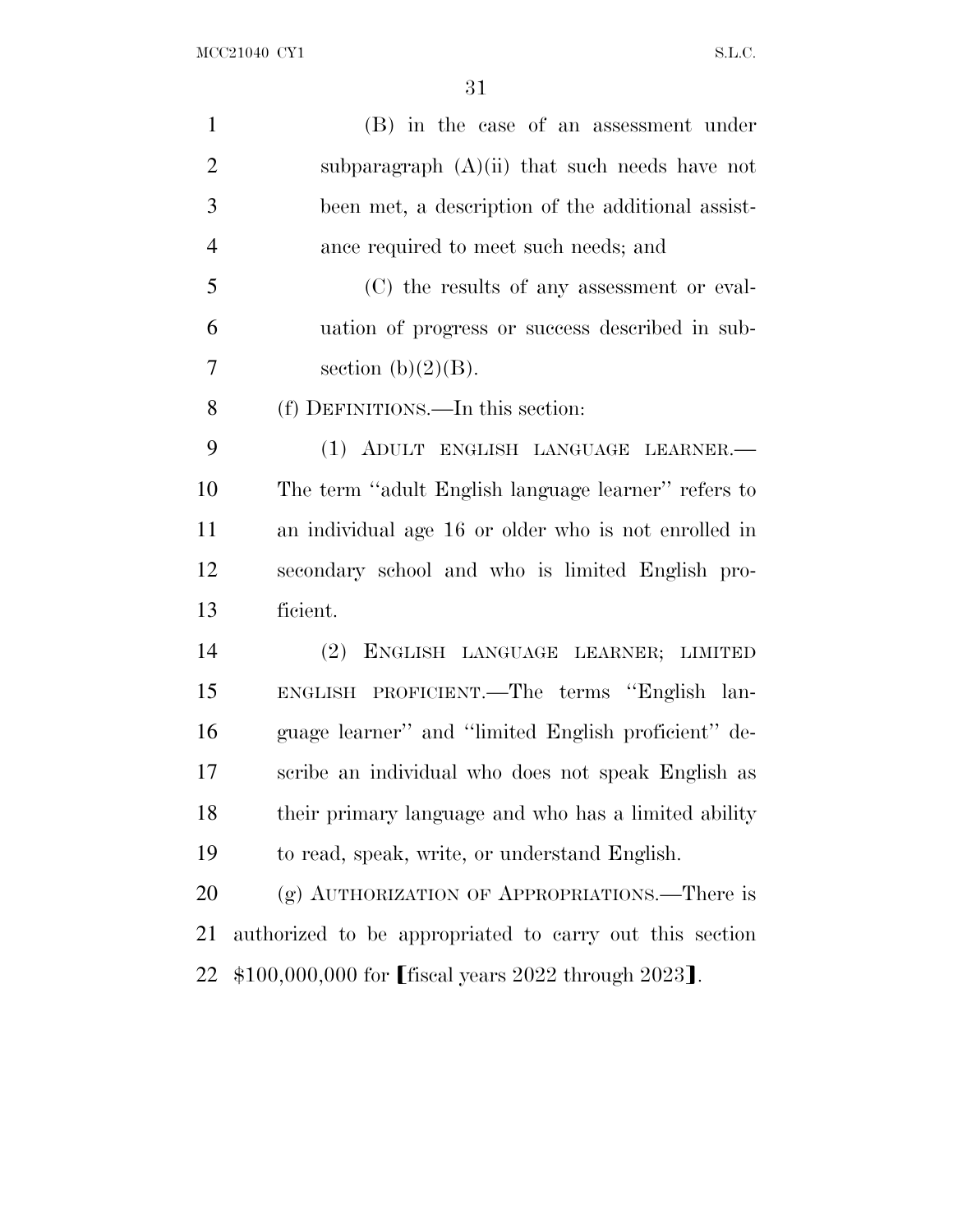| $\mathbf{1}$   | SEC. 205. WORKFORCE DEVELOPMENT AND SHARED PROS-       |
|----------------|--------------------------------------------------------|
| $\overline{2}$ | PERITY GRANT PROGRAM.                                  |
| 3              | (a) DECLARATION OF POLICY.—It is the policy of the     |
| $\overline{4}$ | United States-                                         |
| 5              | (1) that adults shall have equitable access to         |
| 6              | education and workforce programs that—                 |
| 7              | (A) help them learn basic skills in reading,           |
| 8              | writing, mathematics, and the English lan-             |
| 9              | guage; and                                             |
| 10             | (B) equip them with occupational skills                |
| 11             | needed to secure or advance in employment, fill        |
| 12             | employer needs, and support themselves and             |
| 13             | their families;                                        |
| 14             | $(2)$ to strengthen the economy by helping adults      |
| 15             | with limited skills to attain recognized postsecondary |
| 16             | credentials (as defined in section 3 of the Workforce  |
| 17             | Innovation and Opportunity Act (29 U.S.C. 3102));      |
| 18             | and                                                    |
| 19             | (3) that workforce programs for adults with            |
| 20             | limited skills use a pre-apprenticeship or integrated  |
| 21             | education and training approach that allows adults     |
| 22             | to acquire basic skills while pursuing occupational or |
| 23             | industry-specific training.                            |
| 24             | (b) AUTHORIZATION.—The Assistant Secretary for         |
| 25             | Career, Technical, and Adult Education at the Depart-  |
| 26             | ment of Education and the Assistant Secretary for Em-  |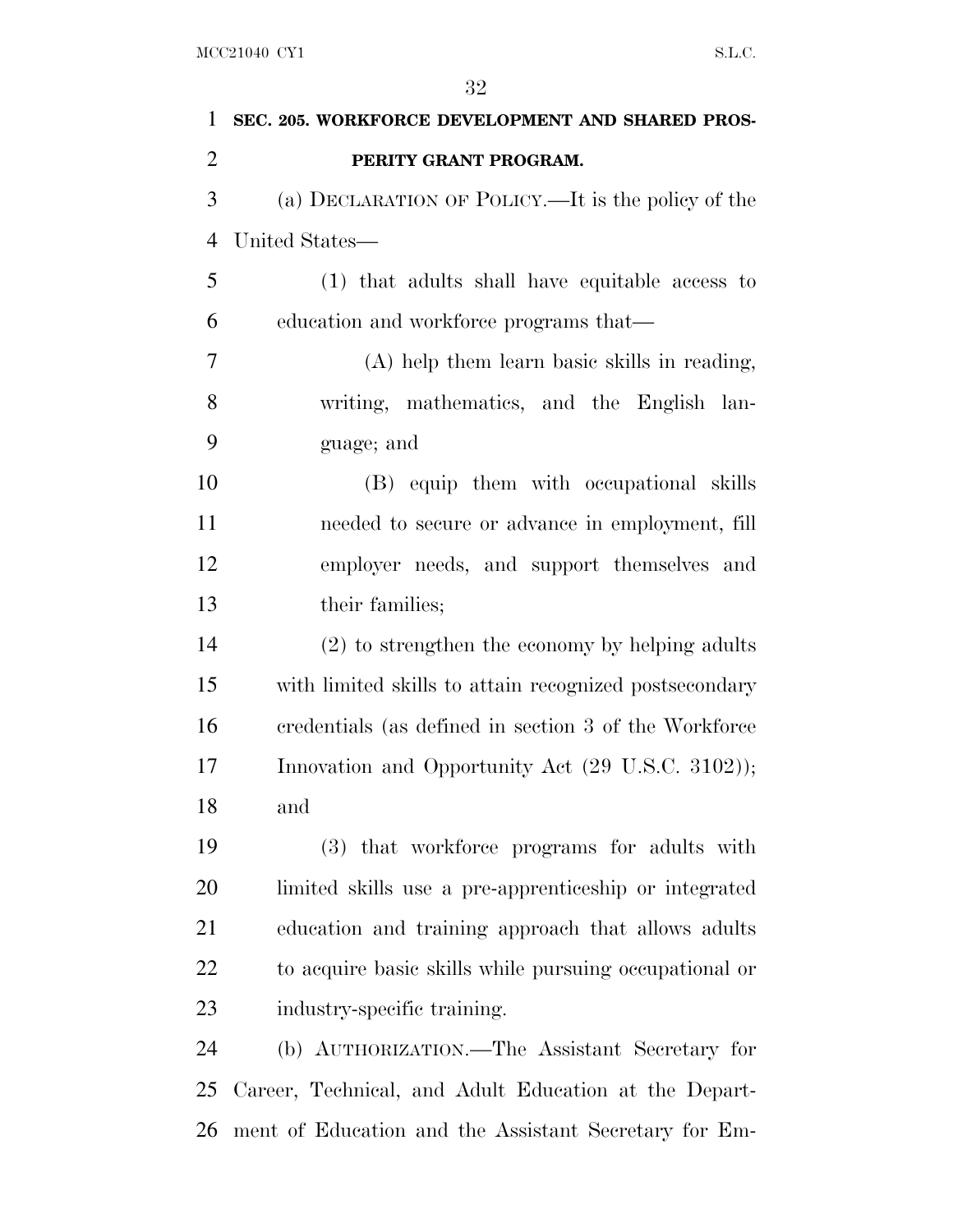MCC21040 CY1 S.L.C.

 ployment and Training at the Department of Labor (re- ferred to in this section as the ''Assistant Secretaries''), in consultation with the Director of the National Office of New Americans, shall award Workforce Development and Shared Prosperity grants, on a competitive basis, to State, local, and Tribal governments or other qualifying entities described in subsection (c), in collaboration with State and local governments. (c) QUALIFYING ENTITIES.—Qualifying entities under this section may include— (1) an educational institution; (2) a private organization; (3) a community-based organization; or (4) a nonprofit organization. (d) ELIGIBILITY.—A State, local, or Tribal govern- ment or qualifying entity in collaboration with a State, local, or Tribal government is eligible to receive a grant under this section provided that the State, local, or Tribal government or entity— (1) supports and promotes the economic inte- gration of immigrants; (2) has expertise in workforce development and adult education for the purpose of developing and implementing pre-apprenticeship programs or inte-grated education and training programs;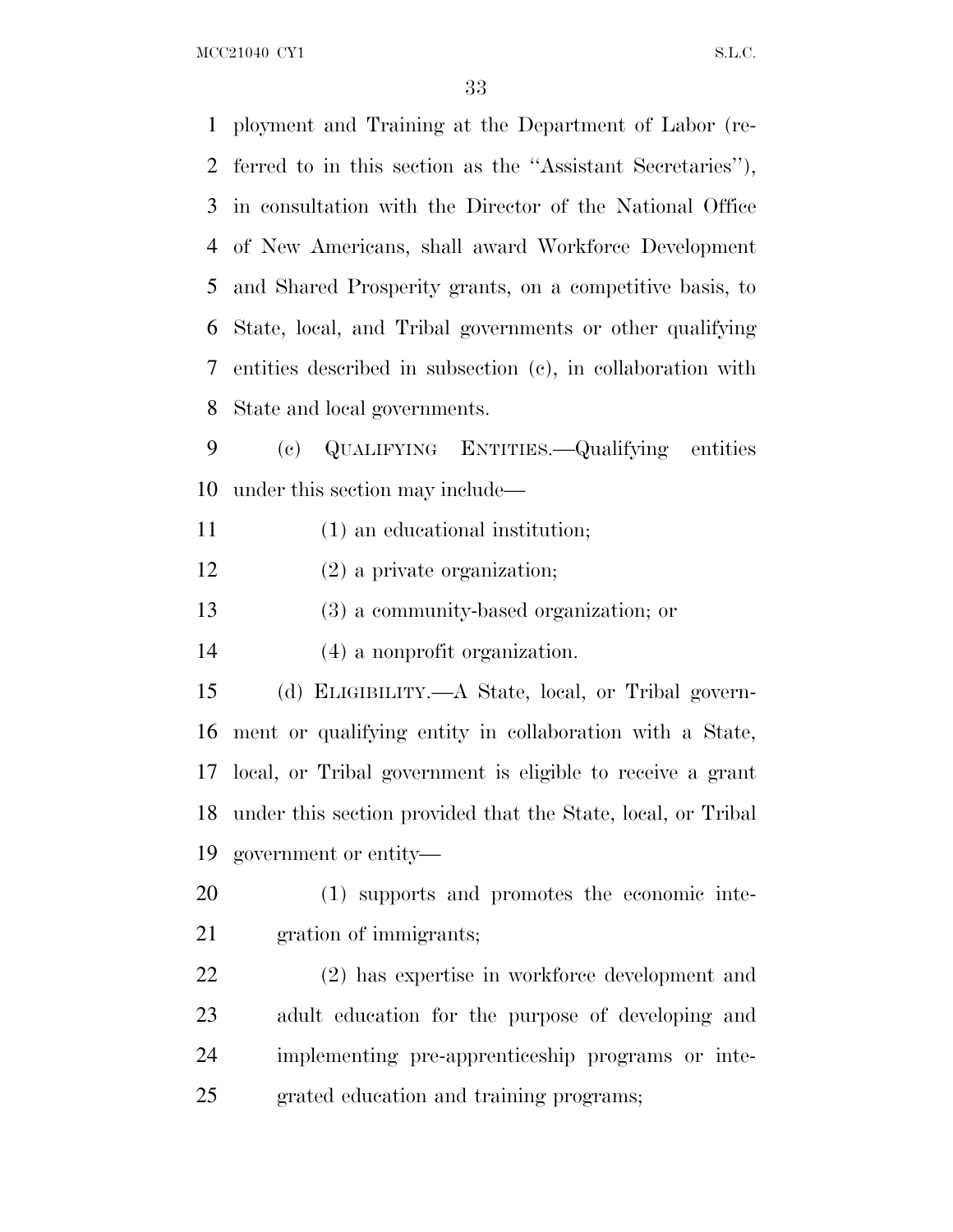| $\mathbf{1}$   | (3) in carrying out the grant program, includes       |
|----------------|-------------------------------------------------------|
| $\overline{2}$ | at least one entity—                                  |
| 3              | (A) with expertise in providing training in           |
| $\overline{4}$ | a workforce sector in which immigrant workers         |
| 5              | are heavily represented or in which there is a        |
| 6              | demonstrated need for immigrant workers to fill       |
| 7              | jobs; and                                             |
| 8              | (B) with expertise in providing adult basic           |
| 9              | education services to immigrants;                     |
| 10             | (4) uses matching funds from non-Federal              |
| 11             | sources, which may include in-kind contributions,     |
| 12             | equal to 25 percent of the amount received from the   |
| 13             | Workforce Development and Shared Prosperity           |
| 14             | grants program to carry out such program; and         |
| 15             | (5) submits to the Assistant Secretaries an ap-       |
| 16             | plication at such time, in such manner, and con-      |
| 17             | taining such information as the Assistant Secretaries |
| 18             | may reasonably require, including—                    |
| 19             | $(A)$ a description of the target population          |
| 20             | to be served, including demographics, and             |
| 21             | English proficiency, educational, and skill levels    |
| 22             | of the target population;                             |
| 23             | (B) the specific integrated education and             |
| 24             | training model to be implemented;                     |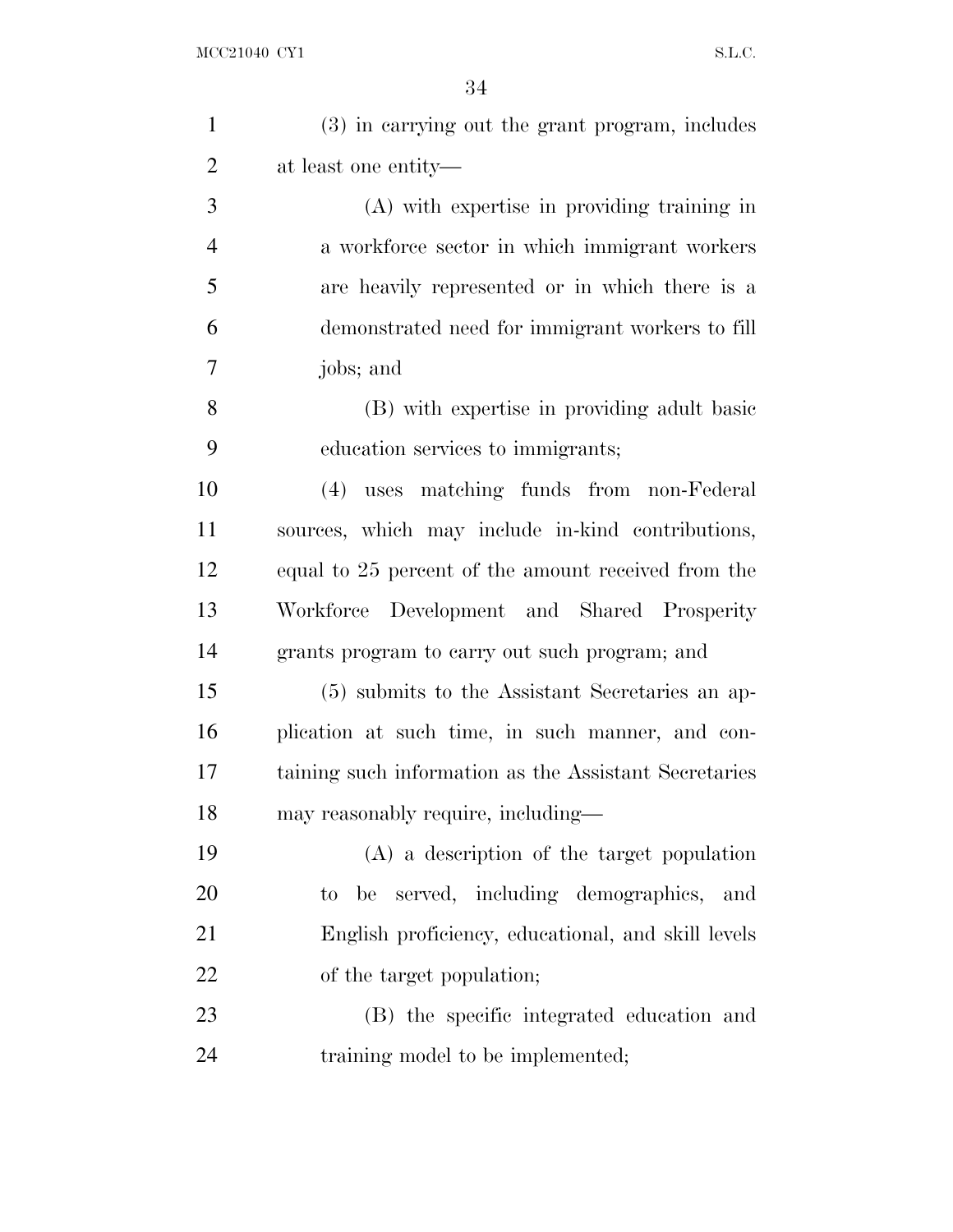| $\mathbf{1}$   | (C) how the program will be designed and          |
|----------------|---------------------------------------------------|
| $\mathbf{2}$   | implemented by educators with expertise in        |
| 3              | adult education, English language instruction     |
| $\overline{4}$ | and occupational skills training;                 |
| 5              | (D) the occupation or industry for which          |
| 6              | the program will prepare students for employ-     |
| $\overline{7}$ | ment and the education and training progress      |
| 8              | or employer-recognized credentials the program    |
| 9              | is designed to support participants in achieving; |
| 10             | (E) evidence of employer demand for the           |
| 11             | skills or occupational training offered by the    |
| 12             | grant program;                                    |
| 13             | (F) how the program will provide student          |
| 14             | support services including guidance counseling    |
| 15             | in order to promote student success; and          |
| 16             | (G) the assessment and performance meas-          |
| 17             | ures that the grant recipient plans to use to     |
| 18             | evaluate—                                         |
| 19             | (i) the progress of adult learners in             |
| 20             | acquiring basic skills such as reading, writ-     |
| 21             | ing, mathematics, and the English lan-            |
| 22             | guage; and                                        |
| 23             | (ii) the success of the grant program             |
| 24             | in preparing students for employment and          |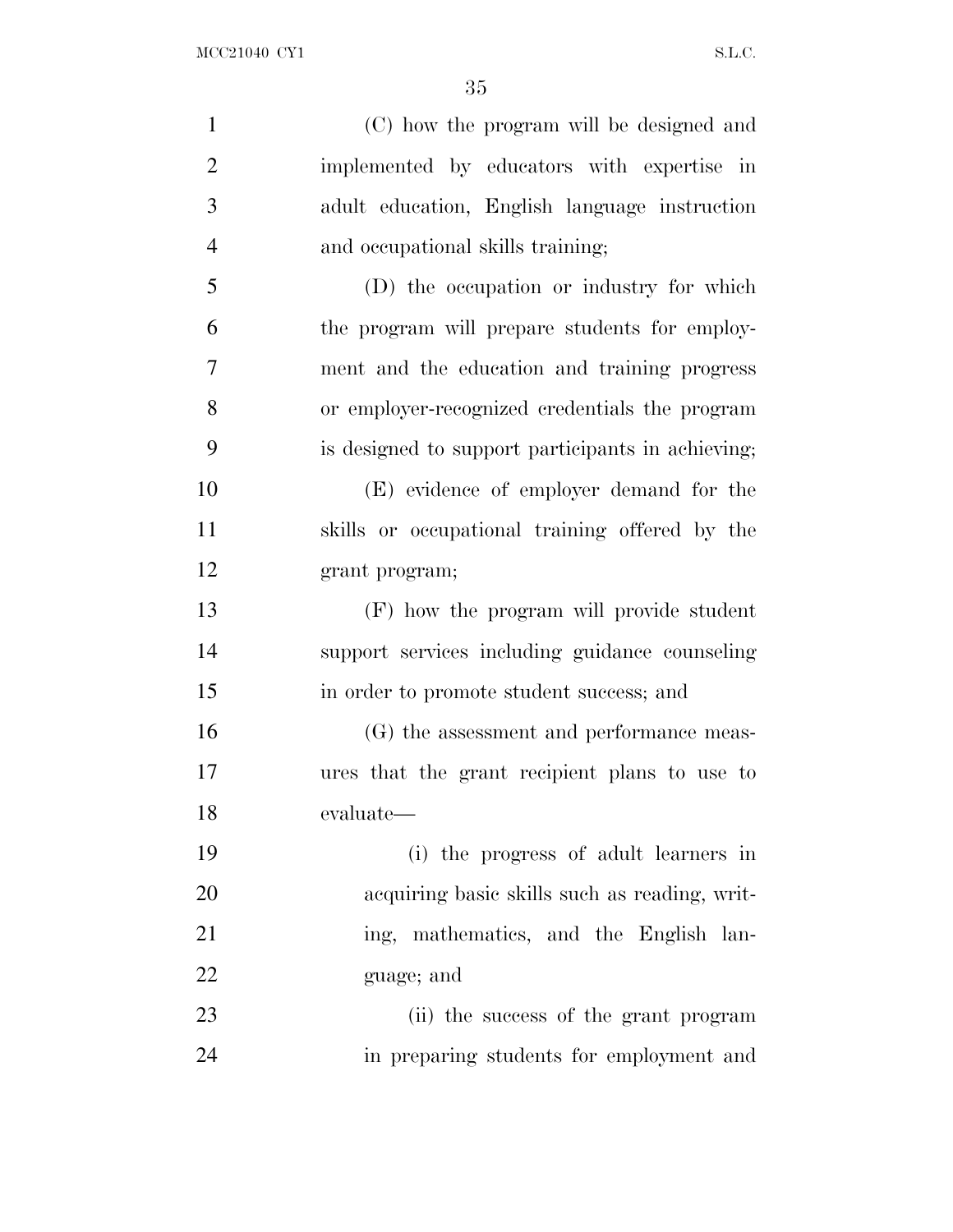$\rm{MCC21040\;\;CY1} \qquad \qquad$ 

| $\mathbf{1}$ | in helping them find employment or ad-                       |
|--------------|--------------------------------------------------------------|
| 2            | vance in employment.                                         |
| 3            | (e) CERTIFICATION.—In order to receive a payment             |
| 4            | under this section, a participating entity shall submit to   |
| 5            | the Assistant Secretaries a certification that the proposed  |
| 6            | uses of grant funds by the entity are consistent with this   |
| 7            | section and meet all necessary criteria determined by the    |
| 8            | Assistant Secretaries in consultation with the Director of   |
| 9            | the National Office of New Americans.                        |
| 10           | (f) ANNUAL REPORT AND EVALUATION.—Not later                  |
| 11           | than 90 days after the end of each fiscal year for which     |
| 12           | an entity receives grant funds under this section, the enti- |
| 13           | ty shall submit to the Assistant Secretaries the following:  |
| 14           | $(1)$ A report that describes—                               |
| 15           | (A) the activities undertaken by the entity                  |
| 16           | that were funded entirely or partially by the                |
| 17           | grant funds;                                                 |
| 18           | (B) the service area;                                        |
| 19           | (C) the number of immigrants in the serv-                    |
| 20           | ice area;                                                    |
| 21           | (D) the primary languages spoken in the                      |
| 22           | service area; and                                            |
| 23           | (E) a breakdown of the costs of each of                      |
| 24           | the services provided and the average per capita             |
| 25           | cost of providing such services.                             |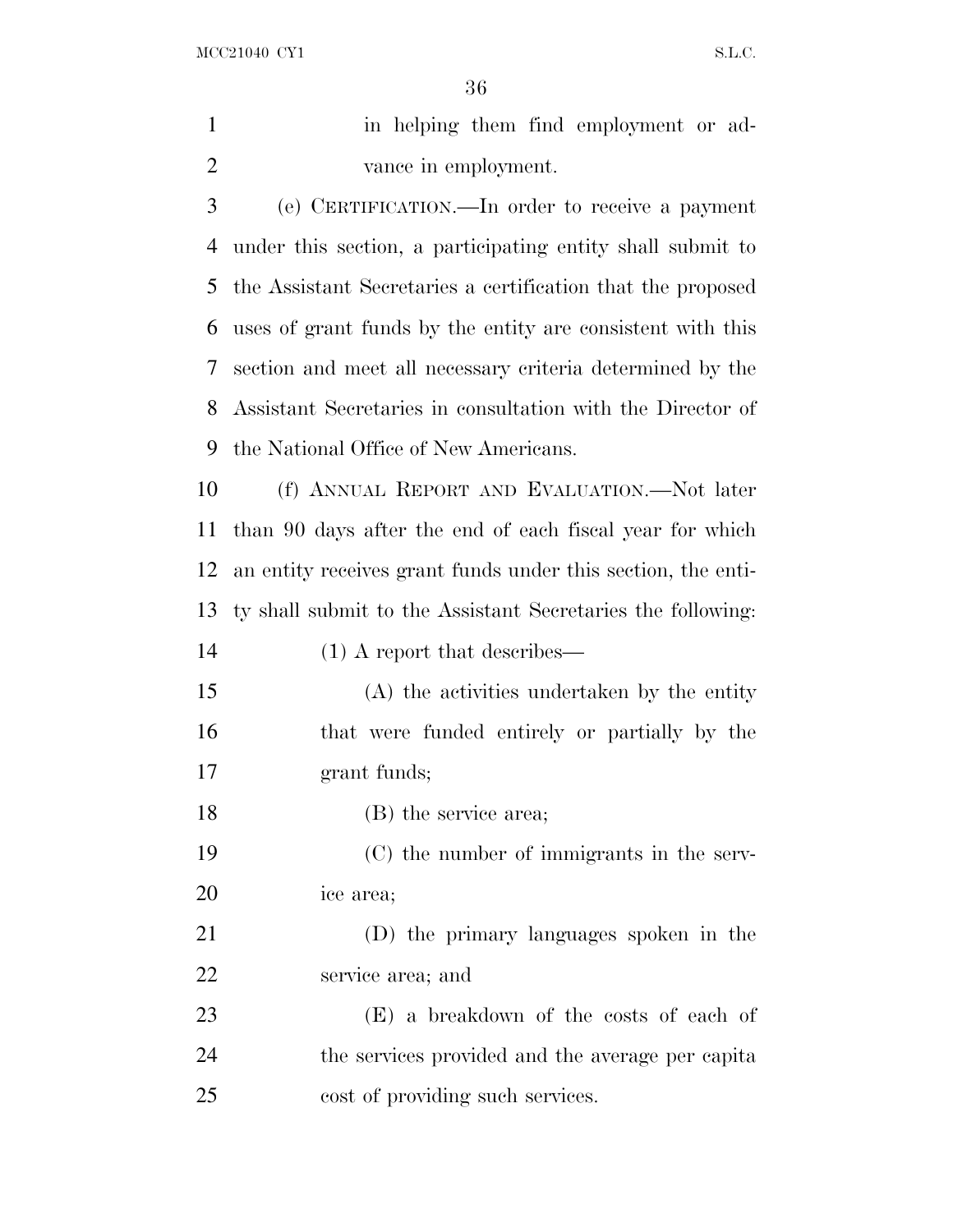| $\mathbf{1}$   | $(2)$ An evaluation of any program of the entity     |
|----------------|------------------------------------------------------|
| $\overline{2}$ | using grant funds under this section, including—     |
| 3              | $(A)$ an assessment of-                              |
| $\overline{4}$ | (i) the effectiveness of such program                |
| 5              | and recommendations for improving the                |
| 6              | program; and                                         |
| 7              | (ii) whether the adult education and                 |
| 8              | workforce development needs of the service           |
| 9              | area have been met and if not, what fur-             |
| 10             | ther assistance is required to meet such             |
| 11             | need;                                                |
| 12             | (B) in the case of an assessment under               |
| 13             | subparagraph $(A)(ii)$ that such needs have not      |
| 14             | been met, a description of the additional assist-    |
| 15             | ance required to meet such needs; and                |
| 16             | (C) the results of any assessment or eval-           |
| 17             | uation of progress or success described in sub-      |
| 18             | section $(d)(5)(G)$ .                                |
| 19             | $(g)$ DEFINITIONS.—In this section:                  |
| 20             | (1) ADULT EDUCATION.—The term "adult edu-            |
| 21             | cation" means academic instruction and education     |
| 22             | services below the postsecondary level that increase |
| 23             | an individual's ability to read, write, and speak    |
| 24             | English and perform mathematics or other activities  |
| 25             | necessary for the attainment of a secondary school   |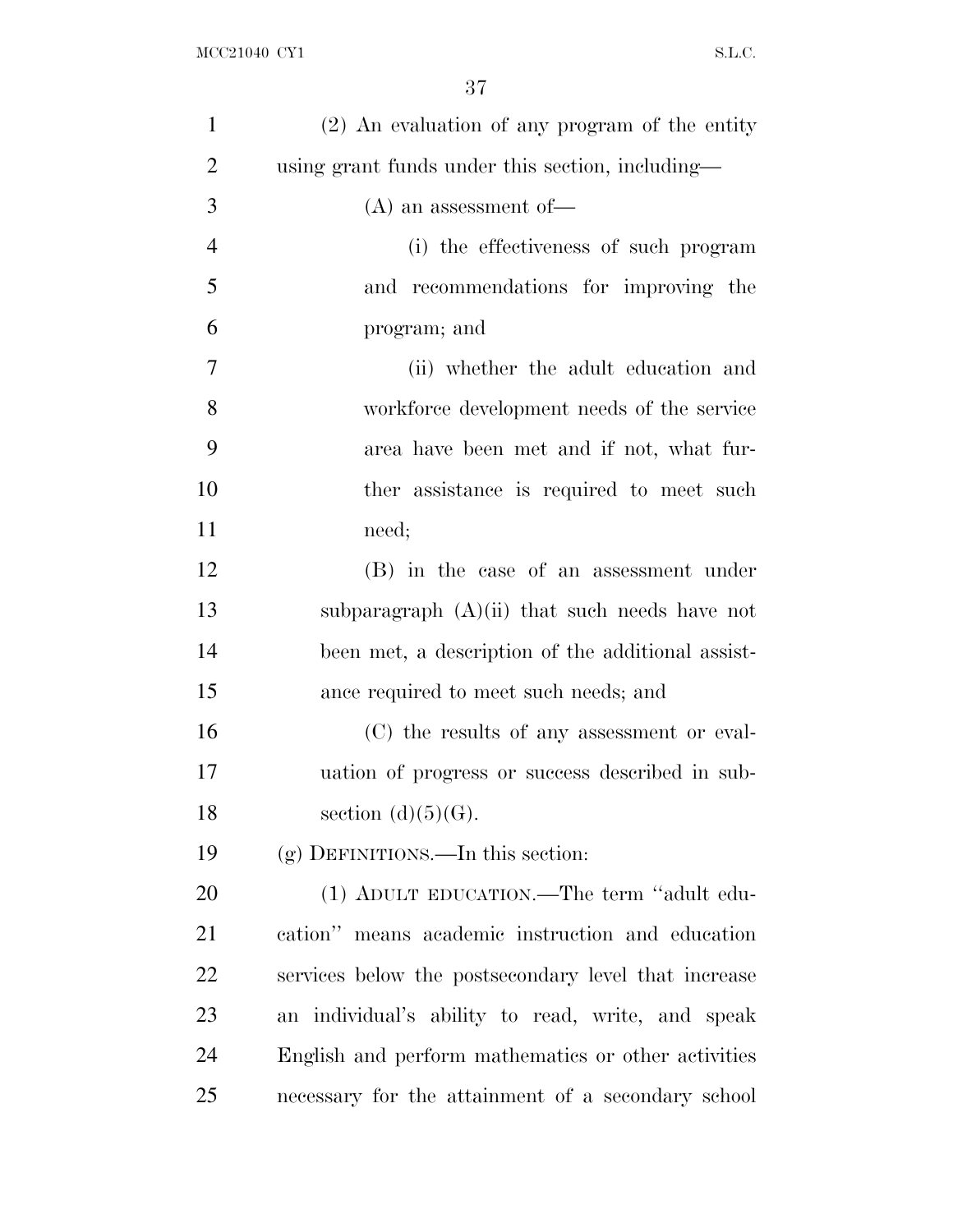diploma or its recognized equivalent, transition to postsecondary education and training, or obtain em-ployment.

 (2) INTEGRATED EDUCATION AND TRAINING.— The term ''integrated education and training'' means instruction that provides adult education, lit- eracy and English language activities concurrently and contextually with workforce preparation activi- ties and workforce training for a specific occupation or occupational cluster for the purpose of edu-cational and career advancement.

 (3) PRE-APPRENTICESHIP PROGRAM.—The term ''pre-apprenticeship program'' means a pro- gram or set of services designed to prepare individ- uals to enter and succeed in a registered apprentice-ship program.

 (h) AUTHORIZATION OF APPROPRIATIONS.—There is authorized to be appropriated to carry out this section 19  $$100,000,000$  for [fiscal years 2022 through 2023].

**SEC. 206. DEPARTMENT OF HOMELAND SECURITY GRANTS.**

 (a) CONSIDERATION OF GRANT RECIPIENTS.—With respect to grants administered and awarded to public or private nonprofit organizations by the Secretary of Home- land Security, unless otherwise required by law, in making determinations about such grants, the Secretary shall not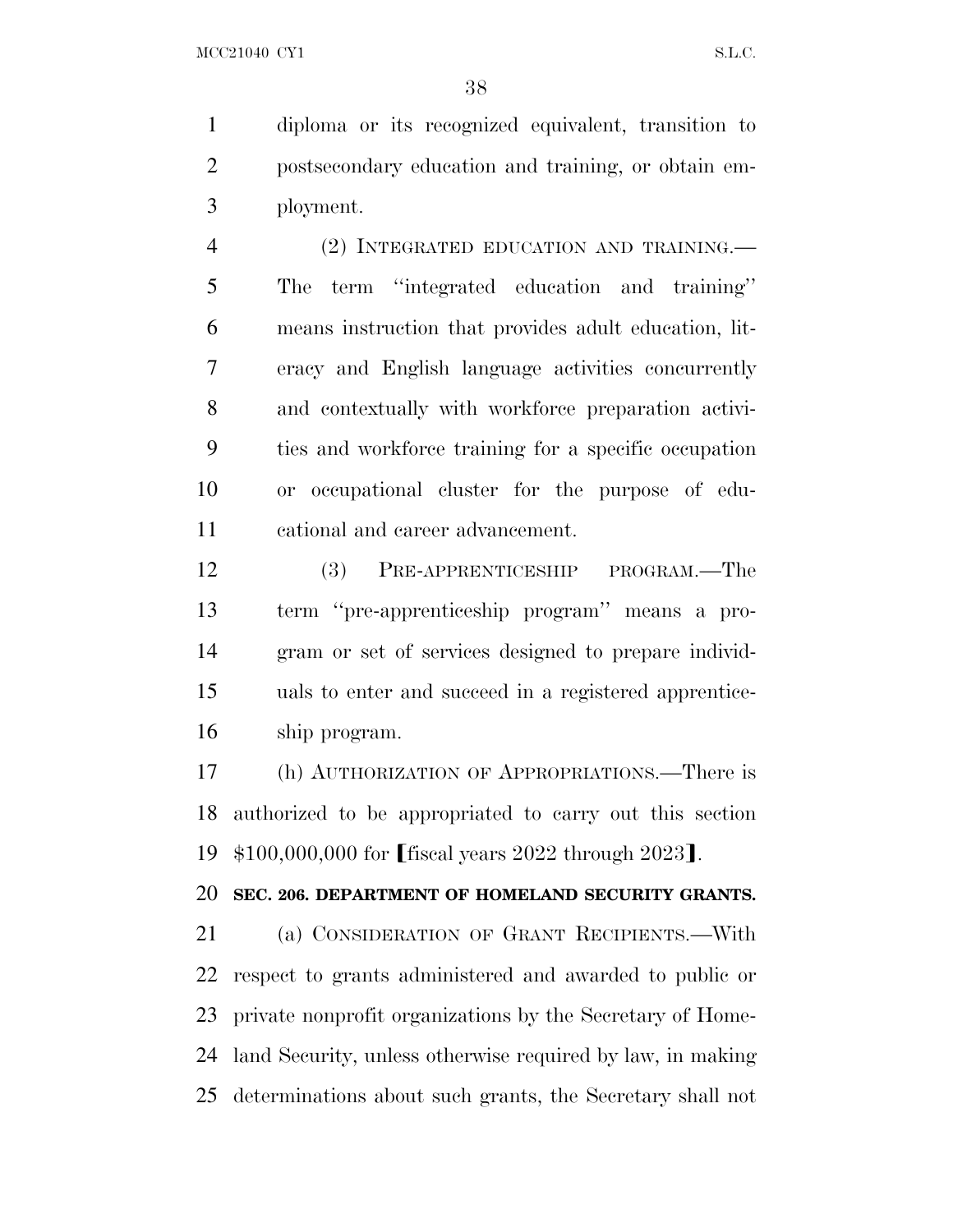MCC21040 CY1 S.L.C.

 consider enrollment in or use by such organizations of the E-Verify Program described in section 403(a) of the Ille- gal Immigration Reform and Immigrant Responsibility Act of 1996 (8 U.S.C. 1324a note).

 (b) AUTHORIZATION OF APPROPRIATIONS.—There is authorized to be appropriated \$25,000,000 to the Sec- retary of Homeland Security for the Citizenship and Inte- gration Grant Program of U.S. Citizenship and Immigra- tion Services to award grants to public or private non-profit organizations.

# **SEC. 207. UNITED STATES CITIZENSHIP AND INTEGRATION FOUNDATION.**

 (a) ESTABLISHMENT.—The Secretary of Homeland Security, acting through the Director of U.S. Citizenship and Immigration Services and in coordination with the Di- rector of the National Office of New Americans, shall es- tablish a nonprofit corporation or a not-for-profit, public benefit, or similar entity, which shall be known as the ''United States Citizenship and Integration Foundation''. (b) PURPOSES.—The purposes of the Foundation shall be—

 (1) to spur innovation in the promotion and ex- pansion of citizenship preparation programs for indi-viduals lawfully admitted for permanent residence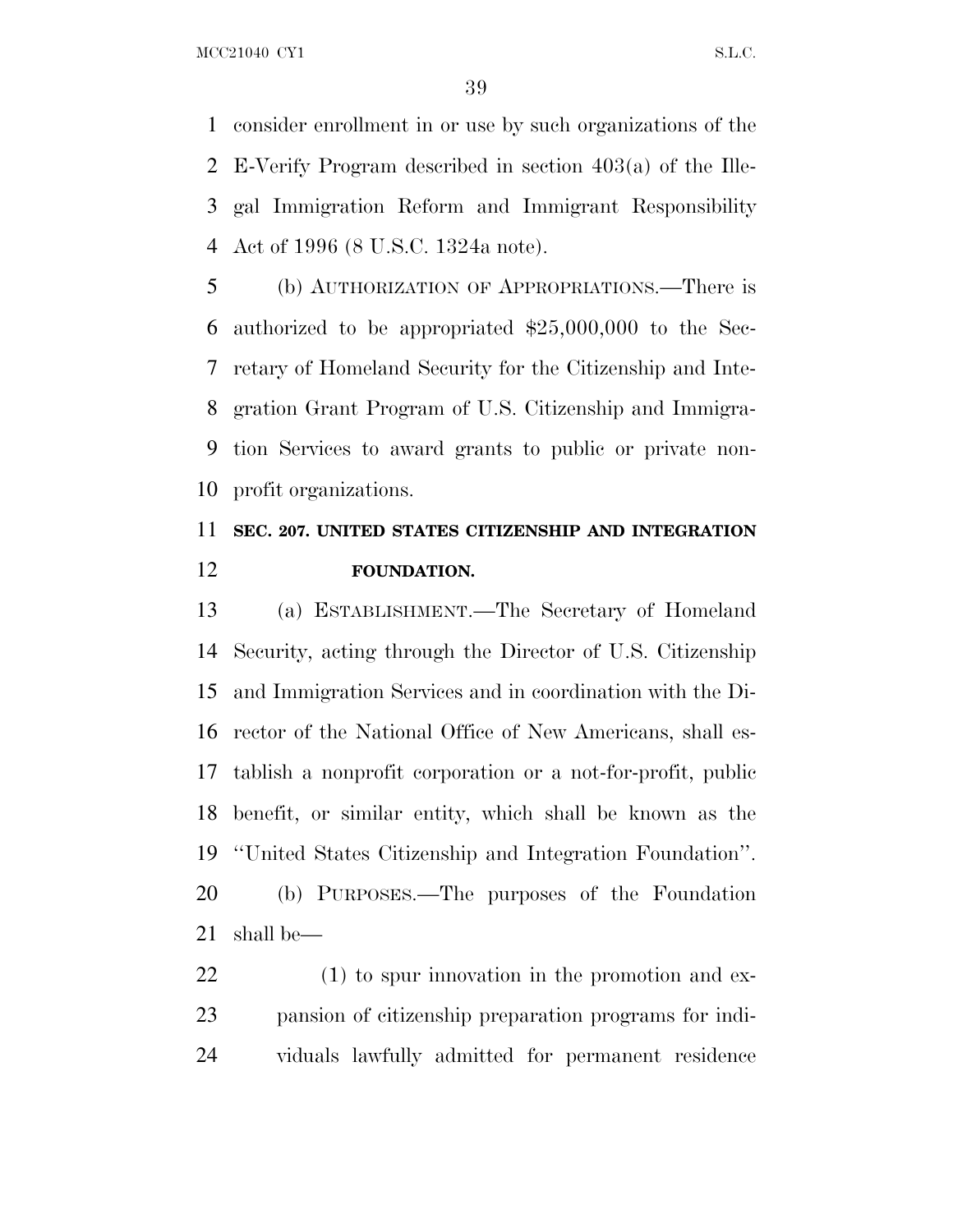| $\mathbf{1}$   | (as defined in section $101(a)$ of the Immigration and |
|----------------|--------------------------------------------------------|
| $\overline{2}$ | Nationality Act $(8 \text{ U.S.C. } 1101(a))$ ;        |
| 3              | (2) to evaluate and identify best practices in         |
| $\overline{4}$ | citizenship promotion and preparation and to make      |
| 5              | recommendations to the Director of U.S. Citizenship    |
| 6              | and Immigration Services and the Director of the       |
| 7              | National Office for New Americans about how to         |
| 8              | bring such best practices to scale;                    |
| 9              | (3) to support direct assistance for immigrants        |
| 10             | seeking lawful permanent resident status (within the   |
| 11             | meaning of the Immigration and Nationality Act (8)     |
| 12             | U.S.C. 1101 et seq.), or naturalization as a United    |
| 13             | States citizen; and                                    |
| 14             | (4) to support immigrant integration efforts in        |
| 15             | partnership with State and local entities.             |
| 16             | (c) GIFTS TO FOUNDATION.—To carry out the pur-         |
| 17             | poses described in subsection (b), the Foundation may— |
| 18             | (1) solicit, accept, and make gifts of money and       |
| 19             | other property, in accordance with section $501(c)(3)$ |
| 20             | of the Internal Revenue Code of 1986;                  |
| 21             | $(2)$ engage in coordinated work with the De-          |
| 22             | partment of Homeland Security, including U.S. Citi-    |
| 23             | zenship and Immigration Services, and the National     |
| 24             | Office of New Americans; and                           |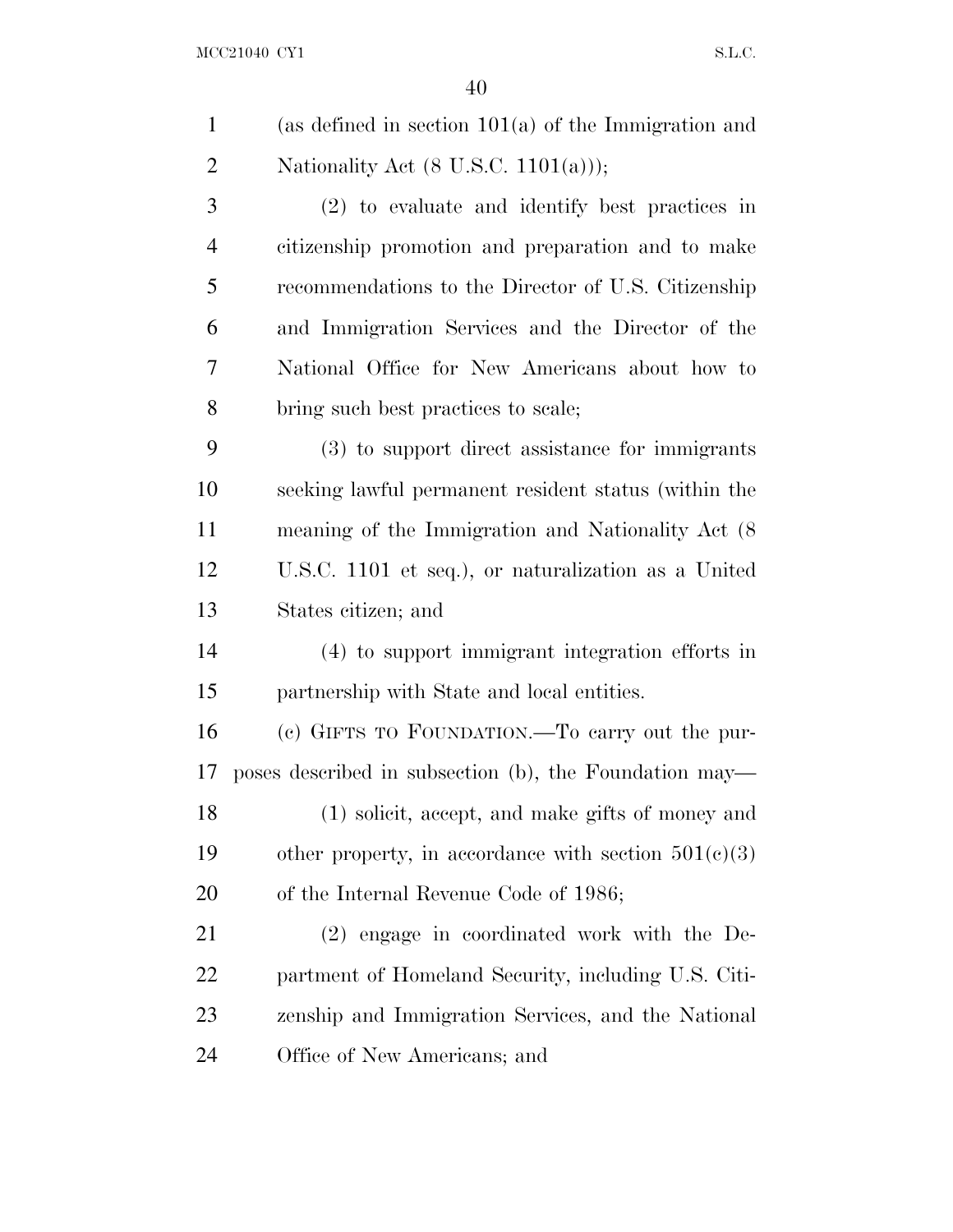| $\mathbf{1}$   | (3) accept, hold, administer, invest, and spend        |
|----------------|--------------------------------------------------------|
| $\overline{2}$ | any gift, devise, or bequest of real or personal prop- |
| 3              | erty made to the Foundation.                           |
| $\overline{4}$ | (d) ACTIVITIES.—The Foundation shall carry out the     |
| 5              | purposes described in subsection (b) by—               |
| 6              | (1) making United States citizenship instruc-          |
| 7              | tion and naturalization application services acces-    |
| 8              | sible to low-income and other underserved lawful       |
| 9              | permanent resident populations;                        |
| 10             | (2) developing, identifying, and sharing best          |
| 11             | practices in United States citizenship promotion and   |
| 12             | preparation;                                           |
| 13             | (3) supporting innovative and creative solutions       |
| 14             | to barriers faced by individuals seeking—              |
| 15             | (A) to become naturalized citizens of the              |
| 16             | United States; or                                      |
| 17             | (B) to obtain certificates of citizenship;             |
| 18             | (4) increasing the use of, and access to, tech-        |
| 19             | nology in United States citizenship preparation pro-   |
| 20             | grams;                                                 |
| 21             | (5) engaging communities in the process of             |
| 22             | United States citizenship and civic integration;       |
| 23             | (6) fostering public education and awareness;          |
| 24             | (7) coordinating the immigrant integration ef-         |
| 25             | forts of the Foundation with the integration efforts   |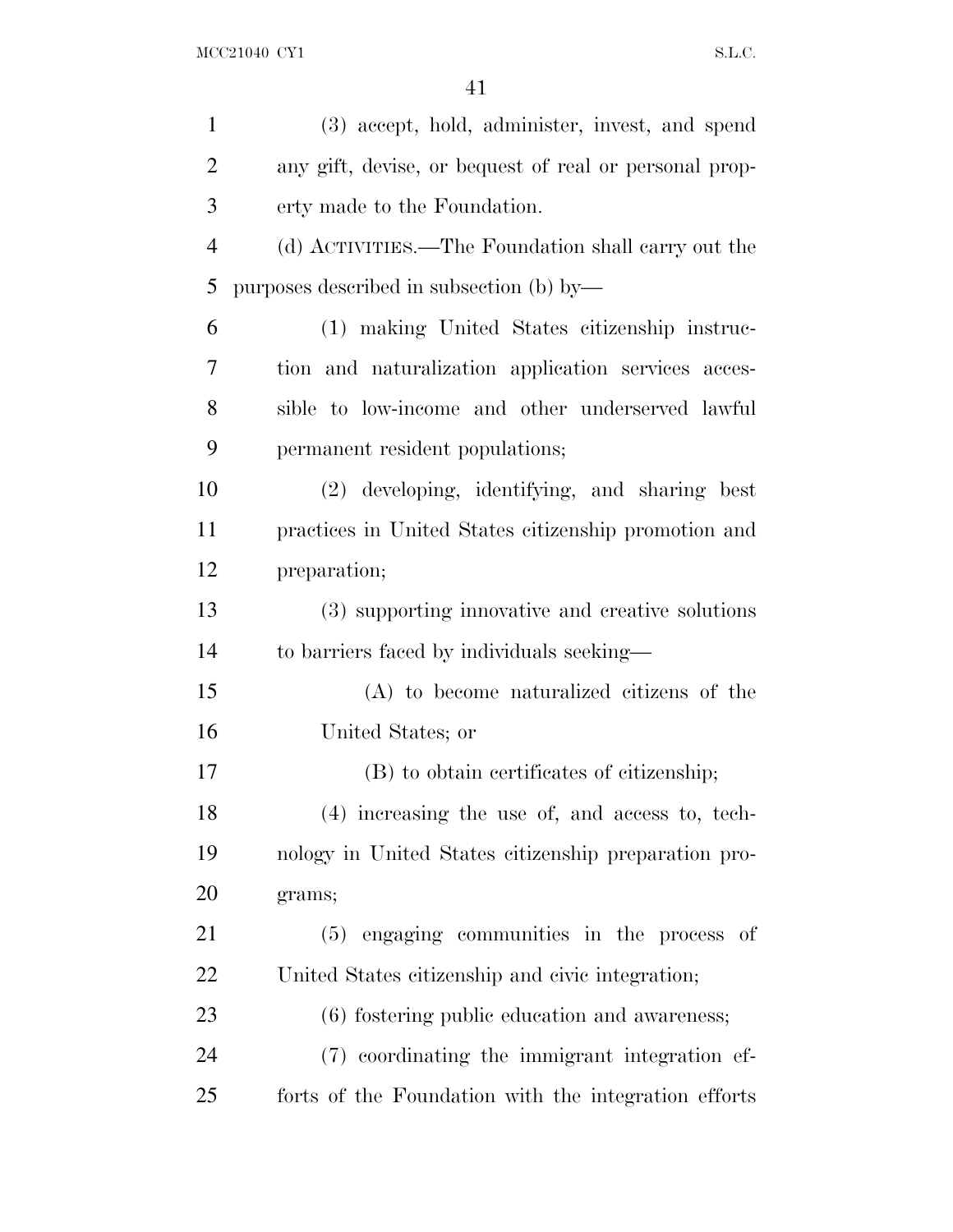| $\mathbf{1}$   | of U.S. Citizenship and Immigration Services and         |
|----------------|----------------------------------------------------------|
| $\overline{2}$ | the National Office of New Americans; and                |
| 3              | (8) awarding grants to State and local govern-           |
| $\overline{4}$ | ments consistent with such purposes.                     |
| 5              | (e) COUNCIL OF DIRECTORS. To the extent con-             |
| 6              | sistent with section $501(c)(3)$ of the Internal Revenue |
| 7              | Code of 1986, the Foundation shall have a council of di- |
| 8              | rectors (referred to in this section as the "Council"),  |
| 9              | which shall be comprised of—                             |
| 10             | (1) the Director of U.S. Citizenship and Immi-           |
| 11             | gration Services;                                        |
| 12             | (2) the Director of the National Office of New           |
| 13             | Americans;                                               |
| 14             | (3) the head of the Domestic Policy Council;             |
| 15             | and                                                      |
| 16             | (4) 10 individuals from national private and             |
| 17             | public nonprofit organizations that promote and as-      |
| 18             | sist lawful permanent residents with naturalization.     |
| 19             | (f) EXECUTIVE DIRECTOR.—                                 |
| 20             | (1) IN GENERAL.—The Council shall appoint an             |
| 21             | Executive Director of the Foundation, who shall          |
| 22             | oversee the daily operations of the Foundation.          |
| 23             | (2) POWERS.—The Executive Director shall                 |
| 24             | carry out the purposes described in subsection (b) on    |
| 25             | behalf of the Foundation by—                             |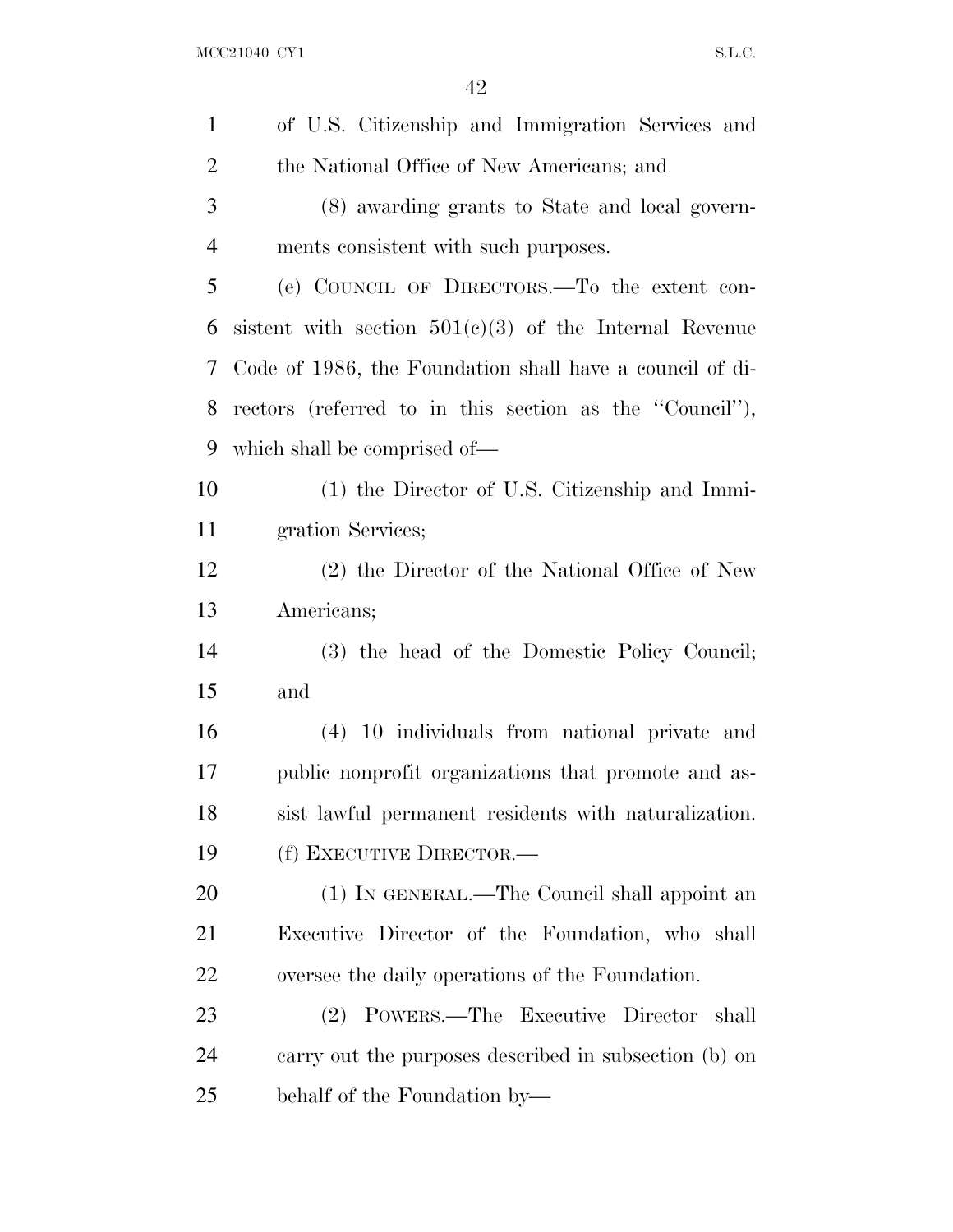(A) accepting, holding, administering, in- vesting, and spending any gift, devise, or be- quest of real or personal property made to the Foundation;

 (B) entering into contracts and other fi- nancial assistance agreements with individuals, public and private organizations, professional societies, and government agencies to carry out the activities of the Foundation;

 (C) entering into such other contracts, leases, cooperative agreements, and other trans- actions as the Executive Director considers ap- propriate to carry out the activities of the Foundation; and

 (D) charging such fees for professional services provided by the Foundation as the Ex- ecutive Director considers reasonable and ap-propriate.

 (g) DEADLINE.—The Secretary of Homeland Secu- rity shall ensure that the Foundation is established and operational not later than 1 year after the date of the en-actment of this Act.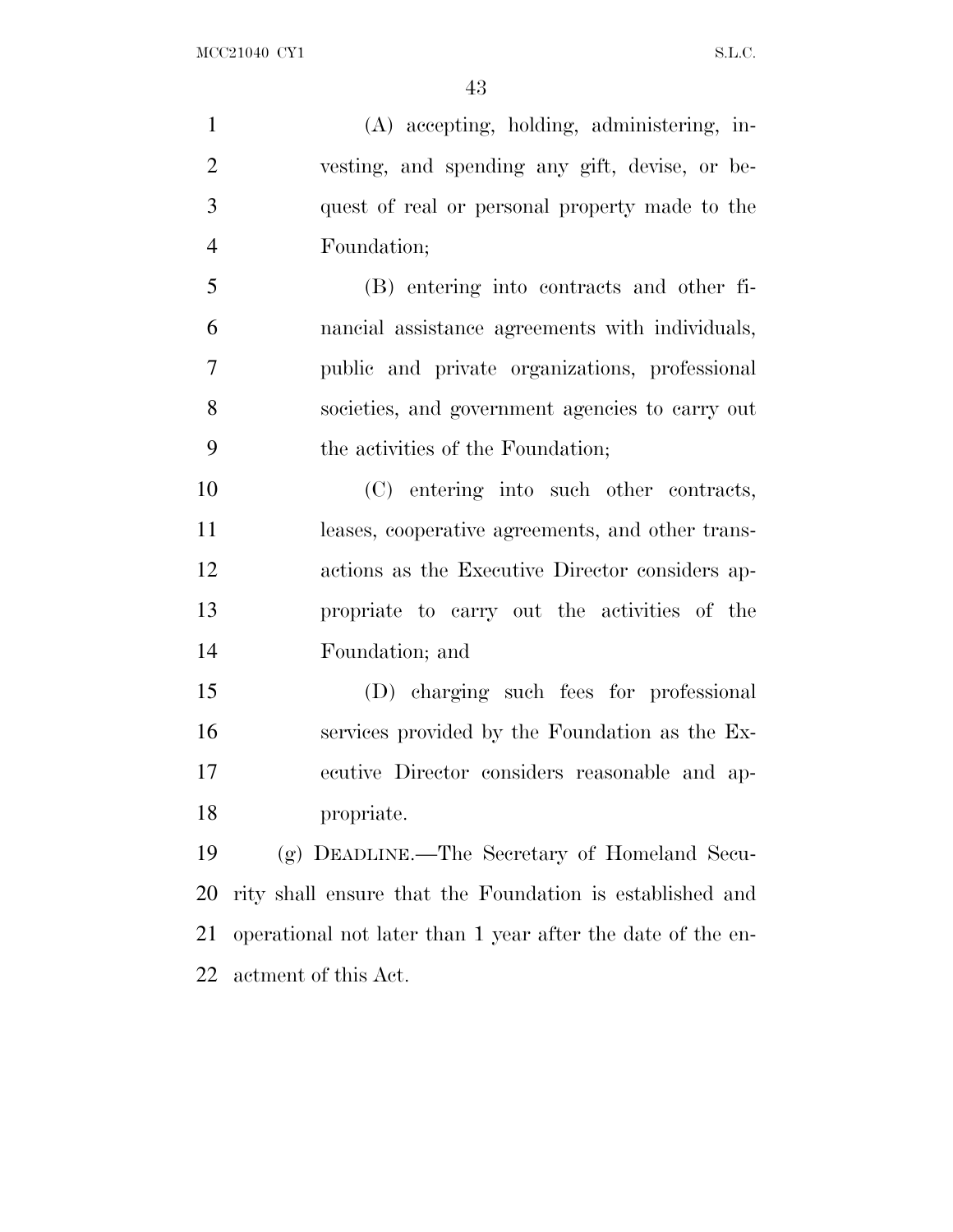### **SEC. 208. PILOT PROGRAM TO PROMOTE IMMIGRANT INTE-GRATION AT STATE AND LOCAL LEVELS.**

 (a) GRANTS AUTHORIZED.—The Director of the Na- tional Office of New Americans (referred to in this section as the ''Director''), in coordination with the Assistant Sec- retary for Career, Technical, and Adult Education and the Assistant Secretary for Elementary and Secondary Edu- cation at the Department of Education, the Assistant Sec- retary for Employment and Training at the Department of Labor, the Assistant Secretary for the Administration of Children and Families at the Department of Health and Human Services, and the Chief of the Office of Citizenship at U.S. Citizenship and Immigration Services, shall estab- lish a pilot program to award grants, on a competitive basis, to State, local, and Tribal governments—

 (1) to establish new immigrant councils to carry out programs to integrate new immigrants; and

 (2) to carry out programs to integrate new im-migrants.

 (b) APPLICATION.—To be considered for a grant under this section, a State, local, or Tribal government may submit an application to the Director at such time, in such manner, and containing such information as the Director may reasonably require, including—

 (1) a proposal to carry out 1 or more activities described in subsection (c);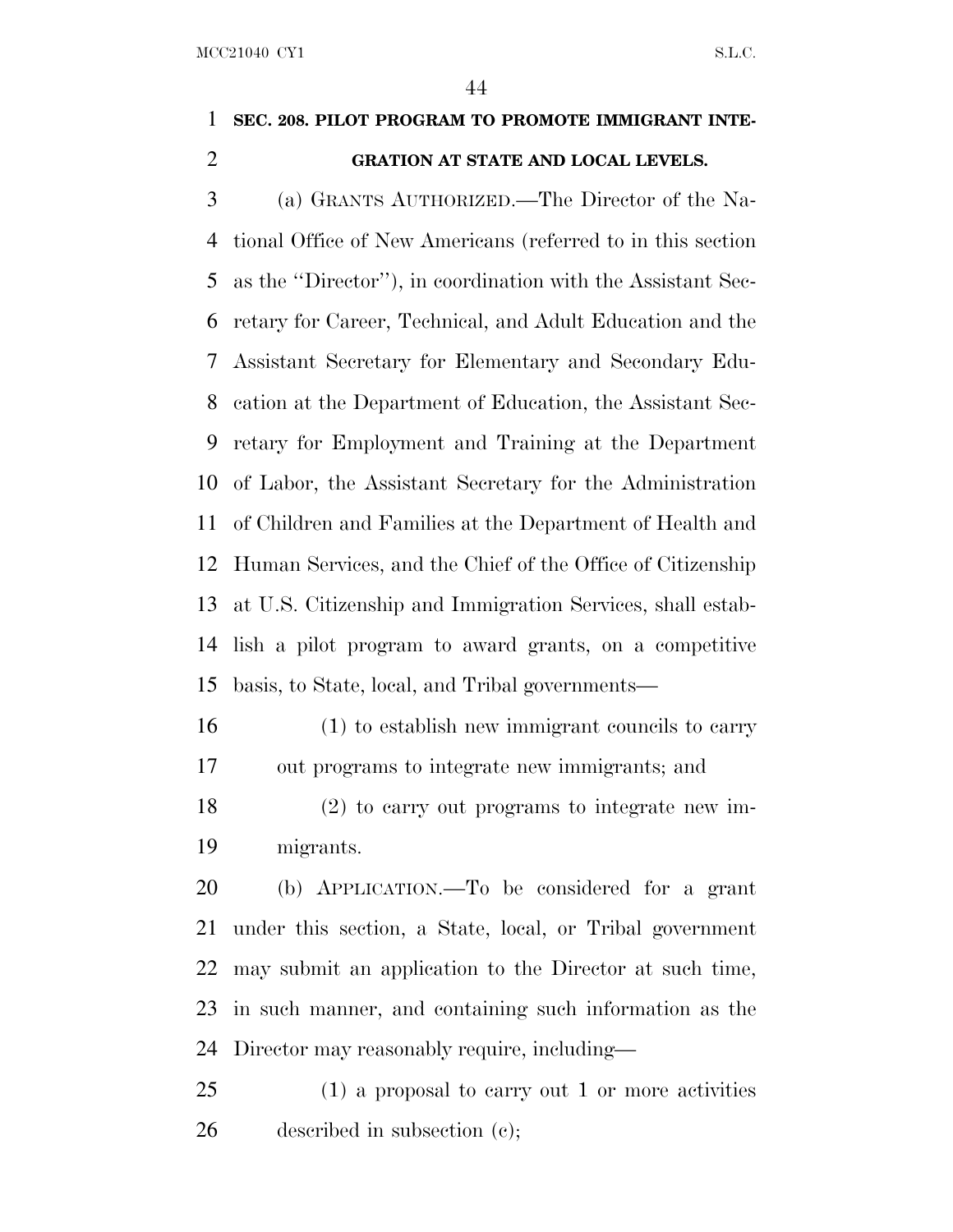| $\mathbf{1}$   | $(2)$ the number of new immigrants who live in      |
|----------------|-----------------------------------------------------|
| $\overline{2}$ | the jurisdiction of the applicant; and              |
| 3              | (3) a description of the challenges presented by    |
| 4              | introducing and integrating new immigrants into the |
| 5              | State, local, or Tribal community, as applicable.   |
| 6              | (c) ACTIVITIES.—A grant awarded under this section  |
| 7              | may be used—                                        |
| 8              | $(1)$ to form a new immigrant council, which        |
| 9              | shall-                                              |
| 10             | $(A)$ consist of not fewer than 15 and not          |
| 11             | more than 19 representatives of the State,          |
| 12             | local, or Tribal government, as applicable;         |
| 13             | (B) include, to the extent practicable, rep-        |
| 14             | resentatives from—                                  |
| 15             | (i) the business community;                         |
| 16             | (ii) faith-based organizations;                     |
| 17             | (iii) civic organizations;                          |
| 18             | (iv) philanthropic organizations;                   |
| 19             | (v) nonprofit organizations, including              |
| 20             | nonprofit organizations with legal and ad-          |
| 21             | vocacy experience working with immigrant            |
| 22             | communities;                                        |
| 23             | (vi) key education stakeholders, such               |
| 24             | as State educational agencies, local edu-           |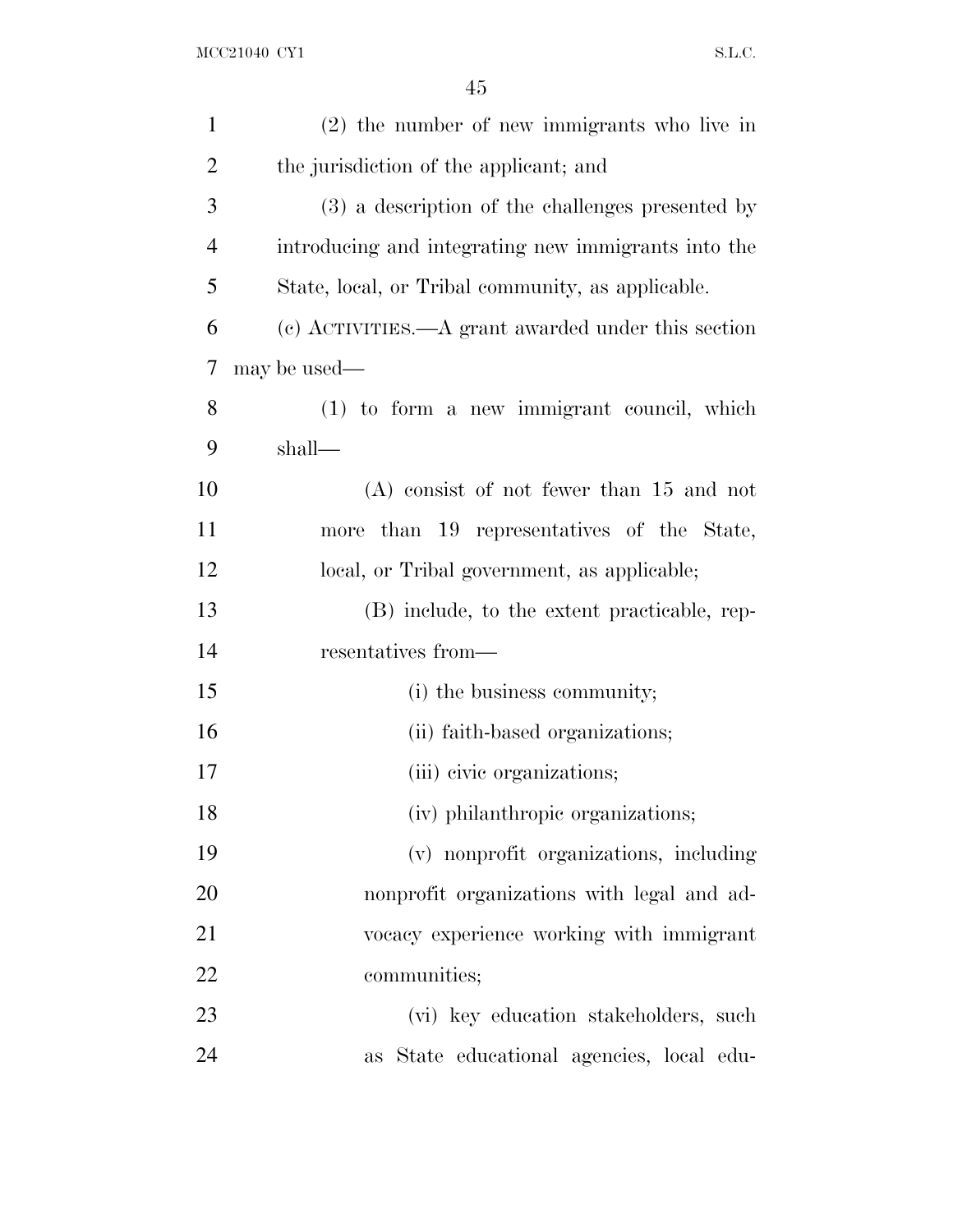| $\mathbf{1}$   | cational agencies, community colleges, and            |
|----------------|-------------------------------------------------------|
| $\overline{2}$ | teachers;                                             |
| 3              | (vii) State, local, or Tribal economic                |
| $\overline{4}$ | development agencies;                                 |
| 5              | (viii) State, local, or Tribal health and             |
| 6              | human services agencies;                              |
| 7              | (ix) State, local, or Tribal early child-             |
| 8              | hood coordinating councils; and                       |
| 9              | (x) State, local, or Tribal public li-                |
| 10             | braries; and                                          |
| 11             | (C) meet not less frequently than once                |
| 12             | each quarter;                                         |
| 13             | (2) to provide subgrants to local communities,        |
| 14             | units of local government, Tribal governments, and    |
| 15             | nonprofit organizations (including veterans and civic |
| 16             | organizations);                                       |
| 17             | (3) to develop, implement, expand, or enhance         |
| 18             | a comprehensive plan to introduce and integrate new   |
| 19             | immigrants into the applicable State by—              |
| 20             | (A) supporting English language and inte-             |
| 21             | gration knowledge and skills development;             |
| <u>22</u>      | (B) engaging with immigrant parents and               |
| 23             | other primary caretakers to support the healthy       |
| 24             | development, kindergarten readiness, and edu-         |
| 25             | cation success of children;                           |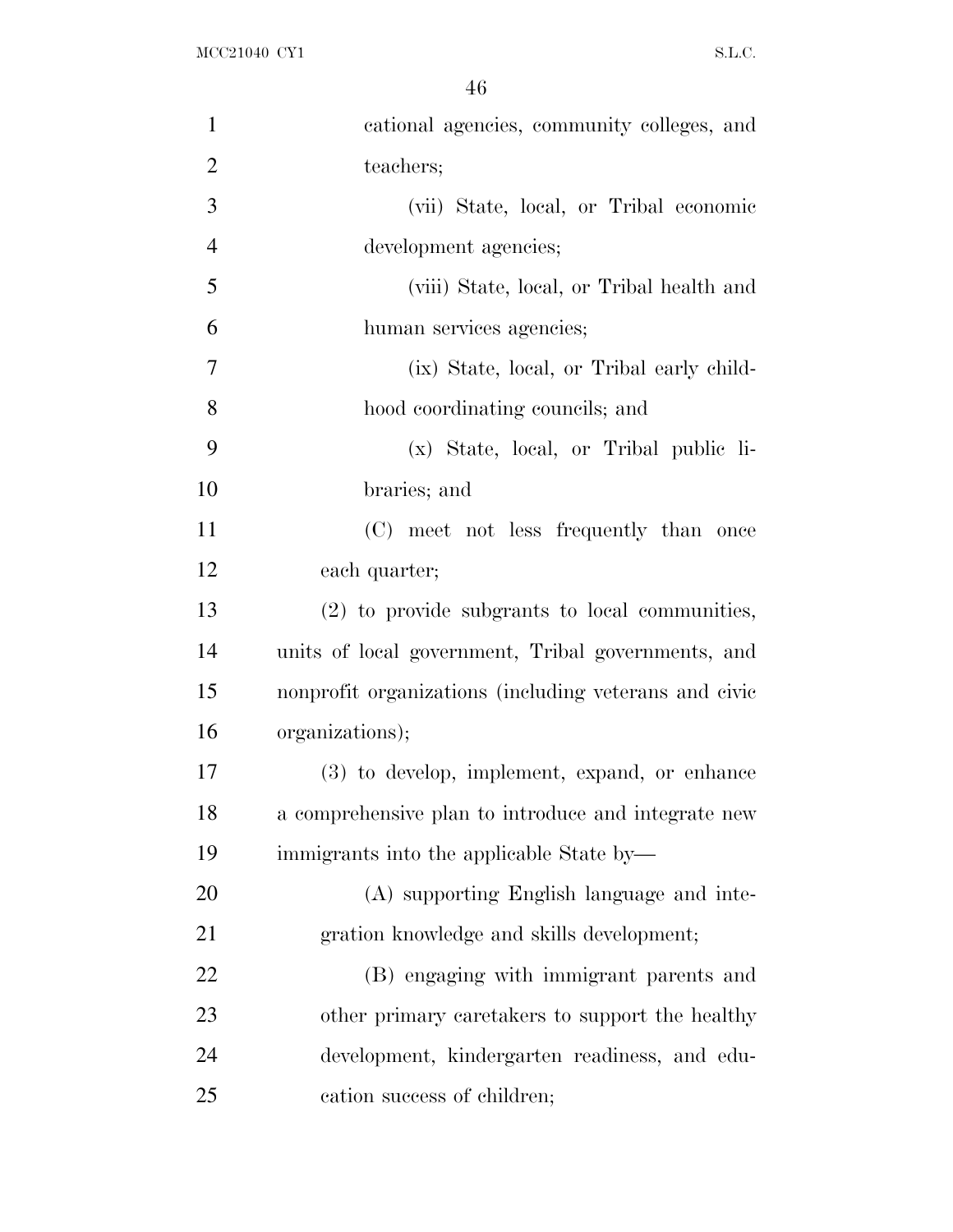| $\mathbf{1}$   | (C) improving and expanding access to                 |
|----------------|-------------------------------------------------------|
| $\overline{2}$ | workforce training programs;                          |
| 3              | (D) teaching United States history, civics,           |
| $\overline{4}$ | and citizenship rights and responsibilities;          |
| 5              | (E) improving financial literacy; and                 |
| 6              | (F) focusing on other key areas of impor-             |
| 7              | tance with respect to integration into the social,    |
| 8              | cultural, economic, and civic life of the United      |
| 9              | States; and                                           |
| 10             | (4) to engage receiving communities in the citi-      |
| 11             | zenship and civic integration process by-             |
| 12             | (A) increasing local service capacity;                |
| 13             | (B) building meaningful connections be-               |
| 14             | tween newer immigrants and long-time resi-            |
| 15             | dents;                                                |
| 16             | (C) publicizing the contributions of receiv-          |
| 17             | ing communities and new immigrants; and               |
| 18             | (D) engaging leaders from all sectors of re-          |
| 19             | ceiving communities.                                  |
| 20             | (d) REPORTING AND EVALUATION.—                        |
| 21             | (1) ANNUAL REPORT.—Not later than 90 days             |
| 22             | after the end of each fiscal year for which an entity |
| 23             | receives a grant under this section, the entity shall |
| 24             | submit to the Director an annual report that de-      |
| 25             | scribes—                                              |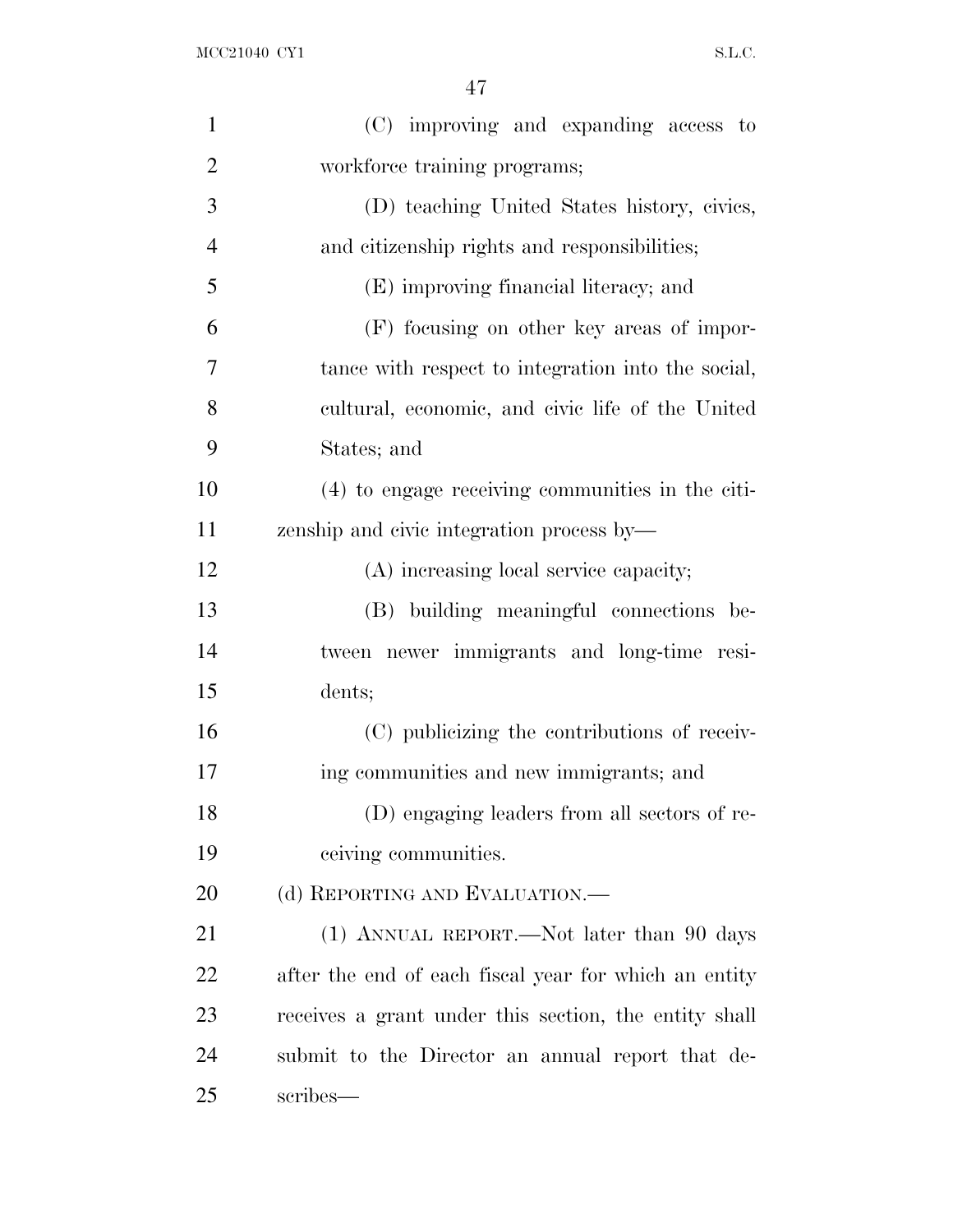| $\mathbf{1}$   | (A) each activity carried out by the grant             |
|----------------|--------------------------------------------------------|
| 2              | recipient using grant funds;                           |
| 3              | (B) the service;                                       |
| $\overline{4}$ | (C) the number of new immigrants in the                |
| 5              | service area; and                                      |
| 6              | (D) the primary languages spoken in the                |
| 7              | service area.                                          |
| 8              | (2) ANNUAL EVALUATION.—Not later than 90               |
| 9              | days after the end of each fiscal year for which an    |
| 10             | entity receives a grant under this section, the Direc- |
| 11             | tor shall conduct an annual evaluation of the grant    |
| 12             | program established under this section—                |
| 13             | $(A)$ to assess and improve the effectiveness          |
| 14             | of the grant program;                                  |
| 15             | $(B)$ to assess the future needs of —                  |
| 16             | (i) new immigrants; and                                |
| 17             | (ii) with respect to immigrant integra-                |
| 18             | tion, State, local, and Tribal governments;            |
| 19             | and                                                    |
| 20             | (C) to ensure that grant recipients and                |
| 21             | subgrantees use grant funds in accordance with         |
| 22             | this section.                                          |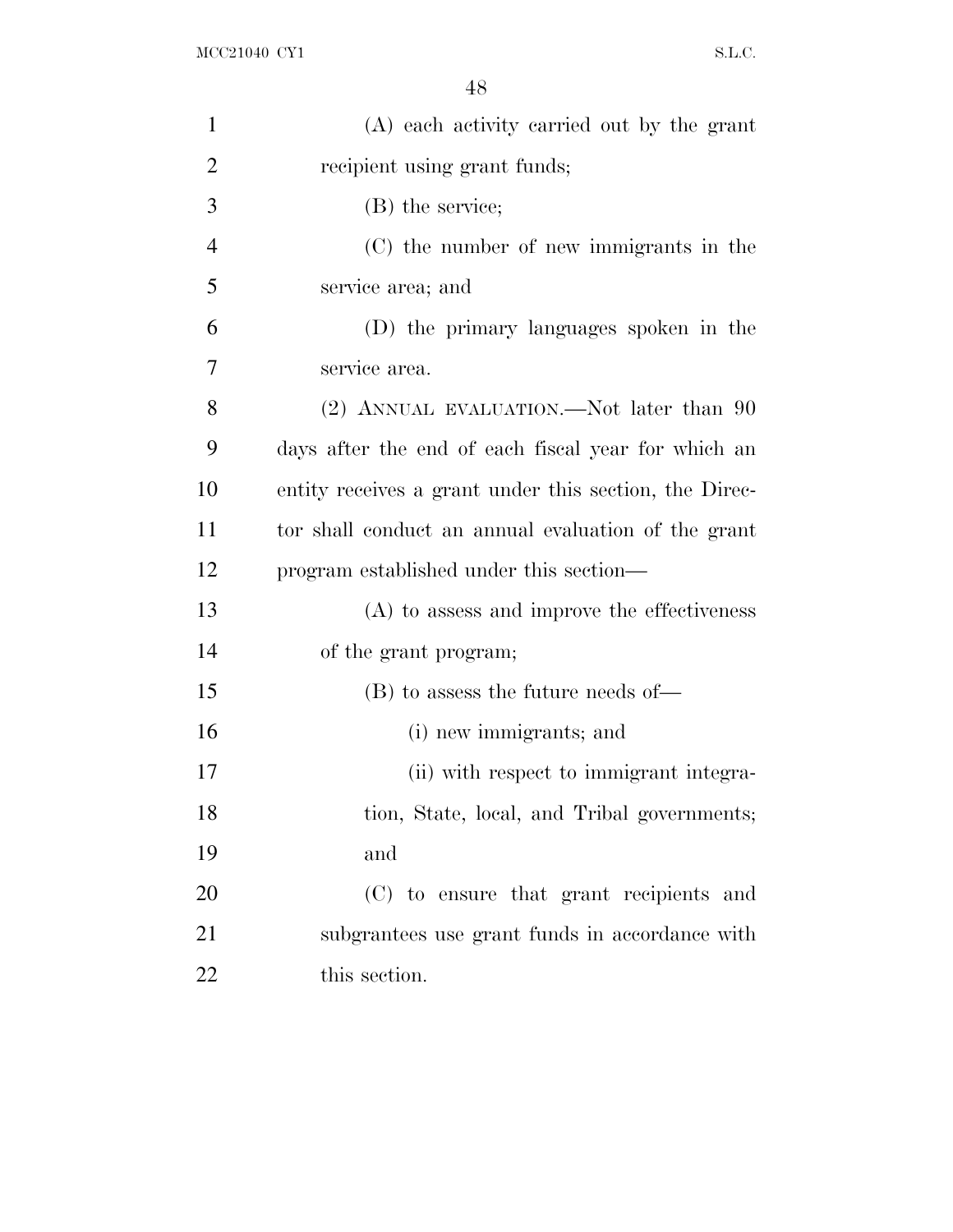# **SEC. 209. AUTHORIZATION OF APPROPRIATIONS FOR FOUNDATION AND PILOT PROGRAM.**

 There are authorized to be appropriated for the first 2 fiscal years after the date of the enactment of this Act such sums as may be necessary to establish the Founda- tion and the pilot program described in section 208. Such amounts may be invested and any amounts resulting from such investments shall remain available for the operations of the Foundation and such pilot program without further appropriation.

# **TITLE III—REDUCING BARRIERS TO CITIZENSHIP**

**SEC. 301. SENSE OF CONGRESS.**

It is the sense of Congress that—

- (1) the naturalization of immigrants—
- (A) brings civic, economic, and social bene-

fits to the United States;

(B) enhances the richness and diversity of

the United States; and

20 (C) strengthens the United States;

 (2) millions of immigrants are eligible for natu- ralization but cannot access citizenship due a variety of reasons, including cost barriers, language access, and a lack of legal services and information;

 (3) the inability of millions of eligible immi-grants to become citizens of the United States de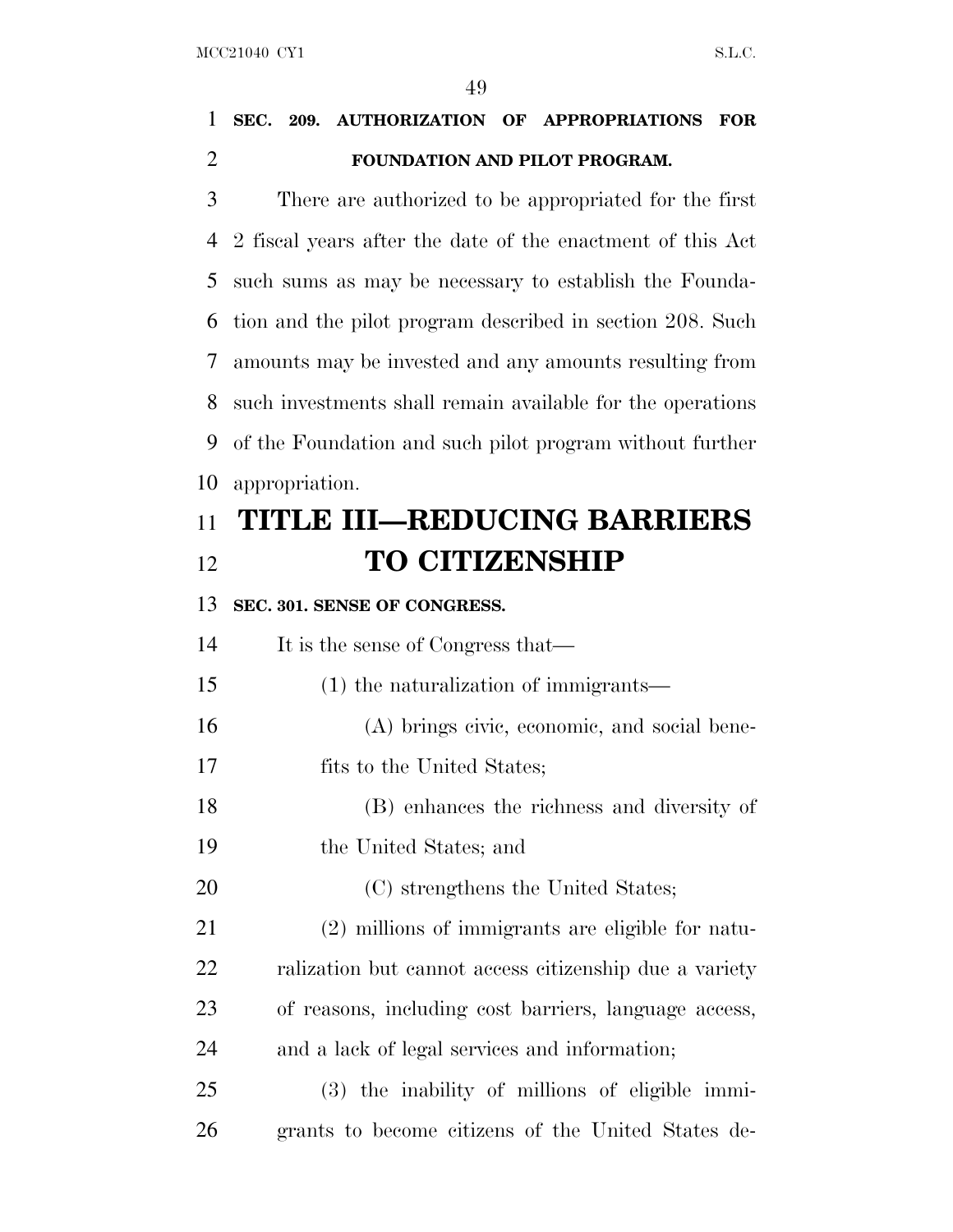MCC21040 CY1 S.L.C.

 prives the United States and the people of the United States of civic, economic, and social benefits; and

 (4) consistent with the process for naturaliza- tion established by the Constitution of the United States, codified by statute, and strengthened by reg- ulations, the Federal Government, in coordination with State and local governments, community-based organizations, and other stakeholders, should estab- lish policies and programs to encourage eligible im- migrants to apply for naturalization and to facilitate the naturalization process, with the objective of help- ing 2,000,000 new Americans naturalize by the end of 2022.

#### **SEC. 302. IMMIGRATION SERVICE FEES.**

 (a) I<sup>N</sup> GENERAL.—Section 286(m) of the Immigra- tion and Nationality Act (8 U.S.C. 1356(m)) is amended to read as follows:

19 "'(m) IMMIGRATION SERVICE FEES.

20 "(1) IN GENERAL.—Except as provided in para- graph (2), all fees designated by the Secretary of Homeland Security in regulations as 'immigration adjudication fees' shall be deposited as offsetting re- ceipts into the 'Immigration Examinations Fee Ac-count' in the Treasury of the United States, whether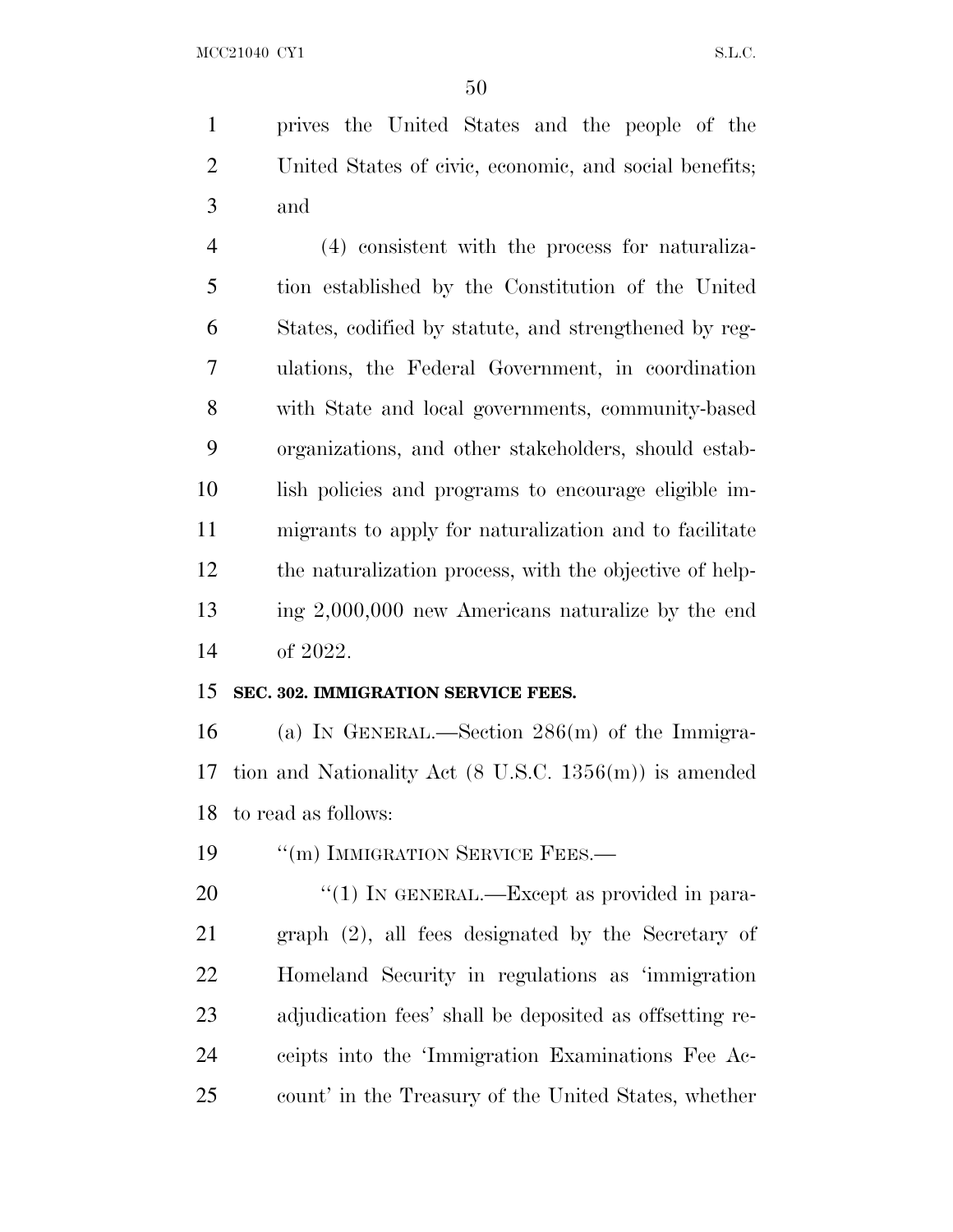| $\mathbf{1}$   | such fees are collected directly by the Secretary or |
|----------------|------------------------------------------------------|
| $\overline{2}$ | through clerks of courts.                            |
| 3              | $``(2)$ GUAM AND VIRGIN ISLANDS.—                    |
| $\overline{4}$ | "(A) GUAM.—All fees described in para-               |
| 5              | graph (1) that are received by the Secretary of      |
| 6              | Homeland Security from applicants residing in        |
| 7              | Guam shall be remitted to the Department of          |
| 8              | Revenue and Taxation of Guam.                        |
| 9              | "(B) VIRGIN ISLANDS.—All fees described              |
| 10             | in paragraph (1) that are received by the Sec-       |
| 11             | retary of Homeland Security from applicants          |
| 12             | residing in the United States Virgin Islands         |
| 13             | shall be remitted to the Treasury Division of        |
| 14             | the United States Virgin Islands.                    |
| 15             | "(C) RESTRICTIONS.—All fees remitted                 |
| 16             | pursuant to subparagraph $(A)$ or $(B)$ may not      |
| 17             | be expended for costs associated with—               |
| 18             | "(i) the civil revocation of naturaliza-             |
| 19             | tion;                                                |
| 20             | "(ii) Operation Second Look;                         |
| 21             | "(iii) Operation Janus;                              |
| 22             | "(iv) any activities or operations con-              |
| 23             | ducted by U.S. Immigration and Customs               |
| 24             | Enforcement (including Homeland Security)            |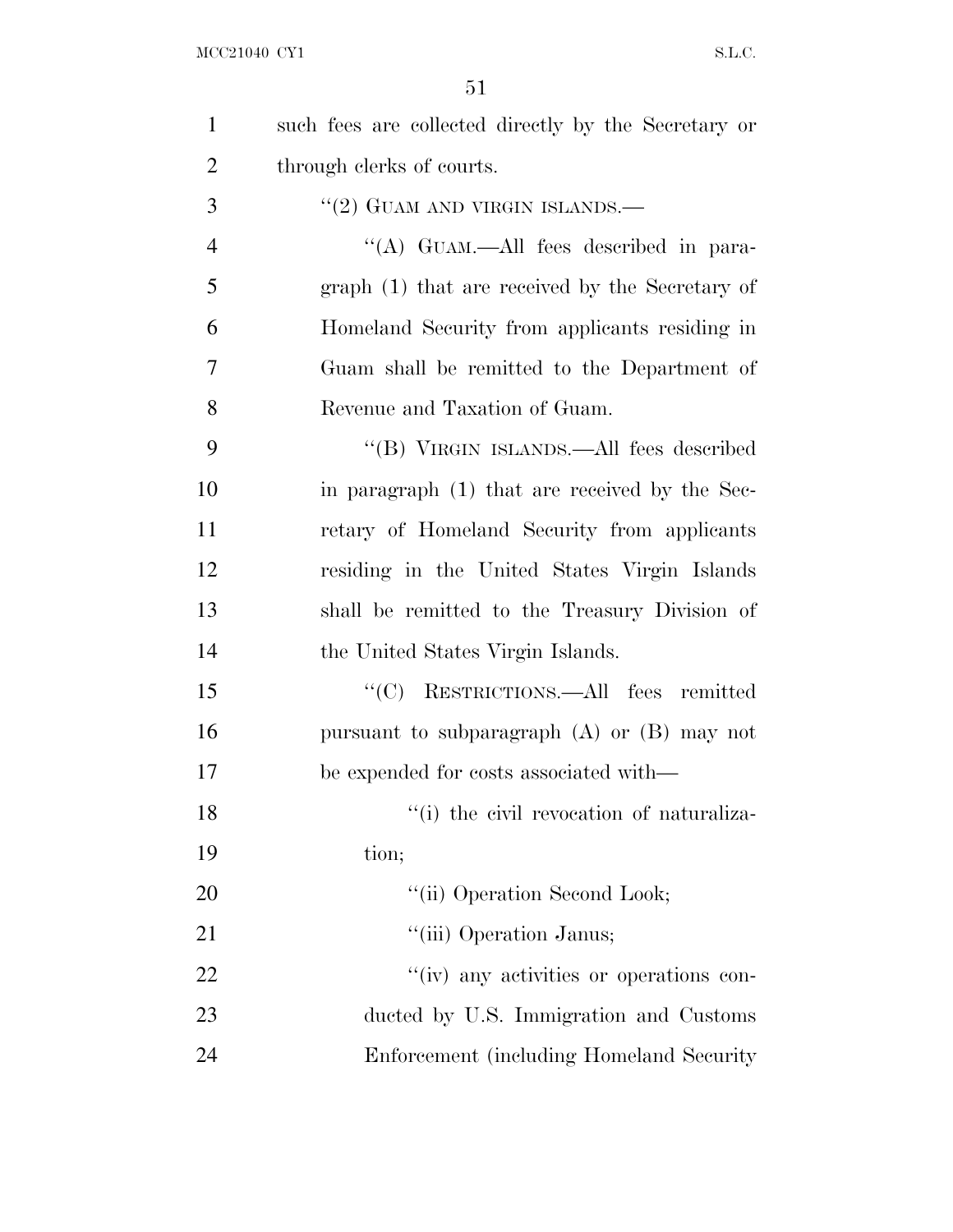| $\mathbf{1}$   | Investigations) or U.S. Customs and Bor-         |
|----------------|--------------------------------------------------|
| $\overline{2}$ | der Protection; or                               |
| 3              | $f'(v)$ any other activity or operation          |
| $\overline{4}$ | that is not directly related to immigration      |
| 5              | adjudications.                                   |
| 6              | "(3) FEES FOR ADJUDICATION AND NATU-             |
| 7              | RALIZATION SERVICES.-                            |
| $8\,$          | "(A) IN GENERAL.—Subject to subpara-             |
| 9              | graph (B), the Secretary of Homeland Security    |
| 10             | may set fees for providing adjudication and nat- |
| 11             | uralization services at a level that will—       |
| 12             | "(i) ensure recovery of the full costs           |
| 13             | of providing such services, or a portion of      |
| 14             | such services, including the costs of natu-      |
| 15             | ralization and similar services provided         |
| 16             | without charge to asylum applicants or           |
| 17             | other immigrants; and                            |
| 18             | "(ii) recover the full cost of admin-            |
| 19             | istering the collection of fees under this       |
| 20             | paragraph, or a portion of such adminis-         |
| 21             | trative costs.                                   |
| 22             | "(B) REPORT REQUIREMENT BEFORE FEE               |
| 23             | INCREASE.—The Secretary of Homeland Secu-        |
| 24             | rity may not increase any fee under this para-   |
| 25             | graph above the level of such fee as of January  |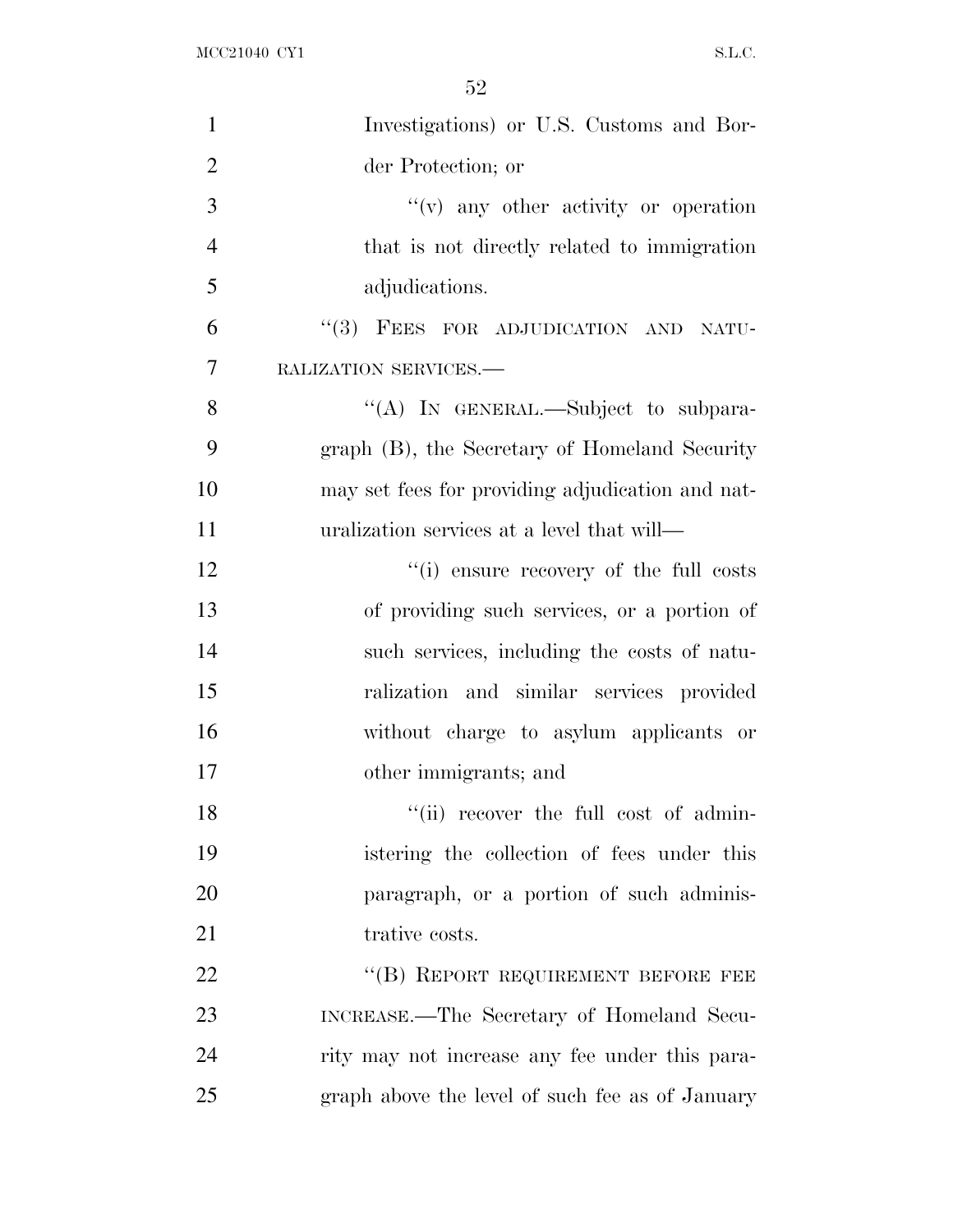| $\mathbf{1}$   | 1, 2019, before the date that is $60$ days after |
|----------------|--------------------------------------------------|
| $\overline{2}$ | the date on which the Secretary submits a re-    |
| 3              | port to the Committee on the Judiciary of the    |
| $\overline{4}$ | Senate and the Committee on the Judiciary of     |
| 5              | the House of Representatives that—               |
| 6              | "(i) identifies the direct and indirect          |
| 7              | costs associated with providing adjudica-        |
| 8              | tion and naturalization services;                |
| 9              | "(ii) distinguishes the costs referred           |
| 10             | to in clause (i) from immigration enforce-       |
| 11             | ment and national security costs;                |
| 12             | "(iii) identifies the costs allocated for        |
| 13             | premium processing services to business          |
| 14             | customers, as prescribed under subsection        |
| 15             | (u);                                             |
| 16             | "(iv) describes the extent to which the          |
| 17             | fee prescribed in subsection (u) is set at a     |
| 18             | level that ensures full recovery of the costs    |
| 19             | referred to in clause (iii);                     |
| 20             | $f'(v)$ identifies the amount of funding         |
| 21             | that is being allocated for the infrastruc-      |
| 22             | ture improvements in the adjudications           |
| 23             | and customer-service processes prescribed        |
| 24             | under subsection (u); and                        |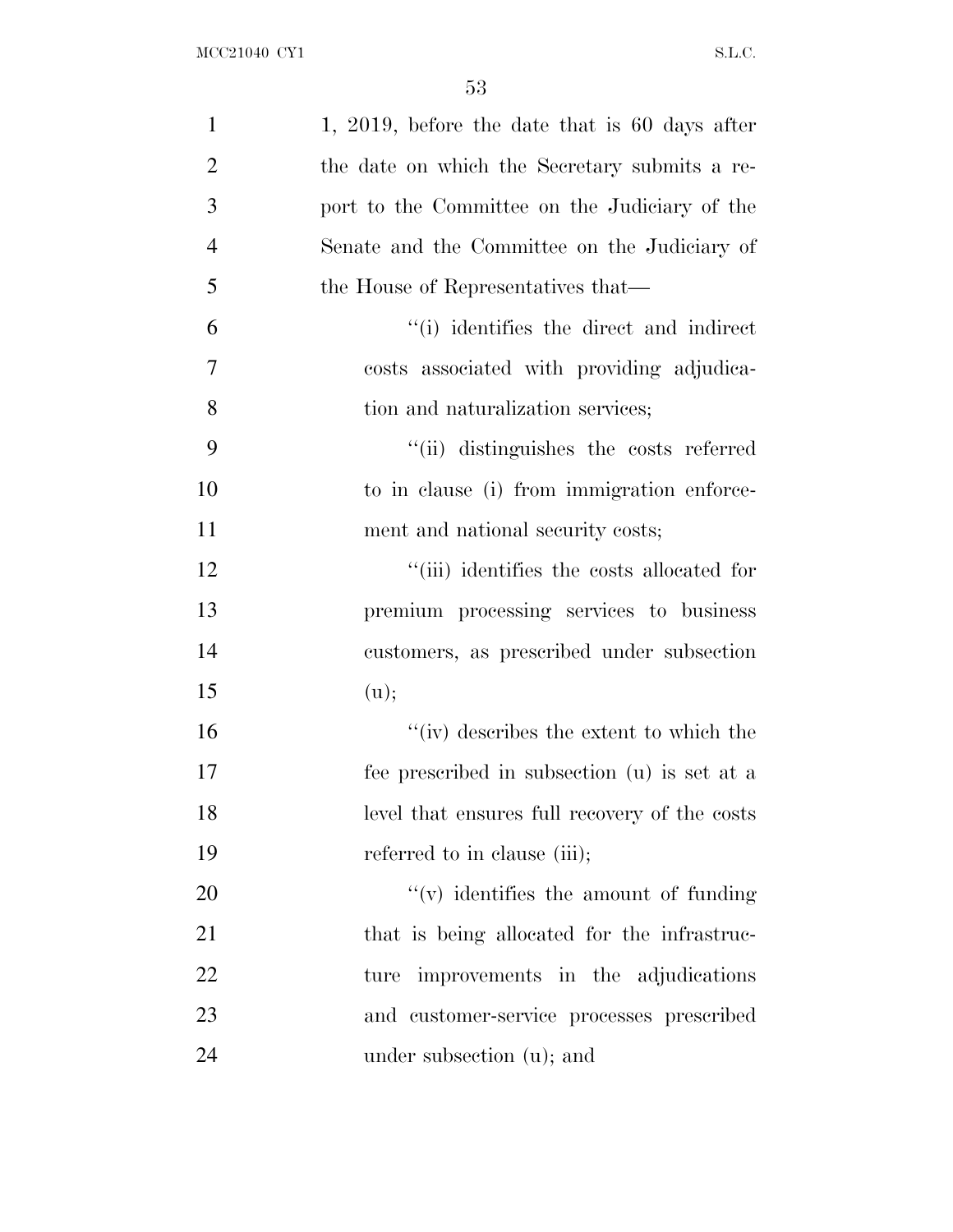MCC21040 CY1 S.L.C.

| $\mathbf{1}$   | "(vi) contains information regarding                |
|----------------|-----------------------------------------------------|
| $\overline{2}$ | the amount by which such fee will be in-            |
| 3              | creased.                                            |
| $\overline{4}$ | "(C) ADJUDICATIONS DELAY AND BACK-                  |
| 5              | LOG REPORT.—The Secretary of Homeland Se-           |
| 6              | curity shall submit a quarterly report to the       |
| $\overline{7}$ | congressional committees referred to in sub-        |
| 8              | paragraph (B) that identifies each instance in      |
| 9              | which-                                              |
| 10             | "(i) the processing time of more than               |
| 11             | 10 percent of adjudications in any single           |
| 12             | category of immigration benefits surpasses          |
| 13             | the agency's stated processing goal as of           |
| 14             | January 1, 2019;                                    |
| 15             | "(ii) the processing time of more than              |
| 16             | 5 percent of applications for legal perma-          |
| 17             | nent residence surpasses 150 days; and              |
| 18             | "(iii) the processing time of more                  |
| 19             | than 5 percent of applications for natu-            |
| 20             | ralization surpasses 150 days.                      |
| 21             | "(4) FEE WAIVERS FOR ADJUDICATION AND               |
| 22             | NATURALIZATION SERVICES.-                           |
| 23             | "(A) NO FEE.—Except as provided in sub-             |
| 24             | paragraph $(E)$ , if an alien's income is less than |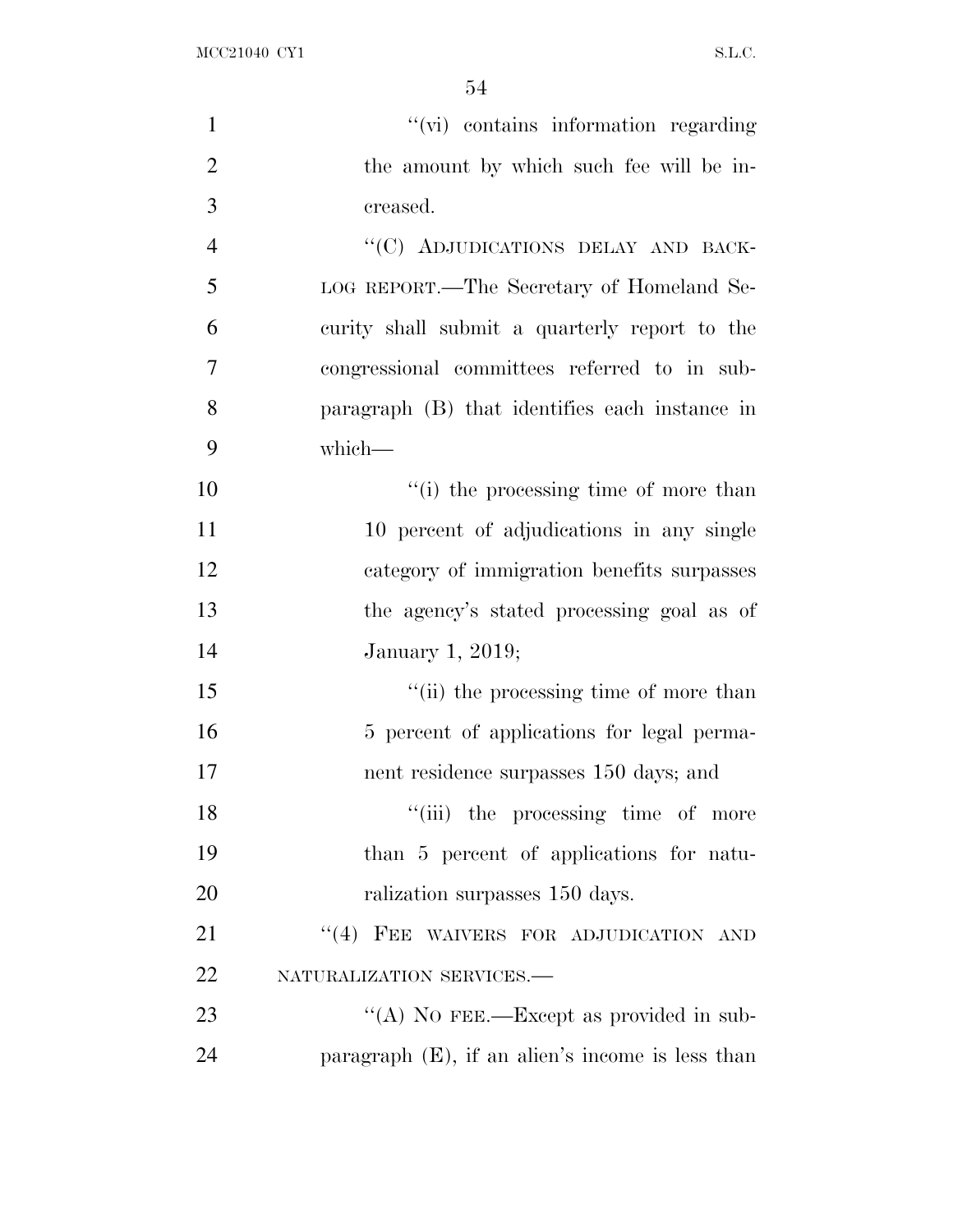| $\mathbf{1}$   | 150 percent of the Federal poverty line, no fee   |
|----------------|---------------------------------------------------|
| $\overline{2}$ | shall be charged or collected for-                |
| 3              | "(i) an application, petition, appeal,            |
| $\overline{4}$ | motion, or other service described in this        |
| 5              | subsection; or                                    |
| 6              | "(ii) the biometrics capture or back-             |
| 7              | ground check associated with the items de-        |
| 8              | scribed in clause (i).                            |
| 9              | "(B) REDUCED FEE.—If an alien's income            |
| 10             | is less than 250 percent of the Federal poverty   |
| 11             | line, not more than 50 percent of the applicable  |
| 12             | fee shall be charged or collected for an applica- |
| 13             | tion, petition, appeal, motion, or service de-    |
| 14             | scribed in this subsection.                       |
| 15             | "(C) SPECIAL CIRCUMSTANCES.—If<br>an              |
| 16             | alien is under financial hardship due to extraor- |
| 17             | dinary expenses or other circumstances affect-    |
| 18             | ing his or her financial situation to the degree  |
| 19             | that he or she is unable to pay a fee, no fee     |
| 20             | shall be charged or collected for-                |
| 21             | "(i) an application, petition, appeal,            |
| 22             | motion, or other service described in this        |
| 23             | subsection; or                                    |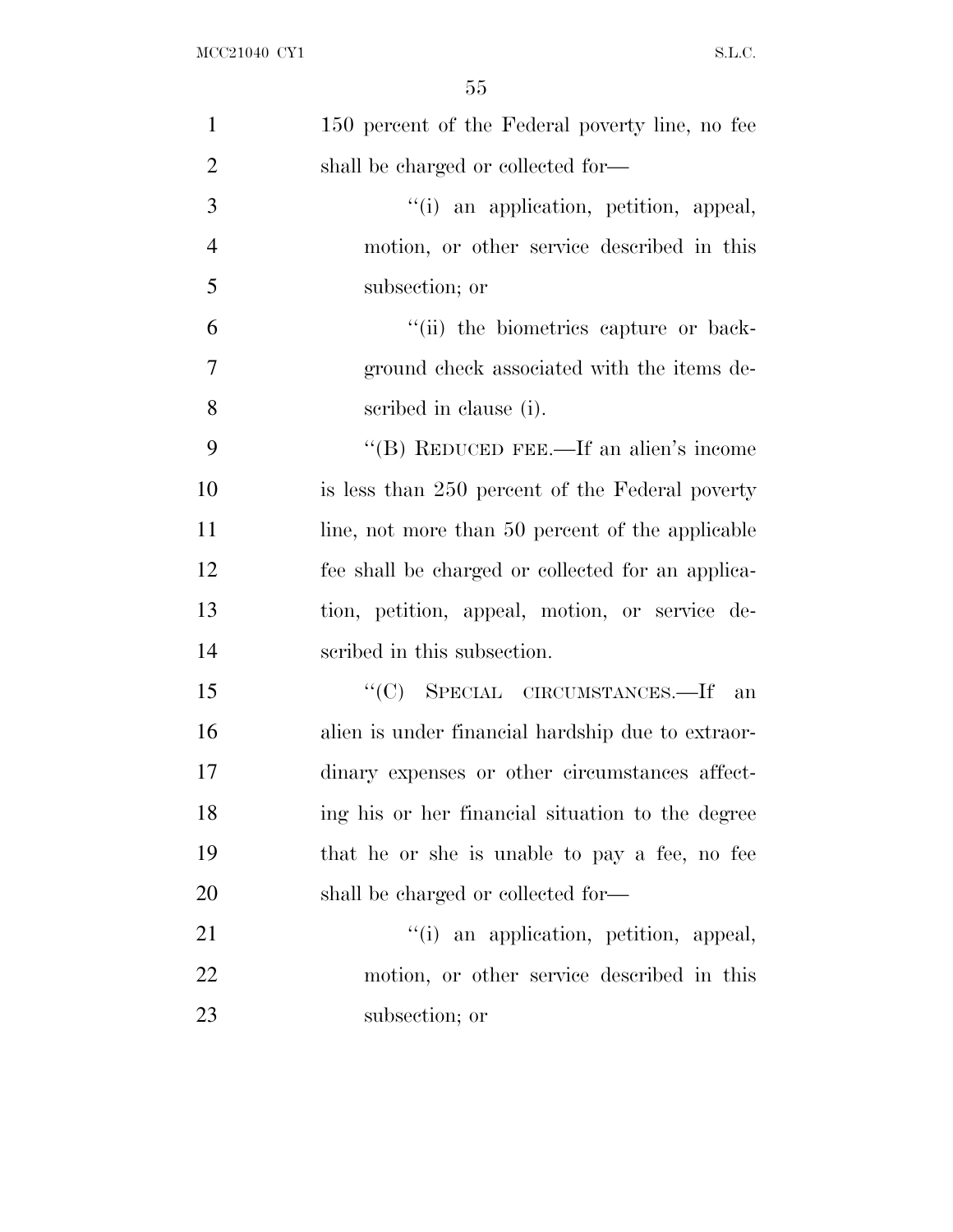$\rm{MCC21040\;\;CY1} \qquad \qquad$ 

| $\mathbf{1}$   | "(ii) the biometries capture or back-                |
|----------------|------------------------------------------------------|
| $\overline{2}$ | ground check associated with the items de-           |
| 3              | scribed in clause (i).                               |
| $\overline{4}$ | "(D) NO FEE CHARGED FOR WAIVER RE-                   |
| 5              | QUEST.—No fee shall be charged for a fee waiv-       |
| 6              | er or reduction request described in subpara-        |
| $\overline{7}$ | graph $(A)$ , $(B)$ , or $(C)$ .                     |
| 8              | "(E) NO WAIVER FOR CERTAIN FEES.-                    |
| 9              | The fee for employment-based petitions and ap-       |
| 10             | plications prescribed under subsection (u) may       |
| 11             | not be waived.                                       |
| 12             | MEANS-TESTED BENEFITS.—The<br>``(F)                  |
| 13             | Secretary of Homeland Security shall consider        |
| 14             | the receipt of means-tested benefits as a cri-       |
| 15             | terion for the purpose of demonstrating eligi-       |
| 16             | bility for a fee waiver or reduction under sub-      |
| 17             | paragraph $(A)$ , $(B)$ , or $(C)$ .                 |
| 18             | "(G) APPLICATION FOR FEE WAIVER. $-An$               |
| 19             | alien requesting a waiver or reduction of fees       |
| 20             | under subparagraph $(A)$ , $(B)$ , or $(C)$ may sub- |
| 21             | $mit$ —                                              |
| 22             | "(i) a completed form, as prescribed                 |
| 23             | by the Secretary; or                                 |
| 24             | "(ii) an applicant-generated, written                |
| 25             | request for permission to have their immi-           |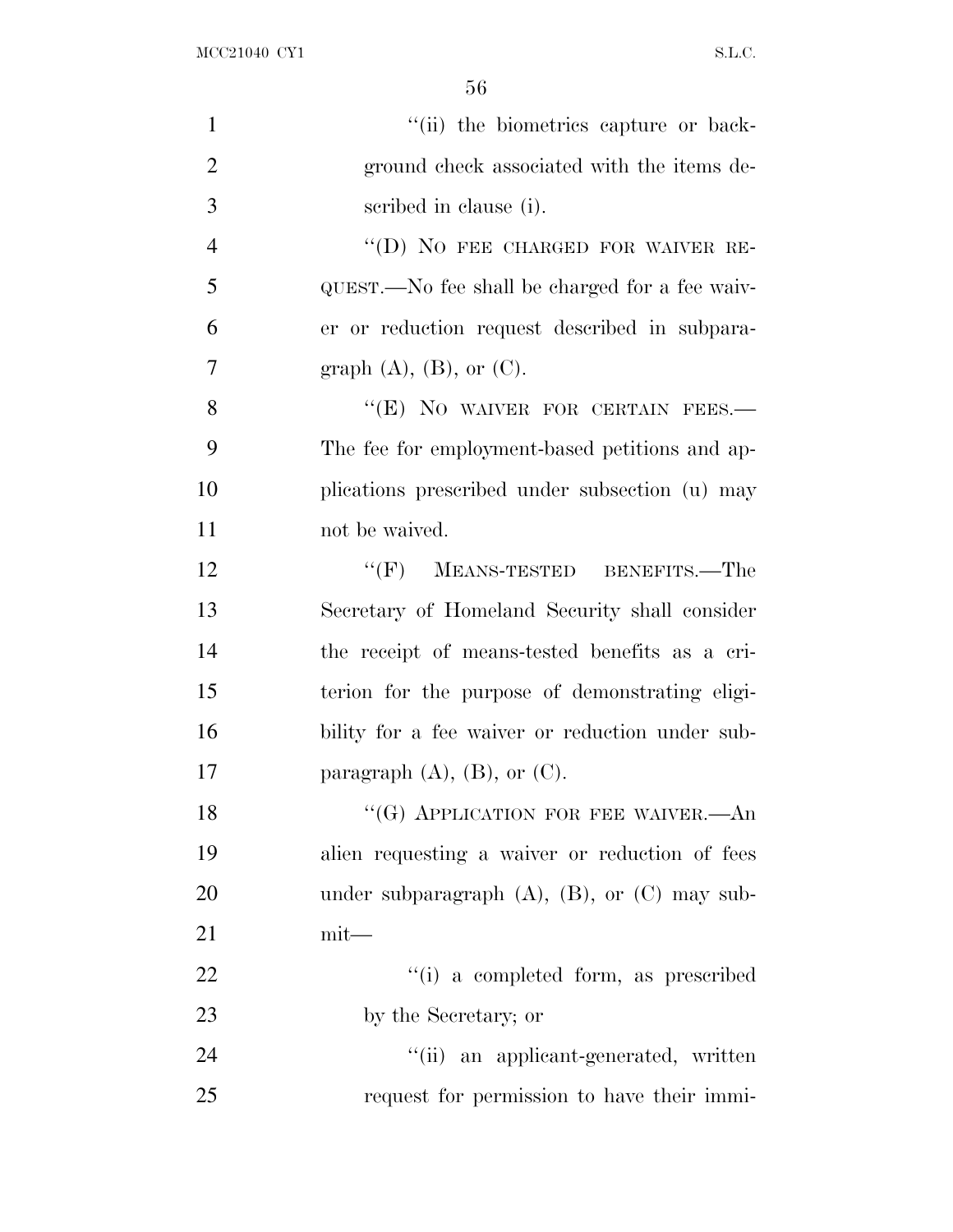$\rm{MCC21040\;\;CY1} \label{eq:1.1}$ 

| $\mathbf{1}$   | gration benefit request processed without                 |
|----------------|-----------------------------------------------------------|
| $\overline{2}$ | payment of the required fee.                              |
| 3              | $\lq\lq(H)$<br>FEDERAL POVERTY<br>DE-<br><b>LINE</b>      |
| $\overline{4}$ | FINED.—In this paragraph, the term 'Federal               |
| 5              | poverty line' has the meaning given the term              |
| 6              | 'poverty line' in section $673(2)$ of the Omnibus         |
| 7              | Budget Reconciliation Act of 1981 (42 U.S.C.              |
| 8              | $9902(2)$ , including any revision required under         |
| 9              | such section applicable to a family of the size           |
| 10             | involved.".                                               |
| 11             | (b) SENSE OF CONGRESS.—It is the sense of Con-            |
| 12             | gress that—                                               |
| 13             | (1) the Secretary of Homeland Security should             |
| 14             | set fees under section $286(m)(3)$ of the Immigration     |
| 15             | and Nationality Act $(8 \text{ U.S.C. } 1356(m)(3))$ at a |
| 16             | level that ensures recovery of only the direct costs      |
| 17             | associated with the services described in such sec-       |
| 18             | tion; and                                                 |
| 19             | (2) Congress should appropriate to the Sec-               |
| <b>20</b>      | retary of Homeland Security such funds as may be          |
| 21             | necessary to pay for-                                     |
| 22             | (A) the indirect costs associated with the                |
| 23             | services described in such section;                       |
| 24             | (B) the adjudication of refugee and asylum                |
| 25             | processing;                                               |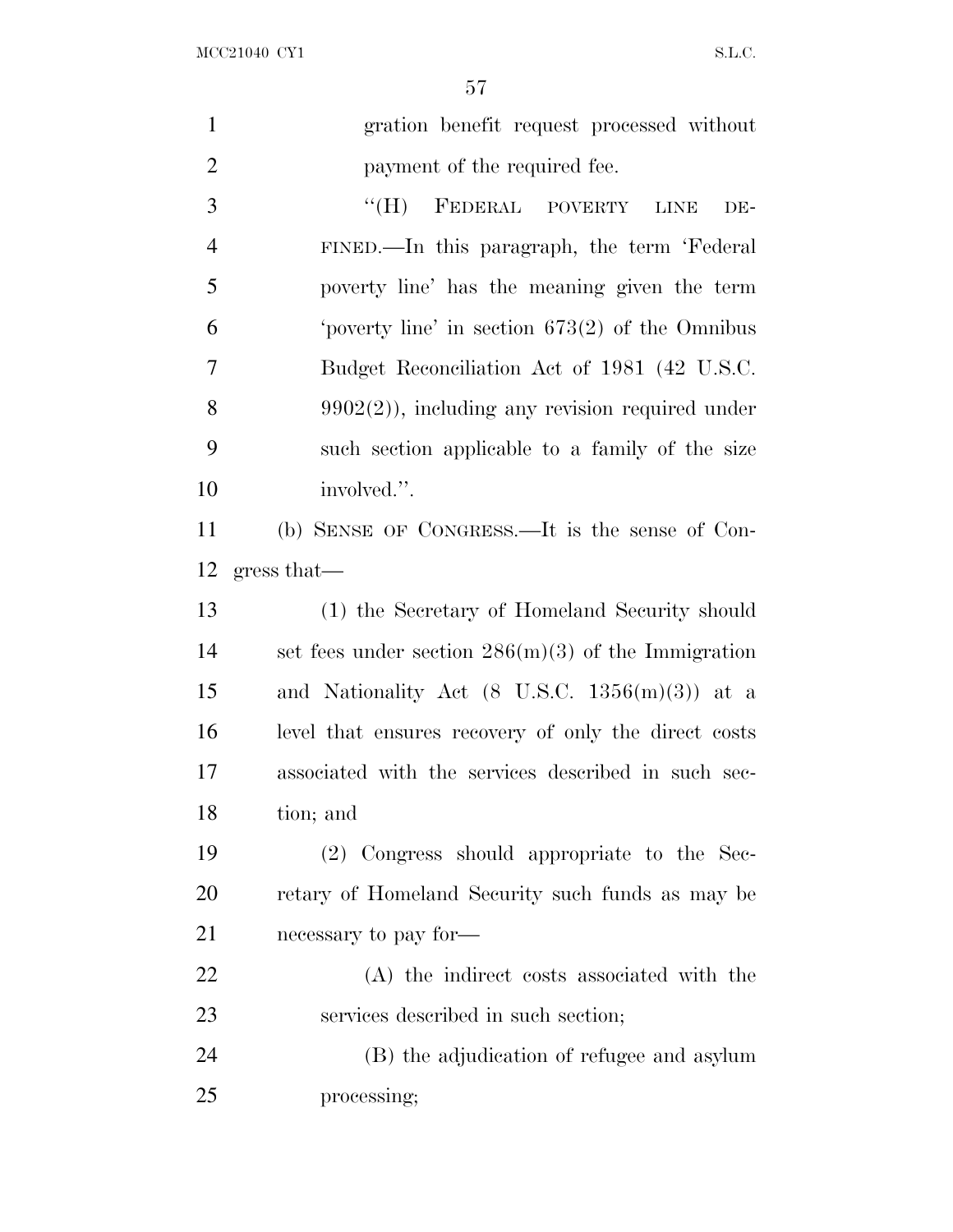| $\mathbf{1}$   | (C) the costs of administering the System-                                 |
|----------------|----------------------------------------------------------------------------|
| $\overline{2}$ | atic Alien Verification for Entitlements Pro-                              |
| 3              | gram (commonly known as "SAVE");                                           |
| $\overline{4}$ | (D) the adjudication of naturalization ap-                                 |
| 5              | plications not covered in full by the fees paid by                         |
| 6              | applicants;                                                                |
| 7              | (E) the reduction or elimination of fees                                   |
| 8              | granted to fee waiver applicants; and                                      |
| 9              | (F) grants to public and private nonprofit                                 |
| 10             | organizations for the purposes of citizenship                              |
| 11             | and training.                                                              |
| 12             | (c) TECHNICAL AMENDMENT.—Section 286 of the                                |
| 13             | Immigration and Nationality Act (8 U.S.C. 1356) is                         |
| 14             | amended—                                                                   |
| 15             | $(1)$ in subsections $(a)$ and $(b)$ , by striking                         |
| 16             | "Service" each place such term appears and insert-                         |
| 17             | ing "Department of Homeland Security";                                     |
| 18             | (2) in subsections (d), (e), (f), (h), (i), (j), (k),                      |
| 19             | $(l)$ , $(n)$ , $(o)$ , $(q)$ , $(t)$ , and $(u)$ , by striking "Attorney" |
| 20             | General" each place such term appears and inserting                        |
| 21             | "Secretary of Homeland Security";                                          |
| 22             | $(3)$ in subsection $(k)$ , $(l)$ , and $(t)$ , by striking                |
| 23             | "Immigration and Naturalization Service"<br>each                           |
| 24             | place such term appears and inserting "Department"                         |
| 25             | of Homeland Security"; and                                                 |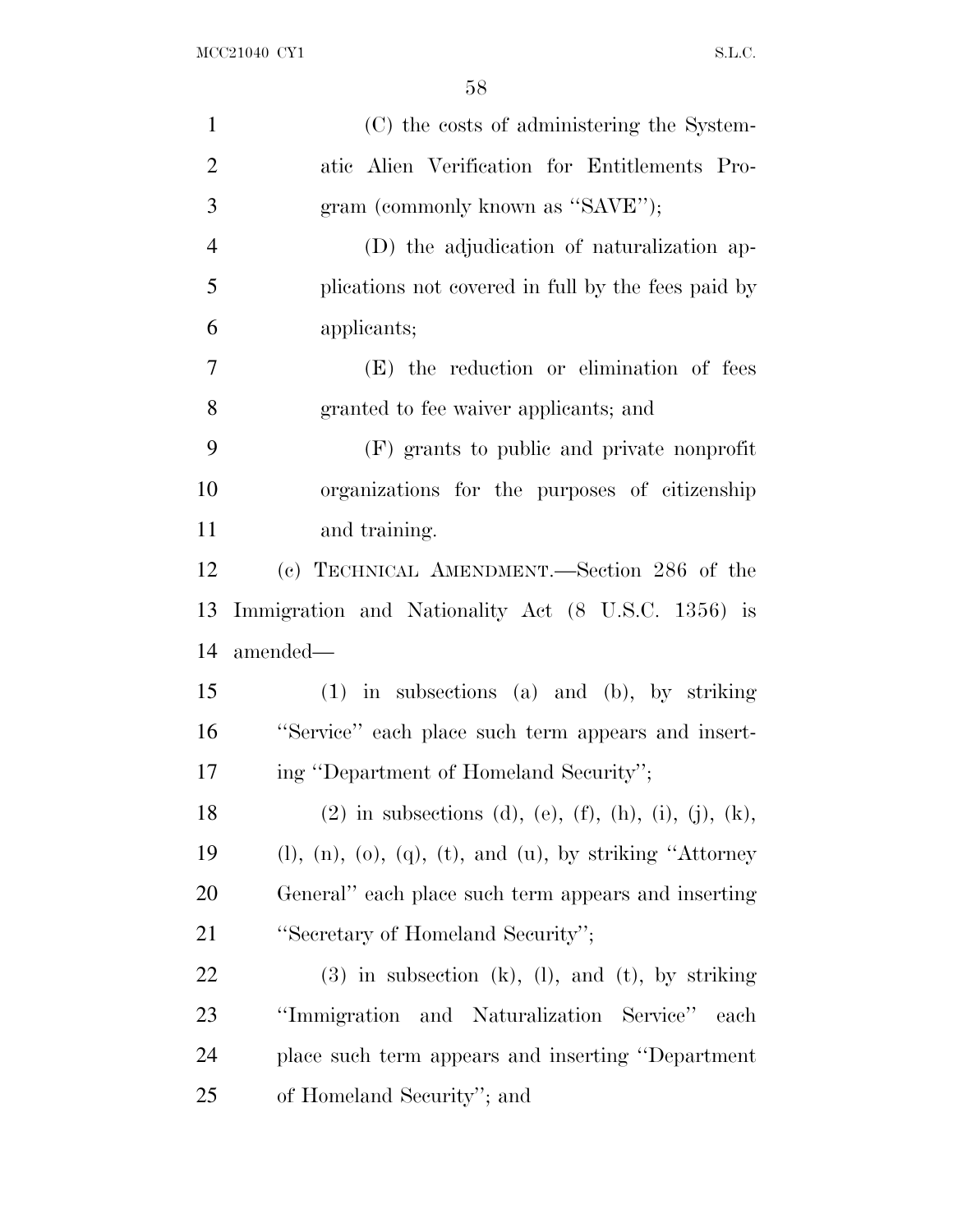| $\mathbf{1}$   | $(4)$ in subsection $(r)$ —                                          |
|----------------|----------------------------------------------------------------------|
| $\overline{2}$ | $(A)$ in paragraph $(2)$ , by striking "Depart-                      |
| 3              | ment of Justice" and inserting "Department of                        |
| $\overline{4}$ | Homeland Security"; and                                              |
| 5              | $(B)$ in paragraphs $(3)$ and $(4)$ , by striking                    |
| 6              | "Attorney General" each place it appears and                         |
| 7              | inserting "Secretary of Homeland Security".                          |
| 8              | SEC. 303. WAIVER OF ENGLISH REQUIREMENT FOR SENIOR                   |
| 9              | NEW AMERICANS.                                                       |
| 10             | Section 312 of the Immigration and Nationality Act                   |
| 11             | $(8 \text{ U.S.C. } 1423)$ is amended by striking subsection (b) and |
| 12             | inserting the following:                                             |
| 13             | "(b) The requirements under subsection (a) shall not                 |
| 14             | apply to any person who—                                             |
| 15             | $\lq(1)$ is unable to comply with such require-                      |
| 16             | ments because of physical or mental disability, in-                  |
| 17             | cluding developmental or intellectual disability; or                 |
| 18             | $f'(2)$ on the date on which the person's applica-                   |
| 19             | tion for naturalization is filed under section 334—                  |
| 20             | "(A) is older than 65 years of age; and                              |
| 21             | "(B) has been living in the United States                            |
| 22             | for periods totaling at least 5 years after being                    |
| 23             | lawfully admitted for permanent residence.                           |
| 24             | "(c) The requirement under subsection $(a)(1)$ shall                 |
| 25             | not apply to any person who, on the date on which the                |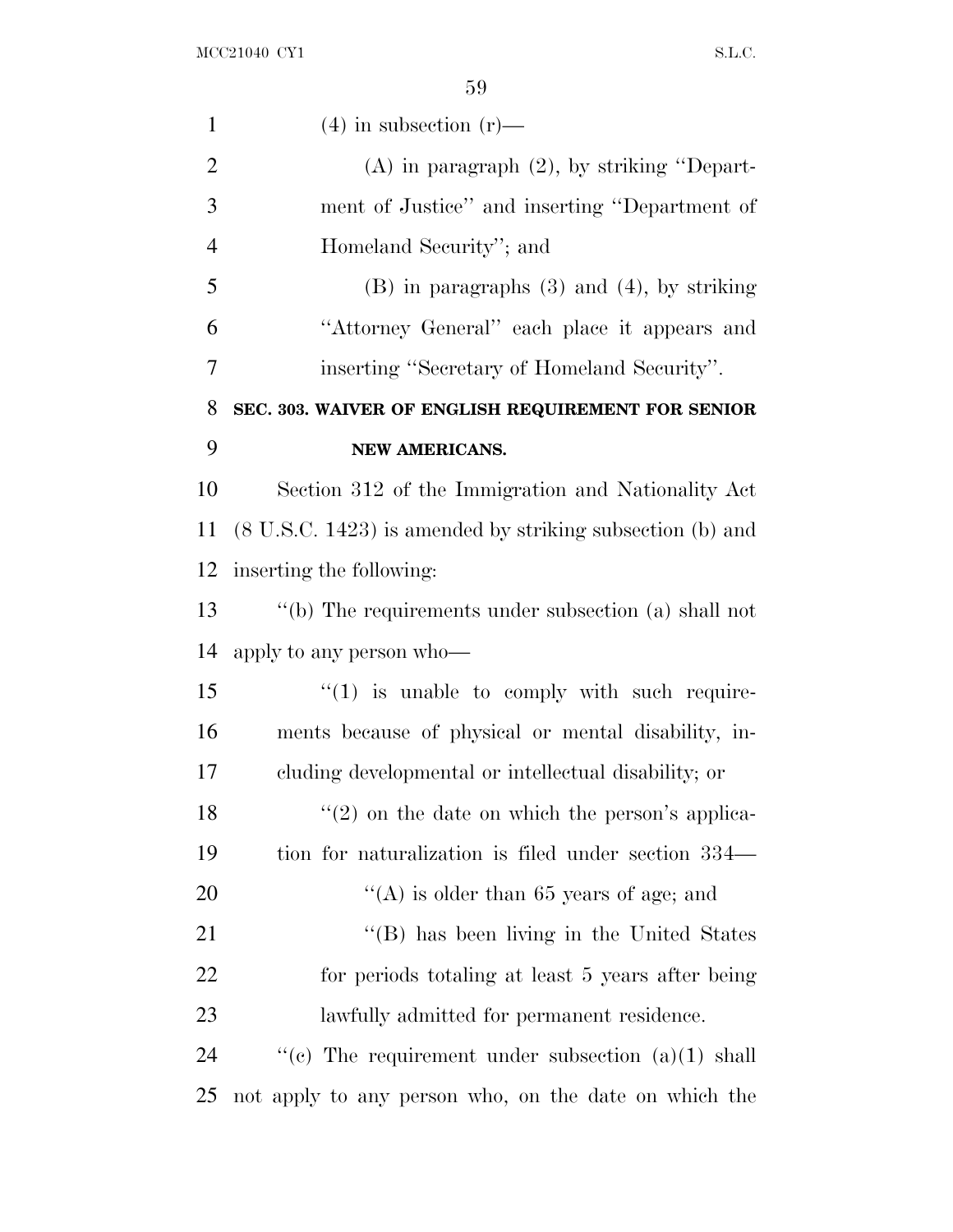person's application for naturalization is filed under sec- tion 334— 3 ''(1) is older than 50 years of age and has been living in the United States for periods totaling at least 20 years after being lawfully admitted for per- manent residence; ''(2) is older than 55 years of age and has been living in the United States for periods totaling at least 15 years after being lawfully admitted for per- manent residence; or  $\frac{1}{3}$  is older than 60 years of age and has been living in the United States for periods totaling at least 10 years after being lawfully admitted for per- manent residence. ''(d) The Secretary of Homeland Security may waive, on a case-by-case basis, the requirement under subsection (a)(2) on behalf of any person who, on the date on which the person's application for naturalization is filed under section 334—  $\frac{1}{20}$   $\frac{1}{20}$  is older than 60 years of age; and 21 ''(2) has been living in the United States for

 periods totaling at least 10 years after being lawfully admitted for permanent residence.''.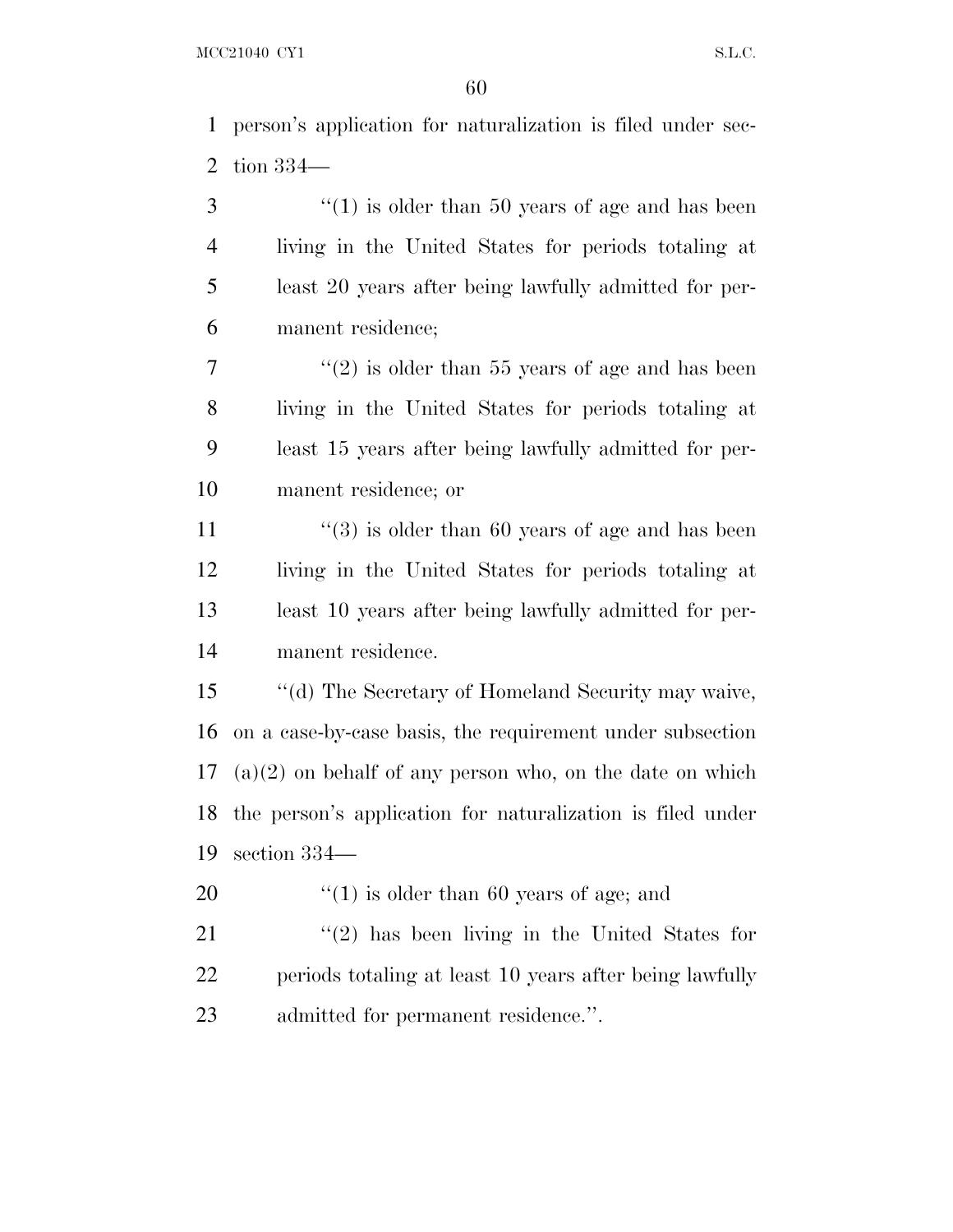| 1              | 61                                                          |
|----------------|-------------------------------------------------------------|
|                | SEC. 304. REDUCE FINANCIAL OBSTACLES TO NATURALIZA-         |
| $\overline{2}$ | TION.                                                       |
| 3              | Section 316 of the Immigration and Nationality Act          |
| 4              | $(8 \text{ U.S.C. } 1427)$ is amended—                      |
| 5              | $(1)$ by redesignating subsection $(f)$ as sub-             |
| 6              | section $(g)$ ; and                                         |
| 7              | $(2)$ by inserting after subsection (e) the fol-            |
| 8              | lowing:                                                     |
| 9              | "(f) The Secretary of Homeland Security shall im-           |
| 10             | pose a fee in an amount not to exceed \$50 for the consid-  |
| 11             | eration of an application for naturalization. Nothing in    |
| 12             | this subsection may be construed to limit the authority     |
| 13             | of the Secretary to set adjudication fees for other benefit |
| 14             | applications other than naturalization in accordance with   |
| 15             | section $286(m)$ .".                                        |
| 16             | SEC. 305. NATURALIZATION FOR CERTAIN UNITED STATES          |
| 17             | <b>HIGH SCHOOL GRADUATES.</b>                               |
| 18             | (a) IN GENERAL.—Title III of the Immigration and            |
| 19             | Nationality Act (8 U.S.C. 1401 et seq.) is amended by       |
| 20             | inserting after section 320 the following:                  |
| 21             | "SEC. 321. CITIZENSHIP FOR CERTAIN UNITED STATES            |
| 22             | <b>HIGH SCHOOL GRADUATES.</b>                               |
| 23             | "(a) REQUIREMENTS DEEMED SATISFIED.—An alien                |
|                |                                                             |

25 fied the requirements under section  $312(a)$ .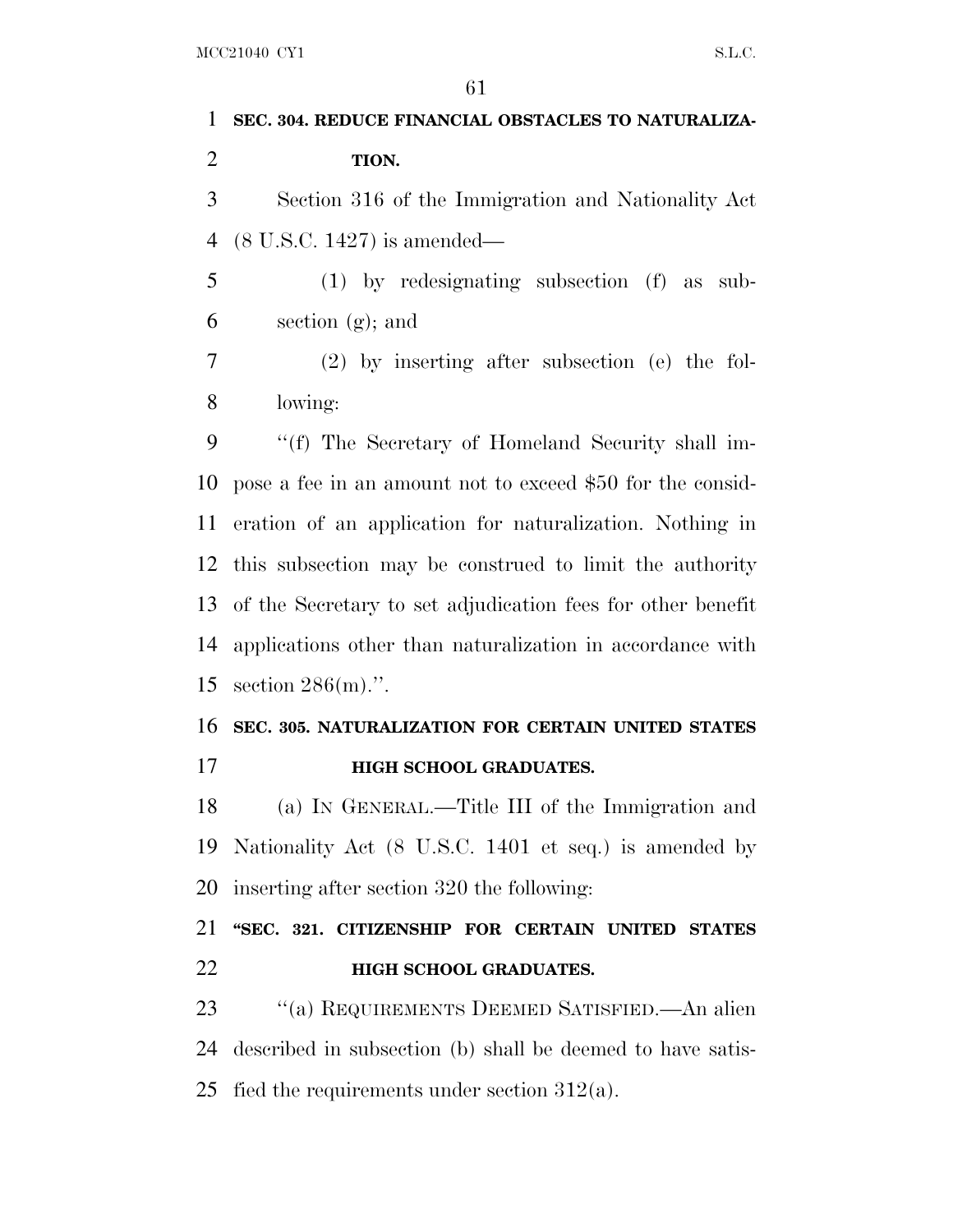| $\mathbf{1}$   | "(b) ALIENS DESCRIBED.—An alien is described in                           |
|----------------|---------------------------------------------------------------------------|
| 2              | this subsection if the alien submits an application for nat-              |
| 3              | uralization under section 334 that contains—                              |
| $\overline{4}$ | "(1) transcripts from public or private schools                           |
| 5              | in the United States demonstrating that the alien                         |
| 6              | completed—                                                                |
| 7              | "(A) grades 9 through $12$ in the United                                  |
| 8              | States and was graduated with a high school di-                           |
| 9              | ploma; and                                                                |
| 10             | $\lq\lq$ (B) a curriculum that reflects knowledge                         |
| 11             | of United States history, government, and                                 |
| 12             | civics; and                                                               |
| 13             | "(2) a copy of the alien's high school diploma.".                         |
| 14             | (b) CLERICAL AMENDMENT.—The table of contents                             |
| 15             | for the Immigration and Nationality Act (8 U.S.C. 1101)                   |
| 16             | et seq.) is amended by inserting after the item relating                  |
| 17             | to section 320 the following:                                             |
|                | "Sec. 321. Citizenship for certain United States high school graduates.". |
| 18             | (c) APPLICABILITY.—The amendments made by this                            |
| 19             | section-                                                                  |
| <b>20</b>      | $(1)$ shall take effect on the date of the enact-                         |
| 21             | ment of this Act; and                                                     |
| 22             | (2) shall apply to applicants for naturalization                          |
| 23             | who apply for naturalization on or after such date.                       |
| 24             | (d) RULEMAKING.—Not later than 180 days after the                         |
| 25             | date of the enactment of this Act, the Secretary of Home-                 |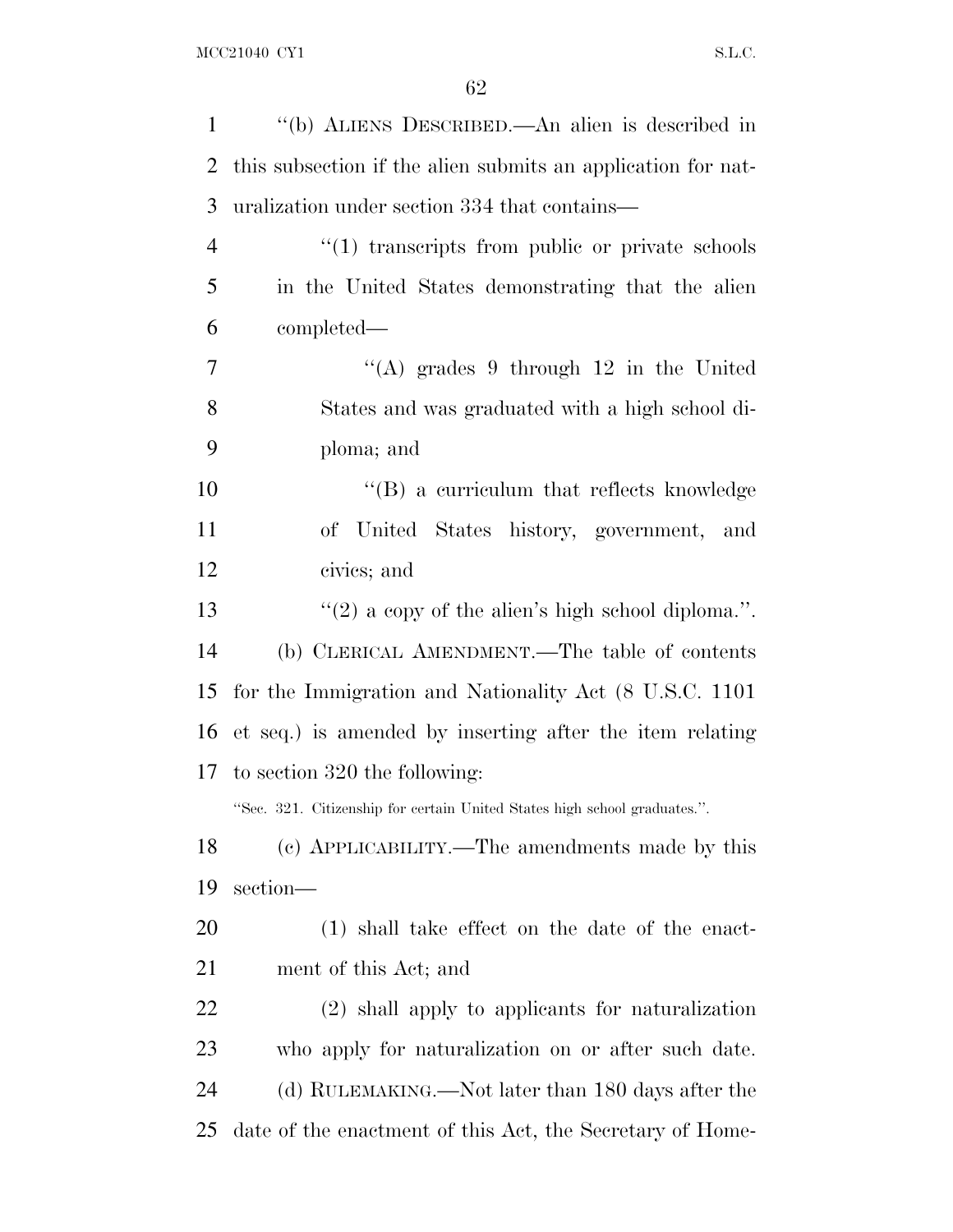land Security shall promulgate regulations to carry out the amendment made by subsection (a).

#### **SEC. 306. FAMILY INTEGRATION.**

 Section 201(b)(2)(A)(i) of the Immigration and Na-5 tionality Act (8 U.S.C.  $1151(b)(2)(A)(i)$ ) is amended by striking ''21 years of age'' and inserting ''18 years of age''.

#### **SEC. 307. REVISION OF GROUNDS FOR DEPORTATION.**

 Section 237(a) of the Immigration and Nationality Act (8 U.S.C. 1227(a)) is amended by striking paragraph (5).

#### **SEC. 308. WAIVER TO ENSURE ACCESS TO CITIZENSHIP.**

 The Immigration and Nationality Act (8 U.S.C. 1101 et seq.) is amended—

| 15 | $(1)$ in section 212 (8 U.S.C. 1182)—   |
|----|-----------------------------------------|
| 16 | (A) in subsection $(a)(6)(C)$ —         |
| 17 | $(i)$ in clause $(ii)$ —                |
| 18 | $(I)$ by inserting "and willfully"      |
| 19 | after "falsely" each place such term    |
| 20 | appears; and                            |
| 21 | $(II)$ in subclause $(I)$ , by striking |
| 22 | "or any other Federal or State law";    |
| 23 | and                                     |
| 24 | (ii) by striking clause (iii); and      |
|    |                                         |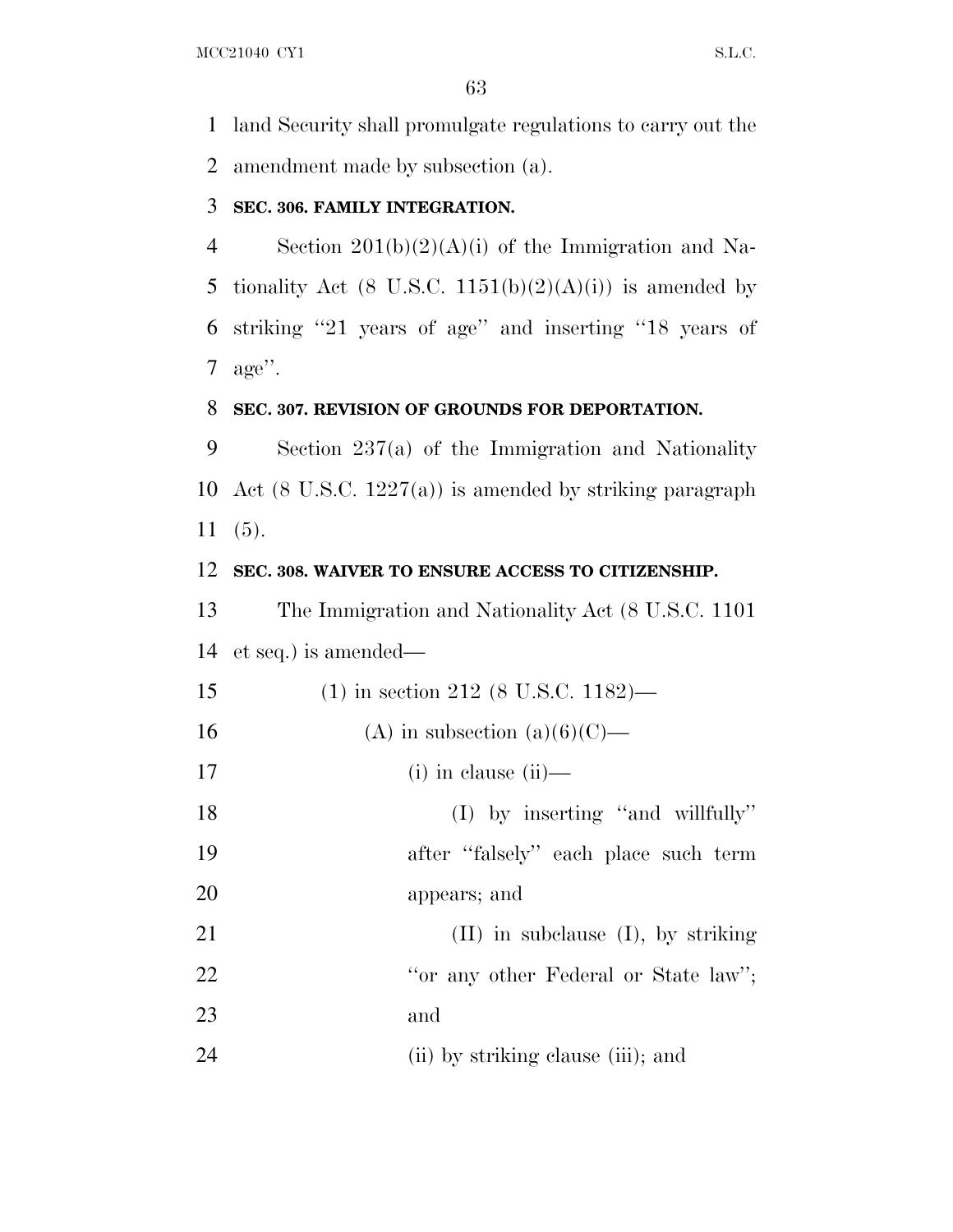| $\mathbf{1}$   | (B) in subsection (i), by amending para-                  |
|----------------|-----------------------------------------------------------|
| $\overline{2}$ | $graph(1)$ to read as follows:                            |
| 3              | "(1) The Attorney General or the Secretary of             |
| 4              | Homeland Security may, in the discretion of the At-       |
| 5              | torney General or the Secretary, waive the applica-       |
| 6              | tion of subsection $(a)(6)(C)(ii)$ with respect to an     |
| $\tau$         | immigrant who is the parent, spouse, son, or daugh-       |
| 8              | ter of a United States citizen or of an alien lawfully    |
| 9              | admitted for permanent residence, or with respect to      |
| 10             | an alien granted classification under clause (iii) or     |
| 11             | (iv) of section $204(a)(1)(A)$ , if the Attorney General  |
| 12             | or the Secretary determines that the admission to         |
| 13             | the United States of such alien would not be con-         |
| 14             | trary to the national welfare, safety, or security of     |
| 15             | the United States."; and                                  |
| 16             | in section $237(a)(3)(D)$ (8<br>(2)<br>U.S.C.             |
| 17             | $1227(a)(3)(D)$ , by inserting "and willfully" after      |
| 18             | "falsely" each place such term appears.                   |
| 19             | SEC. 309. NATURALIZATION CEREMONIES.                      |
| 20             | (a) IN GENERAL.—The Chief of the Office of Citizen-       |
| 21             | ship of the External Affairs Directorate of U.S. Citizen- |
| 22             | ship and Immigration Services, in consultation with the   |
|                |                                                           |
| 23             | Deputy Director for Citizenship and Inclusion of the Na-  |
| 24             | tional Office of New Americans, the Director of the Na-   |
| 25             | tional Park Service, the Archivist of the United States,  |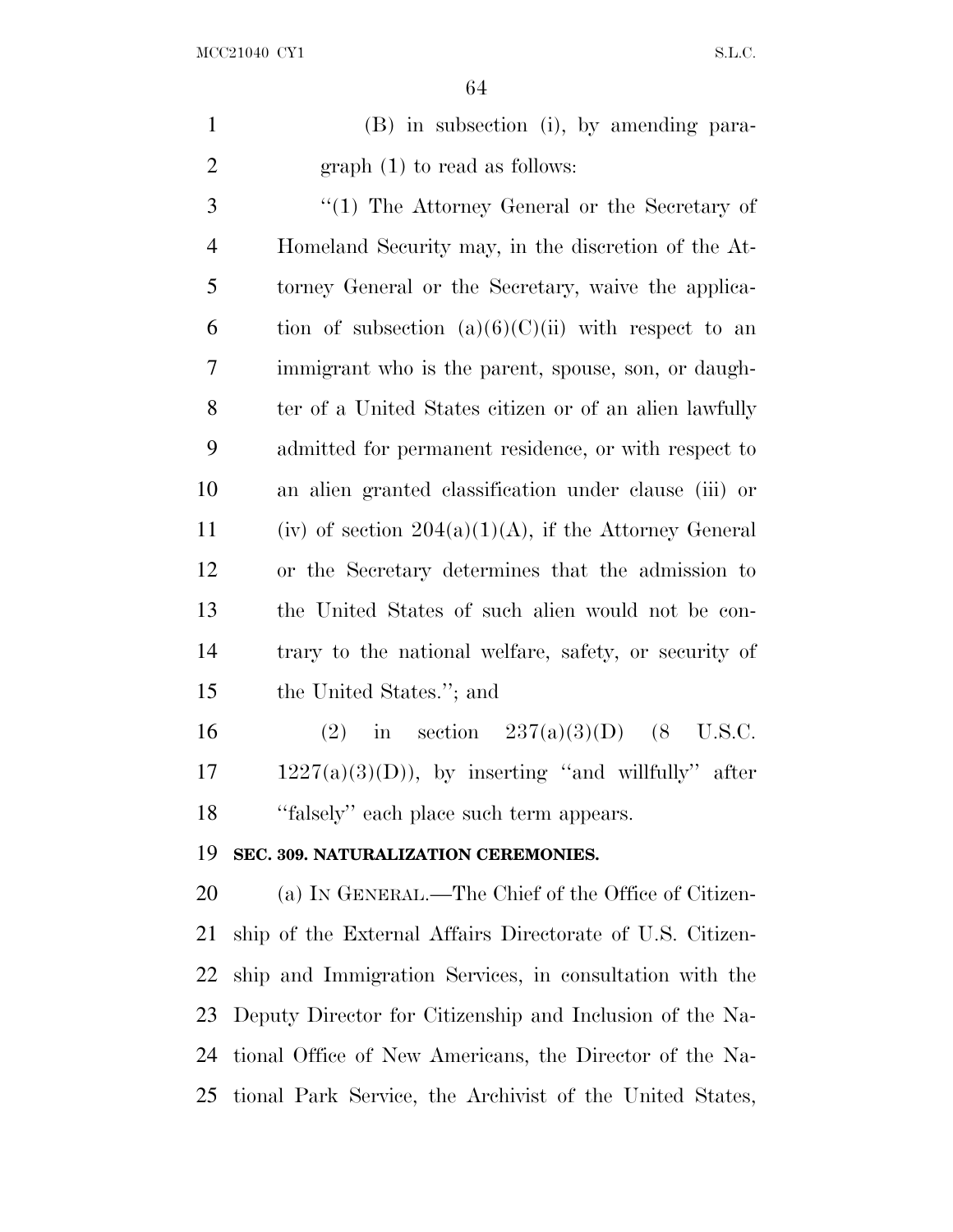MCC21040 CY1 S.L.C.

and other appropriate Federal officials, shall develop and

 implement a strategy to enhance the public awareness of naturalization ceremonies. (b) VENUES.—In developing a strategy under sub- section (a), the Chief and the Deputy Director shall con- sider the use of outstanding and historic locations as venues for select naturalization ceremonies. (c) REPORTING REQUIREMENT.—The Secretary shall annually submit a report to Congress that describes— (1) the content of the strategy developed under subsection (a); and (2) the progress made towards the implementa- tion of such strategy. **SEC. 310. PROUD TO BE A UNITED STATES CITIZEN PRO- GRAM.** 16 (a) ESTABLISHMENT.—Not later than January 1, 17 2022], the Secretary of Homeland Security shall establish the ''Proud to Be a United States Citizen Program'' (re- ferred to in this section as the ''Program'') to promote United States citizenship. (b) OUTREACH ACTIVITIES.—In carrying out the Program, the Secretary shall— (1) develop outreach materials targeted to non-citizens who have been lawfully admitted for perma-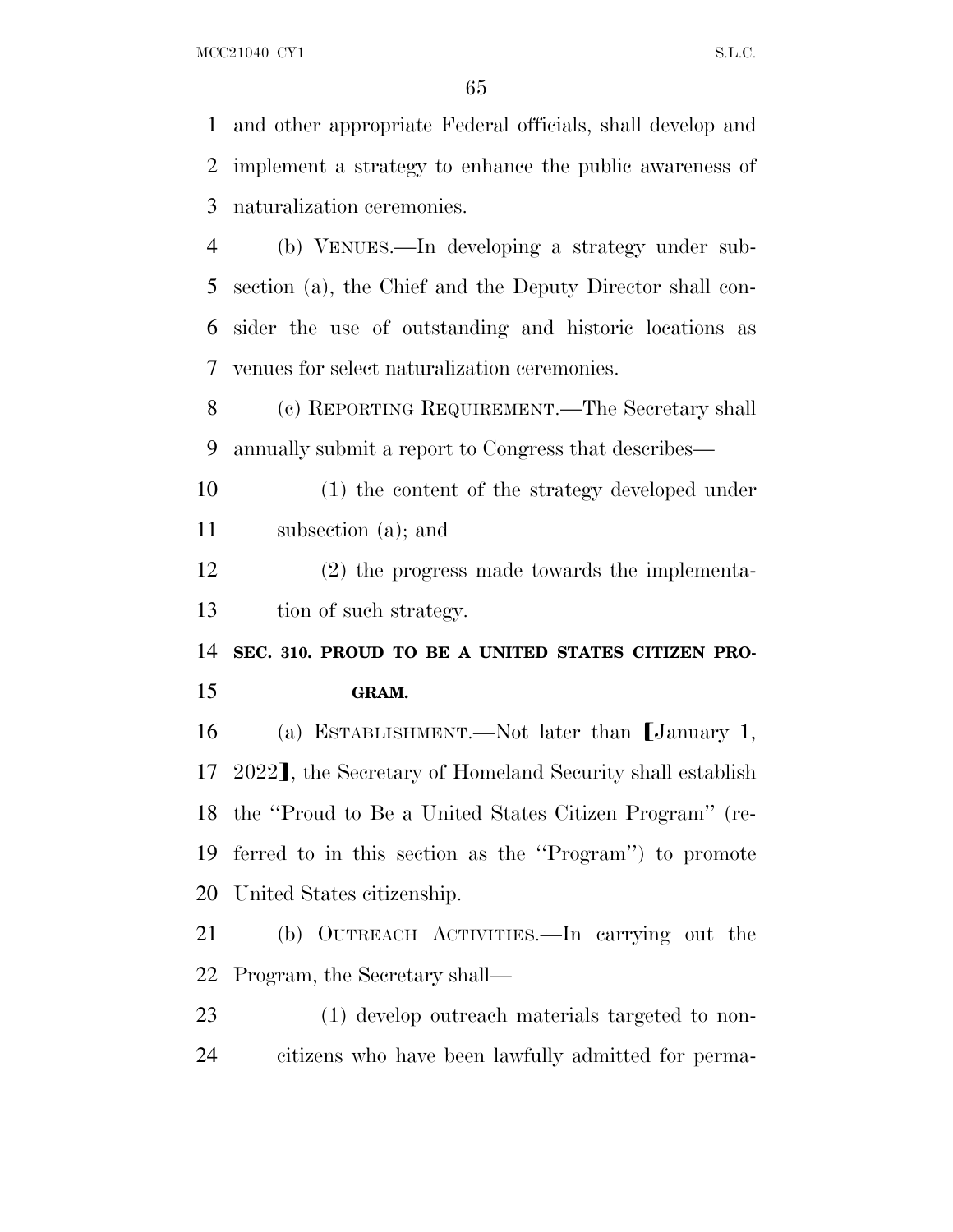| $\mathbf{1}$   | nent residence to encourage such aliens to apply to |
|----------------|-----------------------------------------------------|
| $\overline{2}$ | become citizens of the United States;               |
| 3              | (2) disseminate the outreach materials devel-       |
| $\overline{4}$ | oped pursuant to paragraph (1) through public serv- |
| 5              | ice announcements, advertisements, and such other   |
| 6              | media as the Secretary determines is appropriate;   |
| 7              | (3) conduct outreach activities targeted to non-    |
| 8              | citizens believed to be eligible to apply for natu- |
| 9              | ralization through communications by text, email    |
| 10             | and the United States postal service, including—    |
| 11             | (A) notifying individuals of their possible         |
| 12             | eligibility to apply for naturalization;            |
| 13             | (B) informing such individuals about the            |
| 14             | requirements and benefits of United States citi-    |
| 15             | zenship                                             |
| 16             | (C) providing such individuals with par-            |
| 17             | tially completed naturalization applications,       |
| 18             | using available data about such individuals and     |
| 19             | instructions about how to complete the applica-     |
| 20             | tion; and                                           |
| 21             | (D) providing such individuals with infor-          |
| 22             | mation about where to get free or low-cost as-      |
| 23             | sistance to apply for naturalization and to pre-    |
| 24             | pare for the required English and civics exams.     |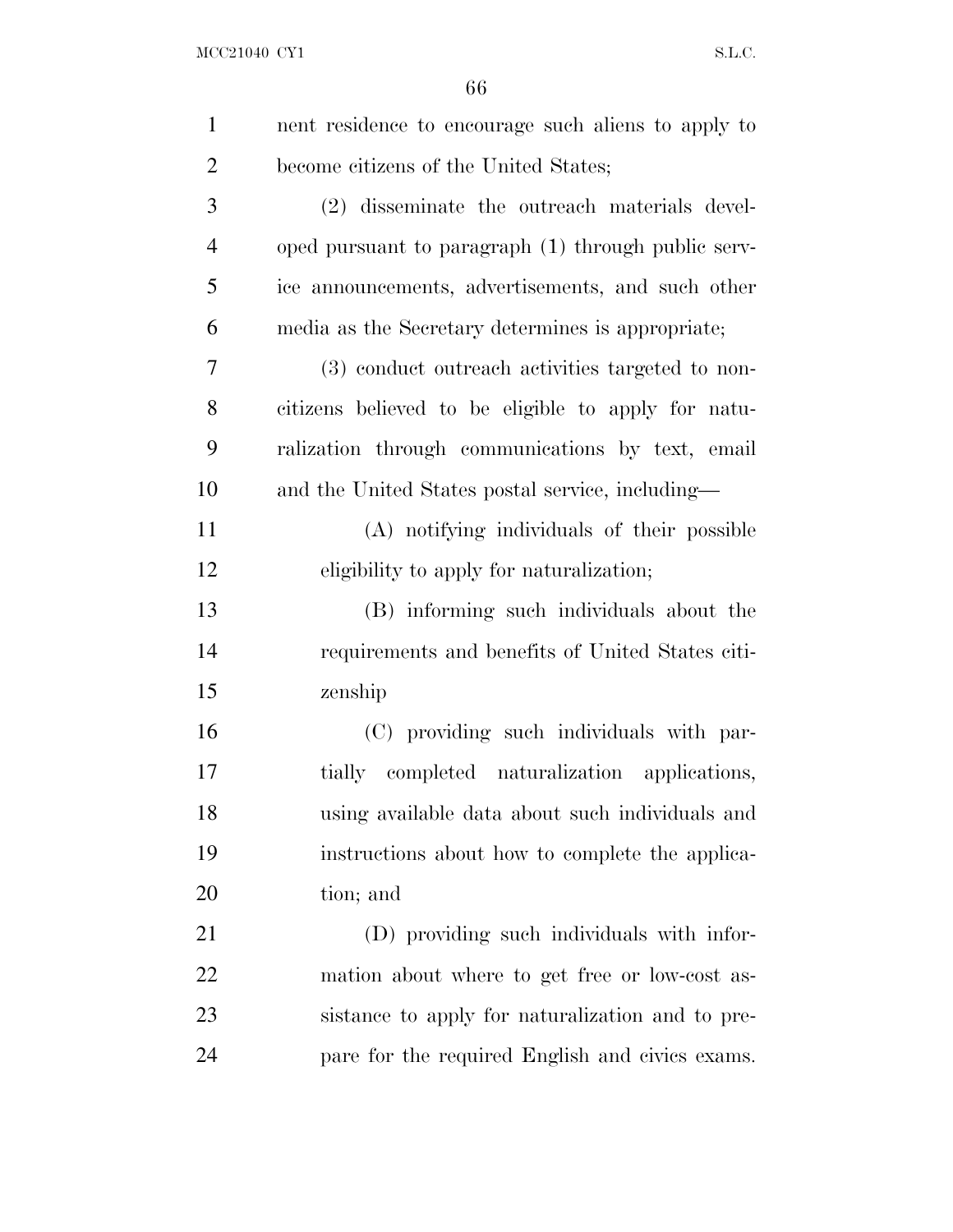| $\mathbf{1}$   | SEC. 311. MISSION OF U.S. CITIZENSHIP AND IMMIGRATION       |
|----------------|-------------------------------------------------------------|
| $\overline{2}$ | <b>SERVICES.</b>                                            |
| 3              | Section 451 of the Homeland Security Act of 2002            |
| $\overline{4}$ | $(6 \text{ U.S.C. } 271)$ is amended—                       |
| 5              | (1) by striking "Bureau of" each place such                 |
| 6              | term appears and inserting "U.S."; and                      |
| 7              | $(2)$ in subsection $(a)$ —                                 |
| 8              | (A) by redesignating paragraphs $(2)$ , $(3)$ ,             |
| 9              | $(4)$ , and $(5)$ as paragraphs $(3)$ , $(4)$ , $(5)$ , and |
| 10             | $(6)$ , respectively; and                                   |
| 11             | $(B)$ by inserting after paragraph $(1)$ the                |
| 12             | following:                                                  |
| 13             | "(2) MISSION STATEMENT.—The mission of                      |
| 14             | U.S. Citizenship and Immigration Services is to se-         |
| 15             | cure America's promise as a Nation that welcomes            |
| 16             | immigrants and refugees by—                                 |
| 17             | $\lq\lq$ providing accurate and useful infor-               |
| 18             | mation to its customers;                                    |
| 19             | "(B) granting humanitarian, immigration,                    |
| 20             | and citizenship benefits;                                   |
| 21             | $\lq\lq$ (C) promoting an awareness and under-              |
| 22             | standing of citizenship; and                                |
| 23             | "(D) ensuring the integrity of the United                   |
| 24             | States immigration system.".                                |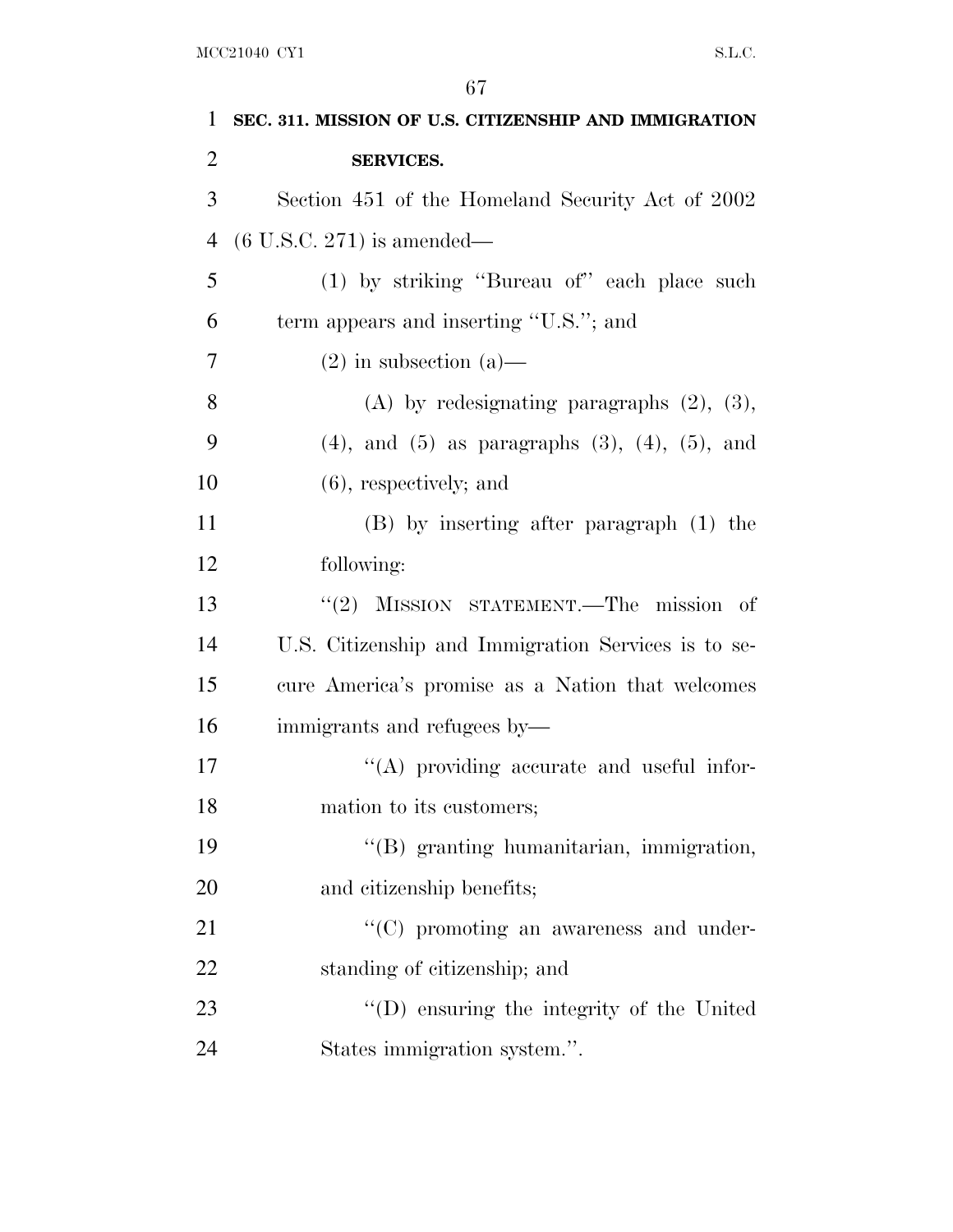| 1              | SEC. 312. AUTOMATIC REGISTRATION OF ELIGIBLE INDI- |
|----------------|----------------------------------------------------|
| $\overline{2}$ | <b>VIDUALS.</b>                                    |
| 3              | (a) DEFINITIONS.—In this section and section 313:  |
| $\overline{4}$ | (1) AUTOMATIC REGISTRATION SYSTEM.—The             |
| 5              | term "automatic registration system" means a sys-  |
| 6              | tem developed by a State that—                     |
| 7              | (A) except as provided in subparagraph             |
| 8              | (B), registers all newly naturalized individuals   |
| 9              | to vote in elections for Federal office conducted  |
| 10             | in such State by transferring the information      |
| 11             | necessary for voter registration from the De-      |
| 12             | partment of Homeland Security to the State         |
| 13             | voter registration database; and                   |
| 14             | (B) excludes from registration—                    |
| 15             | (i) any individual who affirmatively               |
| 16             | declines to be registered; and                     |
| 17             | (ii) any individual who is determined              |
| 18             | to be ineligible for registration.                 |
| 19             | (2) NEWLY NATURALIZED CITIZEN.—The term            |
| 20             | "newly naturalized citizen" means an individual    |
| 21             | $who$ —                                            |
| 22             | (A) has an approved application for natu-          |
| 23             | ralization as a United States citizen;             |
| 24             | (B) has taken the oath described in section        |
| 25             | 337 of the Immigration and Nationality Act (8)     |
| 26             | U.S.C. 1448); and                                  |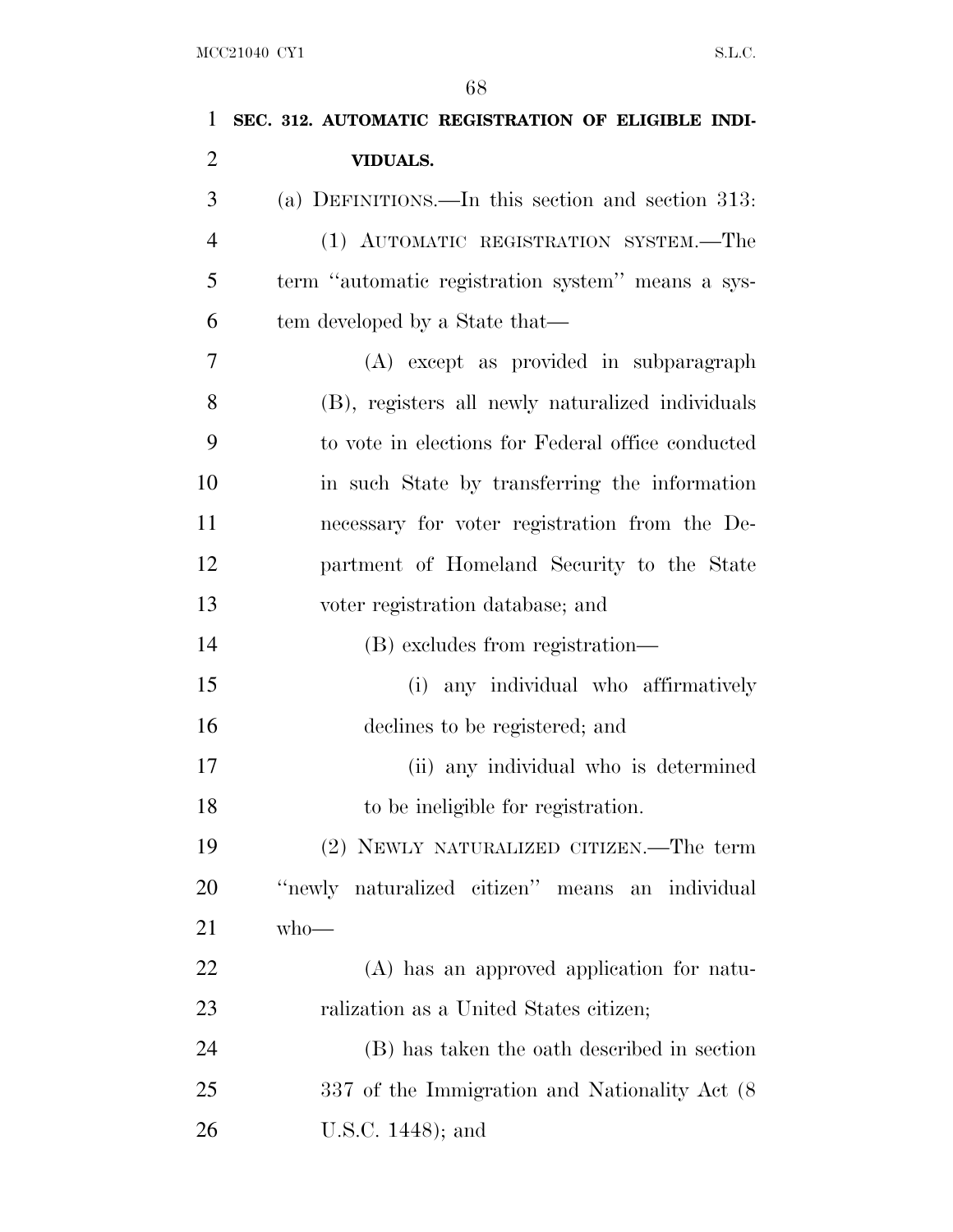$\rm{MCC21040\;\;CY1} \qquad \qquad$ 

| $\mathbf{1}$   | (C) has received a certificate of naturaliza-         |
|----------------|-------------------------------------------------------|
| $\overline{2}$ | tion under section 338 of such Act (8 U.S.C.          |
| 3              | 1449).                                                |
| $\overline{4}$ | (3) SECRETARY.—The term "Secretary" means             |
| 5              | the Secretary of Homeland Security.                   |
| 6              | (b) AUTOMATIC REGISTRATION SYSTEM FOR THE             |
| 7              | NEWLY NATURALIZED.—                                   |
| 8              | (1) IN GENERAL.—The chief election official of        |
| 9              | each State shall establish and operate an automatic   |
| 10             | registration system for newly naturalized citizens to |
| 11             | vote in elections for Federal office conducted in the |
| 12             | State, in accordance with this section.               |
| 13             | (2) USE OF DEPARTMENT OF HOMELAND SECU-               |
| 14             | RITY RECORDS.—The chief election official of each     |
| 15             | State shall—                                          |
| 16             | (A) upon receiving information from the               |
| 17             | Secretary about a newly naturalized citizen who       |
| 18             | has not declined voter registration—                  |
| 19             | (i) ensure that such individual fulfills              |
| 20             | any local or State qualifications to register         |
| 21             | to vote relating to legal competency and              |
| 22             | past criminal convictions; and                        |
| 23             | (ii) determine whether such individual                |
| 24             | is subject to privacy protections for victims         |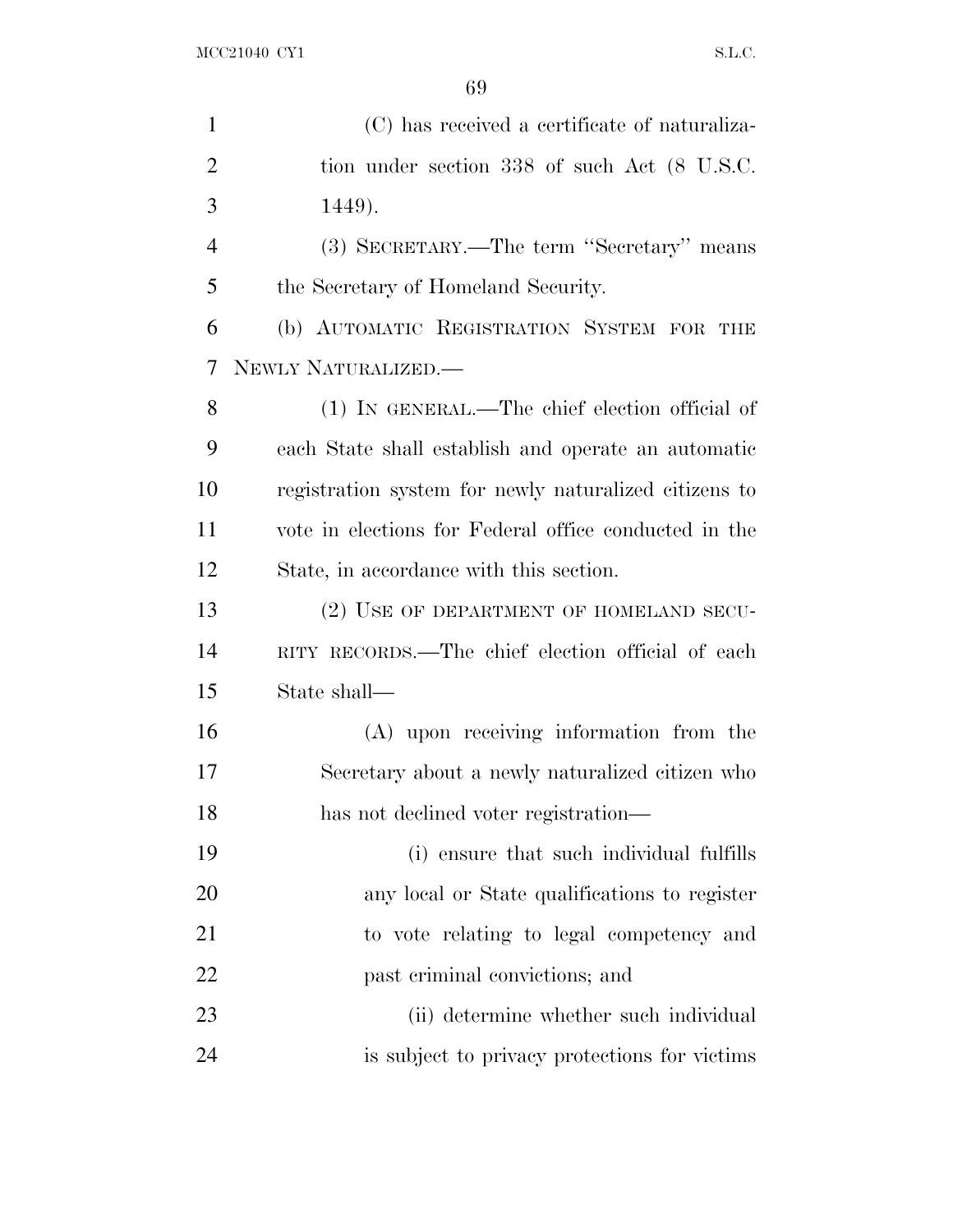$\rm{MCC21040\;\;CY1} \qquad \qquad$ 

| $\mathbf{1}$   | of domestic violence or people with sen-           |
|----------------|----------------------------------------------------|
| $\overline{2}$ | sitive or high-profile professions;                |
| 3              | (B) not later than 15 days after receiving         |
| $\overline{4}$ | information from the Secretary about an indi-      |
| 5              | vidual pursuant to section 313, ensure that the    |
| 6              | individual is registered to vote in elections for  |
| 7              | Federal office conducted in the State unless the   |
| 8              | individual is disqualified from voting by reason   |
| 9              | of incompetency or past criminal conviction;       |
| 10             | (C) not later than 45 days after receiving         |
| 11             | information from the Secretary about an indi-      |
| 12             | vidual pursuant to section 313, send written no-   |
| 13             | tice to the individual, in addition to other       |
| 14             | means of notice established under this section,    |
| 15             | of the individual's voter registration status; and |
| 16             | (D) exclude from all public availability or        |
| 17             | disclosure the voter registration records of any   |
| 18             | newly naturalized citizens who are protected by    |
| 19             | applicable State or local laws that prevent pub-   |
| 20             | lication of the home address and other person-     |
| 21             | ally identifying information about victims of do-  |
| 22             | mestic violence and people with sensitive or       |
| 23             | high-profile professions.                          |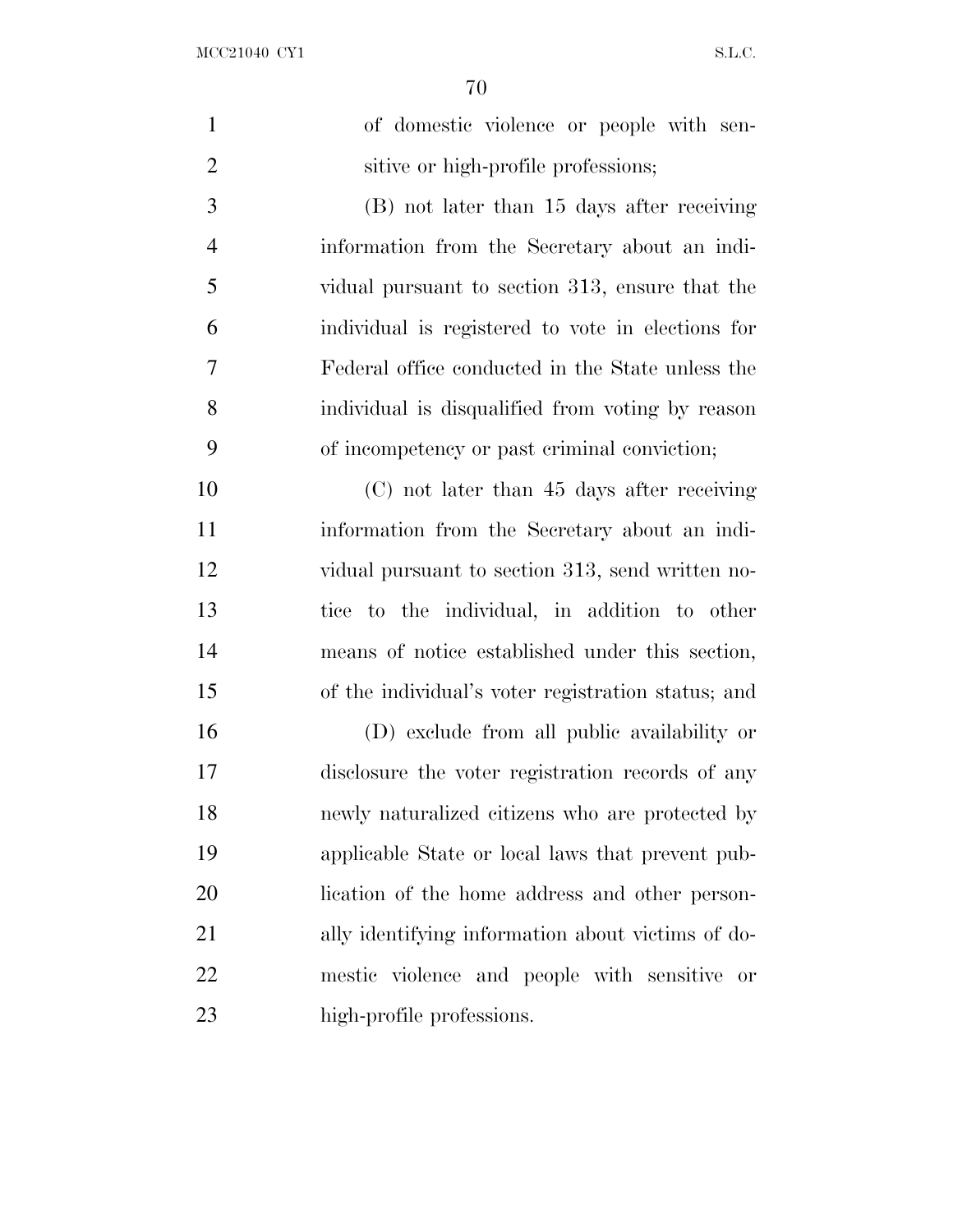| $\mathbf{1}$   | (c) CONTENTS OF WRITTEN NOTICE TO NEWLY                    |
|----------------|------------------------------------------------------------|
| 2              | REGISTERED VOTERS.—The written notice required             |
| 3              | under subsection $(b)(2)(C)$ shall—                        |
| $\overline{4}$ | (1) indicate the individual has been registered            |
| 5              | to vote;                                                   |
| 6              | $(2)$ describe the substantive qualifications of an        |
| 7              | elector in the State, as listed in the mail voter reg-     |
| 8              | istration application form for elections for Federal       |
| 9              | office prescribed pursuant to section 9 of the Na-         |
| 10             | tional Voter Registration Act of 1993 (52 U.S.C.           |
| 11             | 20508);                                                    |
| 12             | (3) set forth the consequences for false registra-         |
| 13             | tion;                                                      |
| 14             | (4) instruct the individual to cancel his or her           |
| 15             | voter registration if he or she does not meet all of       |
| 16             | the qualifications referred to in paragraph $(2)$ ; and    |
| 17             | $(5)$ providing instructions for-                          |
| 18             | (A) cancelling voter registration, if nec-                 |
| 19             | essary pursuant to paragraph $(4)$ ; and                   |
| 20             | (B) correcting any erroneous information                   |
| 21             | in the individual's voter registration record.             |
| 22             | (d) TREATMENT OF INDIVIDUALS YOUNGER THAN                  |
| 23             | 18 YEARS OF AGE.—A State may not refuse to register        |
| 24             | a newly naturalized citizen under this section on the      |
|                | 25 grounds that the individual is younger than 18 years of |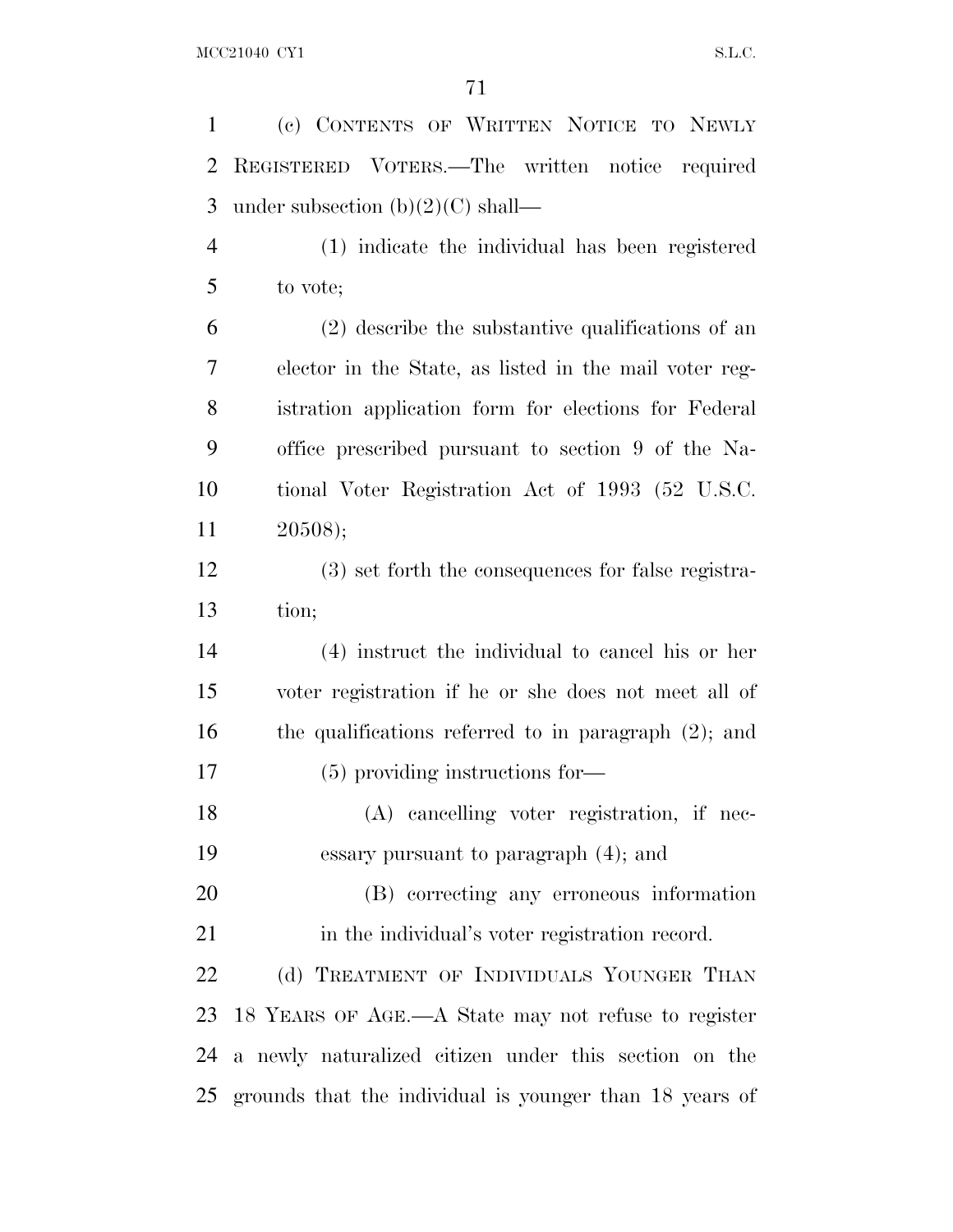| $\mathbf{1}$   | age on the date on which the Secretary receives informa-    |
|----------------|-------------------------------------------------------------|
| $\overline{2}$ | tion with respect to the individual if the individual is at |
| 3              | least 16 years of age on such date.                         |
| $\overline{4}$ | SEC. 313. DEPARTMENT OF HOMELAND SECURITY ASSIST-           |
| 5              | ANCE IN REGISTRATION.                                       |
| 6              | (a) IN GENERAL.—The Secretary shall—                        |
| 7              | (1) assist the chief election official of each              |
| 8              | State to carry out the functions set forth in section       |
| 9              | $312(b)$ in accordance with this section; and               |
| 10             | (2) provide each individual approved for natu-              |
| 11             | ralization with a document that—                            |
| 12             | $(A)$ informs the individual of-                            |
| 13             | (i) the substantive qualifications of an                    |
| 14             | elector in the State, as set forth in the                   |
| 15             | mail voter registration application form for                |
| 16             | elections for Federal office prescribed pur-                |
| 17             | suant to section 9 of the National Voter                    |
| 18             | Registration Act of 1993 (52 U.S.C.                         |
| 19             | $20508$ ; and                                               |
| 20             | (ii) the consequences of false voter                        |
| 21             | registration;                                               |
| 22             | (B) instructs the individual to decline to                  |
| 23             | register to vote if the individual does not meet            |
| 24             | all of the qualifications referred to in subpara-           |
| 25             | graph $(A)(i)$ ;                                            |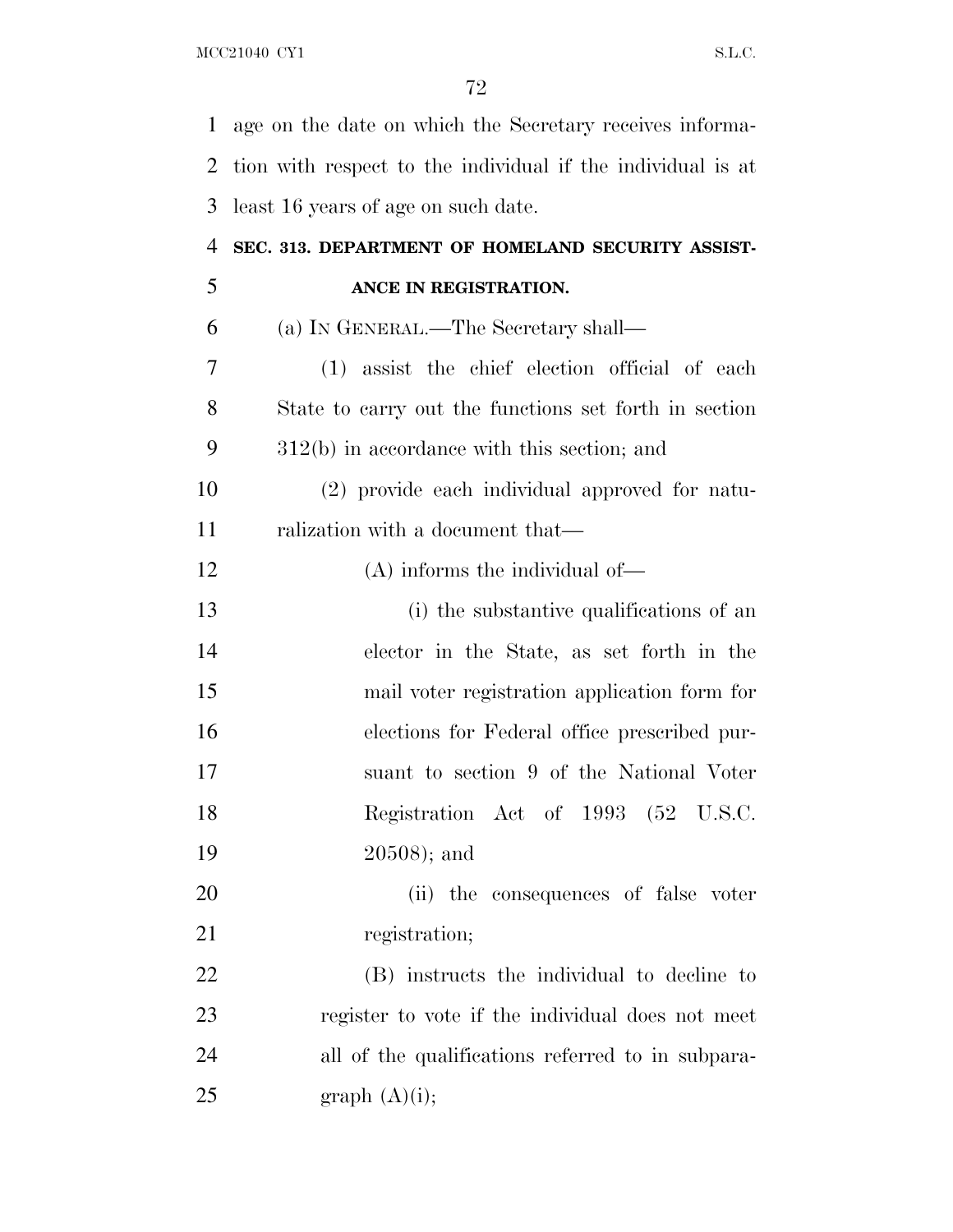| $\mathbf{1}$   | (C) informs the individual that—                    |
|----------------|-----------------------------------------------------|
| $\overline{2}$ | (i) voter registration is voluntary; and            |
| 3              | (ii) registering to voter or declining to           |
| $\overline{4}$ | register to vote—                                   |
| 5              | (I) will not affect the individual's                |
| 6              | citizenship status;                                 |
| 7              | (II) will not affect the availability               |
| 8              | of services or benefits to which the in-            |
| 9              | dividual is entitled; and                           |
| 10             | (III) will not be used for other                    |
| 11             | purposes;                                           |
| 12             | (D) informs the individual that affiliation         |
| 13             | or enrollment with a political party may be re-     |
| 14             | quired to participate in an election to select the  |
| 15             | party's candidate in an election for Federal of-    |
| 16             | fice;                                               |
| 17             | (E) provides any individual who accepts             |
| 18             | voter registration the option of affiliating or en- |
| 19             | rolling with a political party;                     |
| 20             | (F) informs the individual that he or she           |
| 21             | will not be registered to vote if he or she—        |
| 22             | (i) signs the document;                             |
| 23             | (ii) does not take the oath of alle-                |
| 24             | giance to the United States required for            |
| 25             | naturalization under section 337 of the Im-         |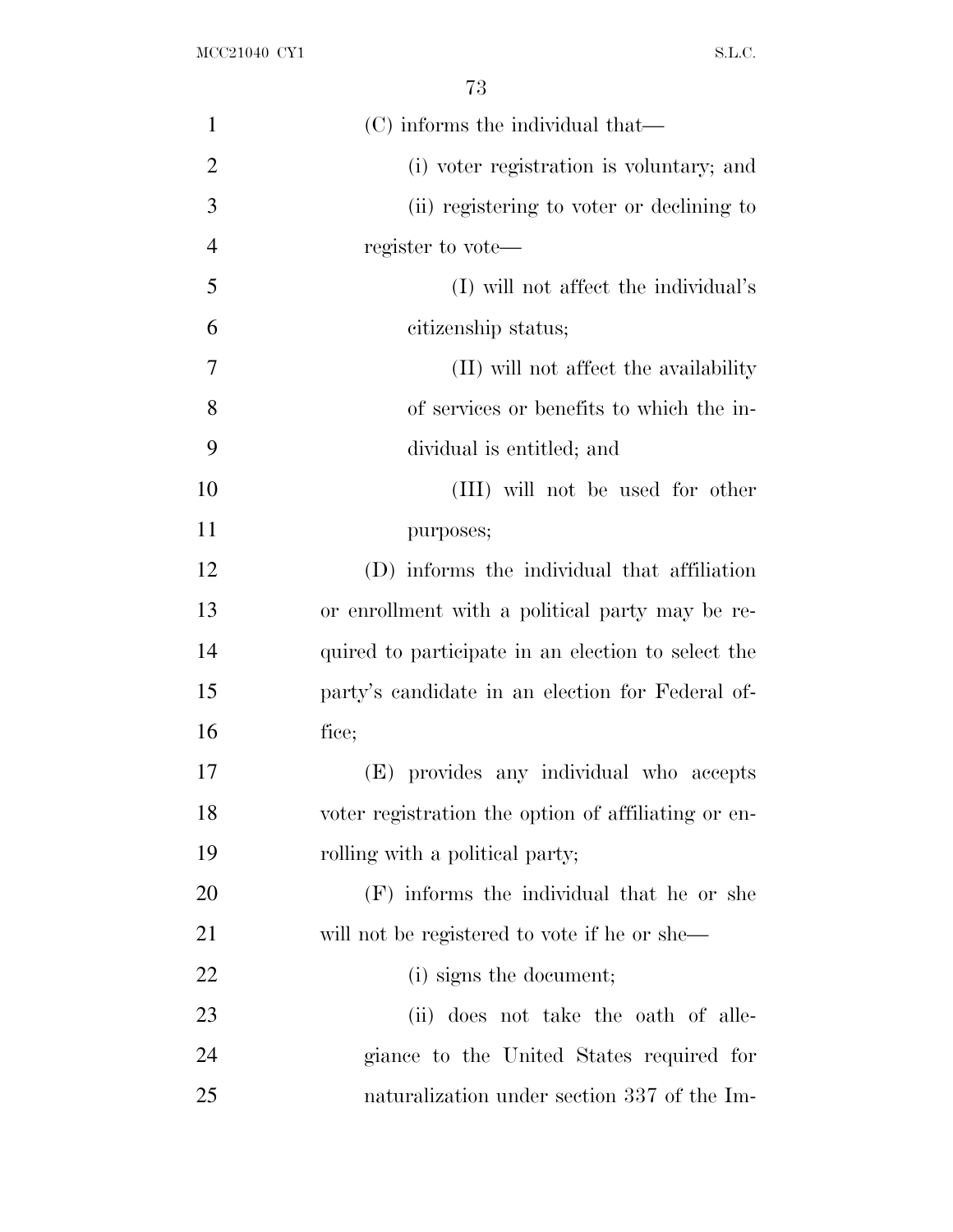| $\mathbf{1}$   | migration and Nationality Act (8 U.S.C.           |
|----------------|---------------------------------------------------|
| $\overline{2}$ | $1448$ ; and                                      |
| 3              | (iii) is not issued a certificate of natu-        |
| $\overline{4}$ | ralization;                                       |
| 5              | (G) instructs any individual who accepts          |
| 6              | voter registration to provide his or her residen- |
| 7              | tial address or coordinates if different from his |
| 8              | or her mailing address on file with U.S. Citizen- |
| 9              | ship and Immigration Services;                    |
| 10             | (H) directs individuals to-                       |
| 11             | (i) sign in a designated space to de-             |
| 12             | cline voter registration; or                      |
| 13             | sign in a different designated<br>(ii)            |
| 14             | space to attest that the individual—              |
| 15             | (I) affirms that information pro-                 |
| 16             | vided on the document is true and                 |
| 17             | complete to the best of the individ-              |
| 18             | ual's knowledge;                                  |
| 19             | (II) will fulfill nationally applica-             |
| 20             | ble age, citizenship, and residency re-           |
| 21             | quirements to vote upon the individ-              |
| 22             | ual's naturalization; and                         |
| 23             | (III) accepts voter registration if               |
| 24             | determined by State election officials            |
| 25             | to be eligible to register in the individ-        |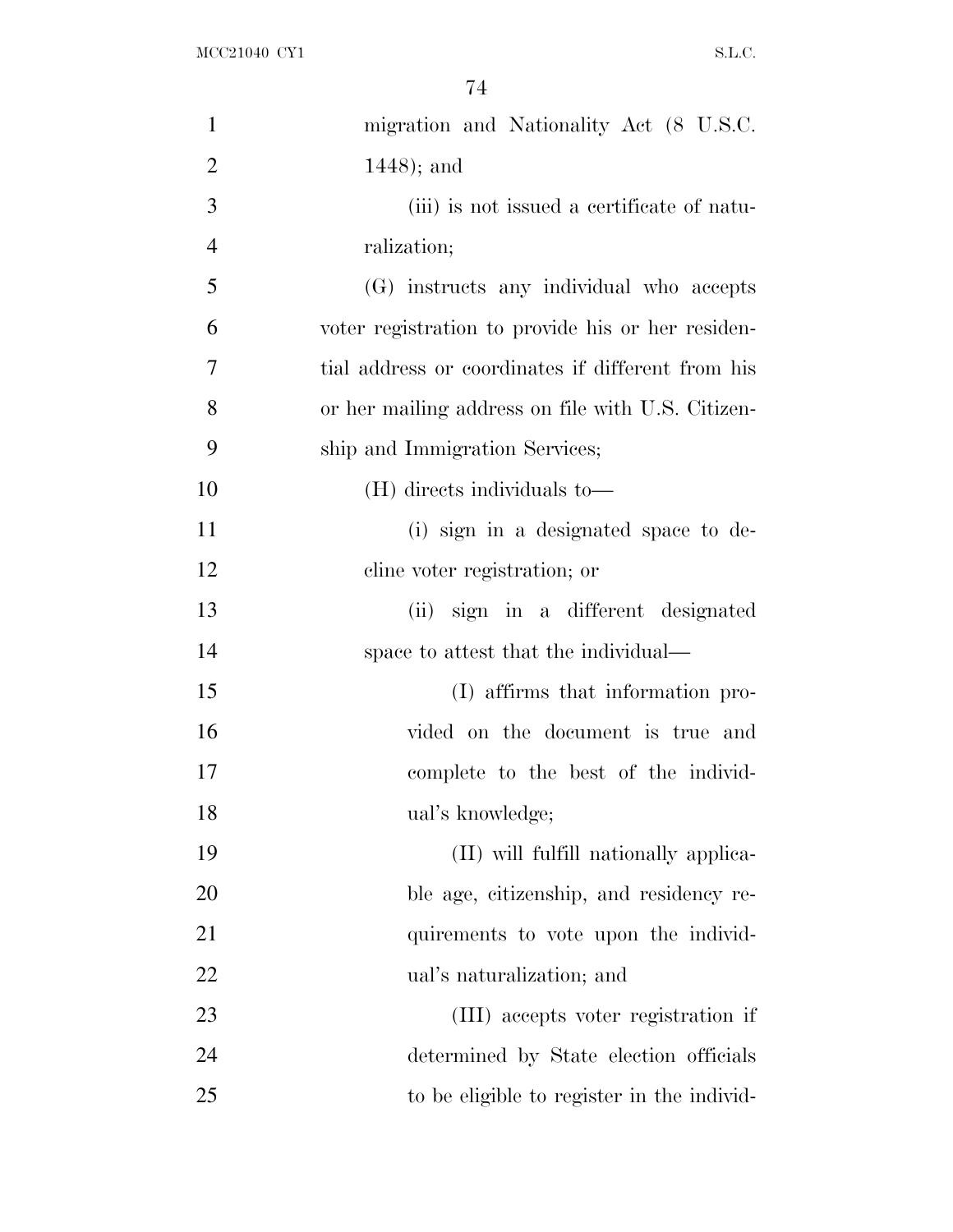| $\mathbf{1}$   | ual's State and municipality of resi-                       |
|----------------|-------------------------------------------------------------|
| $\overline{2}$ | dence; and                                                  |
| 3              | (I) provides a phone number and other                       |
| $\overline{4}$ | widely accessible means of contacting U.S. Citi-            |
| 5              | zenship and Immigration Services with ques-                 |
| 6              | tions about, or for assistance with, completing             |
| $\tau$         | sections of the document concerning automatic               |
| 8              | voter registration, as set forth in subsection (d).         |
| 9              | (b) INSTRUCTIONS ON AUTOMATIC REGISTRATION.—                |
| 10             | The Secretary shall require each individual approved for    |
| 11             | naturalization to sign and submit to the Secretary the doc- |
| 12             | ument received pursuant to subsection $(a)(2)$ at the time  |
| 13             | he or she takes the oath described in section 337 of the    |
| 14             | Immigration and Nationality Act (8 U.S.C. 1448) to ac-      |
| 15             | knowledge that he or she understands the information        |
| 16             | contained in the document and will comply with the appli-   |
| 17             | cable requirement.                                          |
| 18             | (c) INFORMATION SUBMISSION.—Not later than 15               |
|                | 19 days after a newly naturalized citizen submits a signed  |

document to the Secretary in accordance with subsection

(b), unless the individual declines to be registered to vote

when signing the document, the Secretary shall submit to

the appropriate State election official, in a format compat-

ible with the statewide voter database maintained under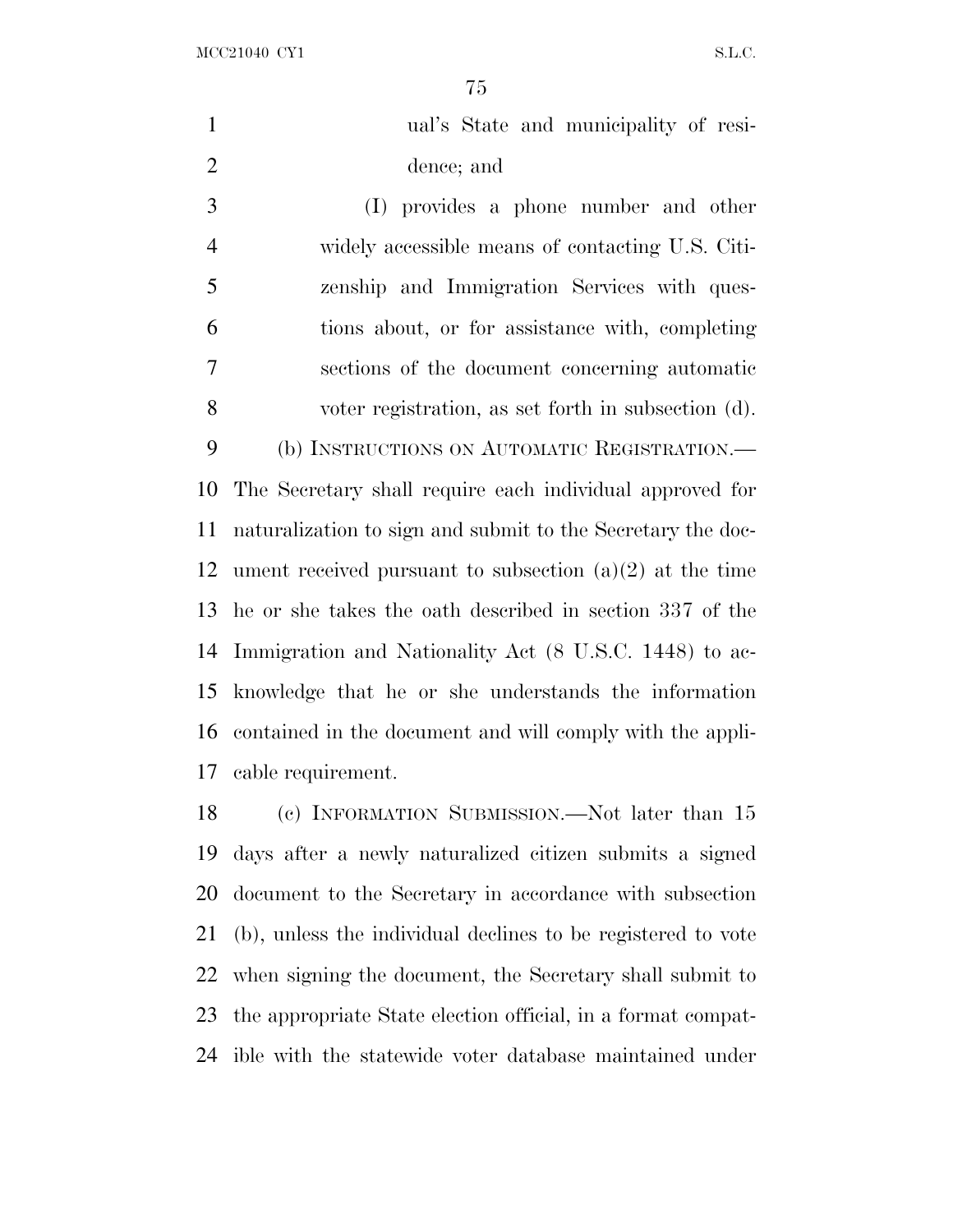| 1              | section 303 of the Help America Vote Act of 2002 (52)    |
|----------------|----------------------------------------------------------|
| 2              | U.S.C. 21083) to the extent possible—                    |
| 3              | (1) the individual's given names and surnames;           |
| $\overline{4}$ | $(2)$ the individual's date of birth;                    |
| 5              | (3) the individual's residential address or co-          |
| 6              | ordinates;                                               |
| 7              | (4) confirmation that the individual is a citizen        |
| 8              | of the United States;                                    |
| 9              | (5) the date on which the individual was sworn           |
| 10             | in as a United States citizen;                           |
| 11             | $(6)$ the individual's signature in electronic form,     |
| 12             | if available; and                                        |
| 13             | (7) information regarding the individual's affili-       |
| 14             | ation or enrollment with a political party, if the indi- |
| 15             | vidual provides such information.                        |
| 16             | REGISTRATION ASSISTANCE.—The Secretary<br>(d)            |
| 17             | shall—                                                   |
| 18             | (1) publish information about, and instructions          |
| 19             | for, accepting or declining automatic voter registra-    |
| 20             | tion for newly naturalized citizens—                     |
| 21             | $(A)$ on the U.S. Citizenship and Immigra-               |
| 22             | tion Services website; and                               |
| 23             | (B) in materials routinely provided to ap-               |
| 24             | proved applicants for United States citizenship;         |
| 25             | and                                                      |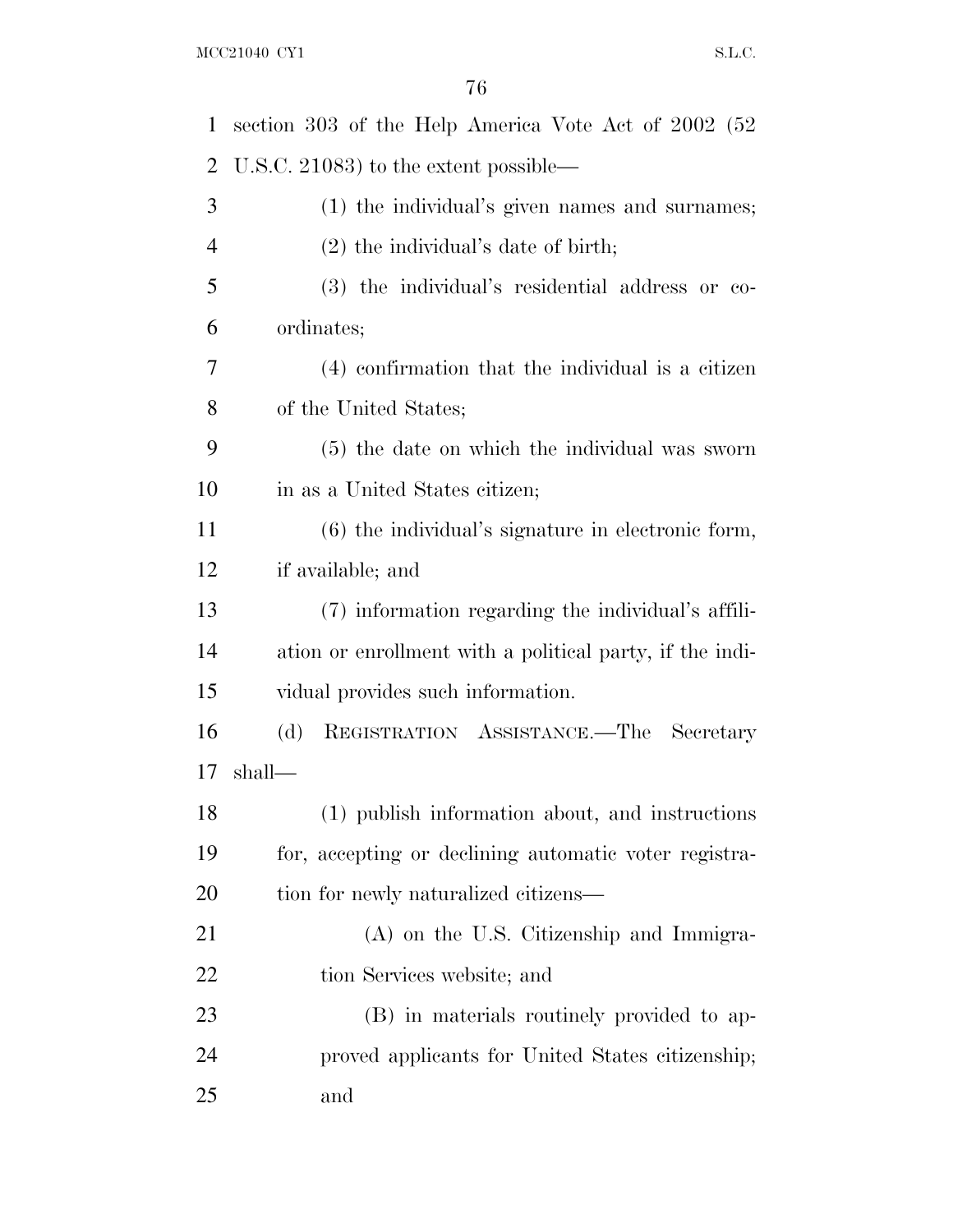(2) create a telephonic hotline staffed by live operators to provide assistance with registration to approved applicants for United States citizenship.

|   |  | 4 SEC. 314. VOTER PROTECTION AND SECURITY IN AUTO- |  |  |
|---|--|----------------------------------------------------|--|--|
| 5 |  | <b>MATIC REGISTRATION.</b>                         |  |  |

 (a) PROTECTIONS FOR ERRORS IN REGISTRATION.— An individual may not be prosecuted under any Federal or State law, adversely affected in any civil adjudication concerning immigration status or naturalization, or sub- ject to an allegation in any legal proceeding that the indi- vidual is not a citizen of the United States on the ground that the individual—

 (1) is not eligible to vote in elections for Fed-eral office, but—

 (A) was automatically registered to vote under this title; or

 (B) was automatically registered to vote under this title and subsequently voted without willful intent to do so unlawfully;

 (2) was automatically registered to vote under 21 this title at an incorrect address; or

 (3) declined the opportunity to register to vote or did not make an affirmation of citizenship, in- cluding through automatic registration, under this title.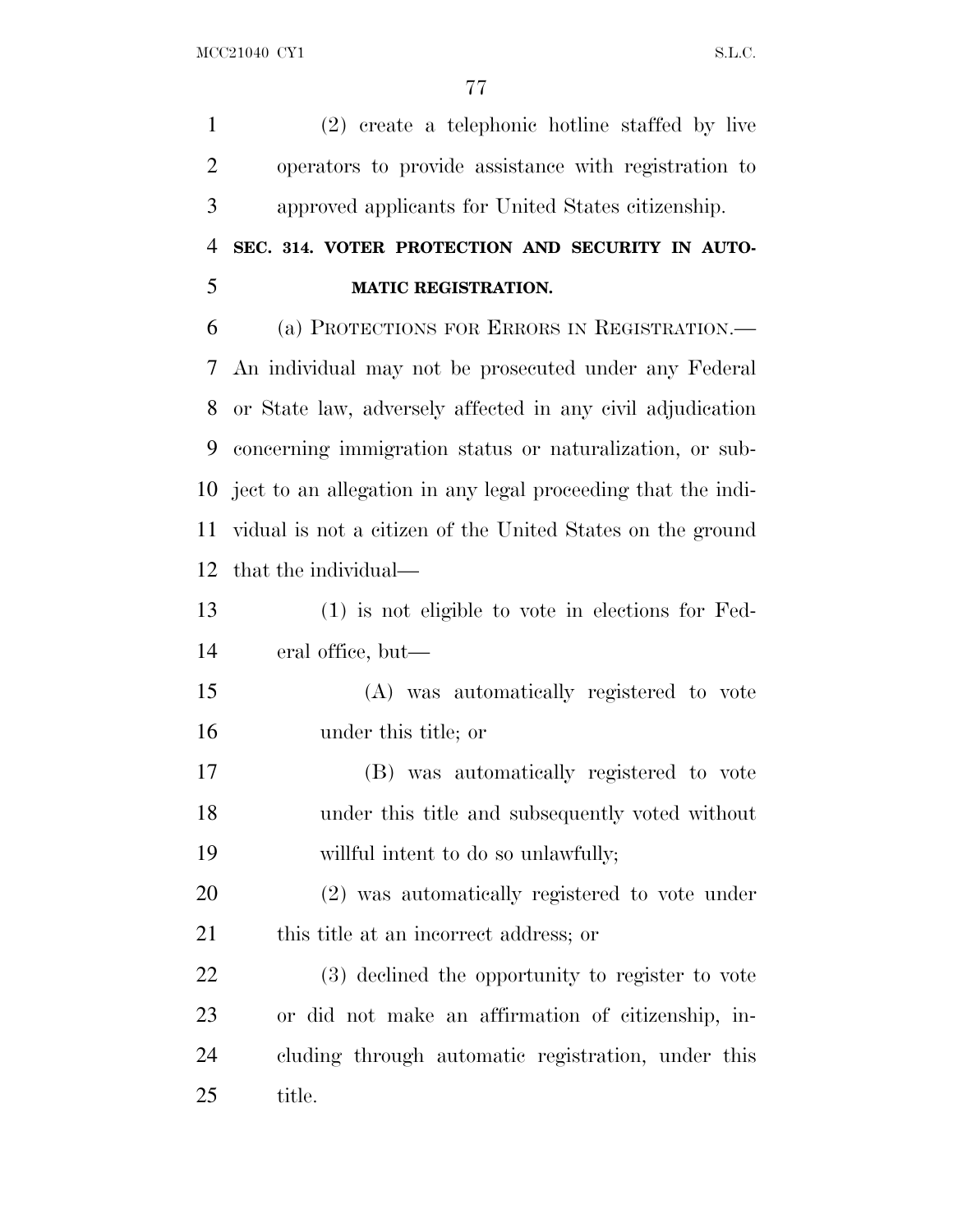(b) LIMITS ON USE OF AUTOMATIC REGISTRA- TION.—The automatic registration of any individual, an individual's declination to register to vote, or an individ- ual's failure to make an affirmation of citizenship under this title may not be used as evidence against that indi- vidual in any State or Federal law enforcement pro- ceeding. An individual's lack of knowledge or willfulness of such registration may be conclusively demonstrated by the individual's testimony.

 (c) CONTRIBUTING AGENCIES' PROTECTION OF IN- FORMATION.—Nothing in this title may be construed to authorize the Department of Homeland Security to collect, retain, transmit, or publicly disclose, except to State elec-tion officials, as authorized under this title—

 (1) an individual's decision to decline to register 16 to vote or to not register to vote;

 (2) an individual's decision to not affirm his or her citizenship; or

 (3) any information that a contributing agency 20 transmits pursuant to section  $313(c)$ , except in pur-suing the agency's ordinary course of business.

 (d) PUBLIC DISCLOSURE PROHIBITED.—State elec- tion officials may not publicly disclose, with respect to any individual for whom any a State election official receives information from the Department of Homeland Security—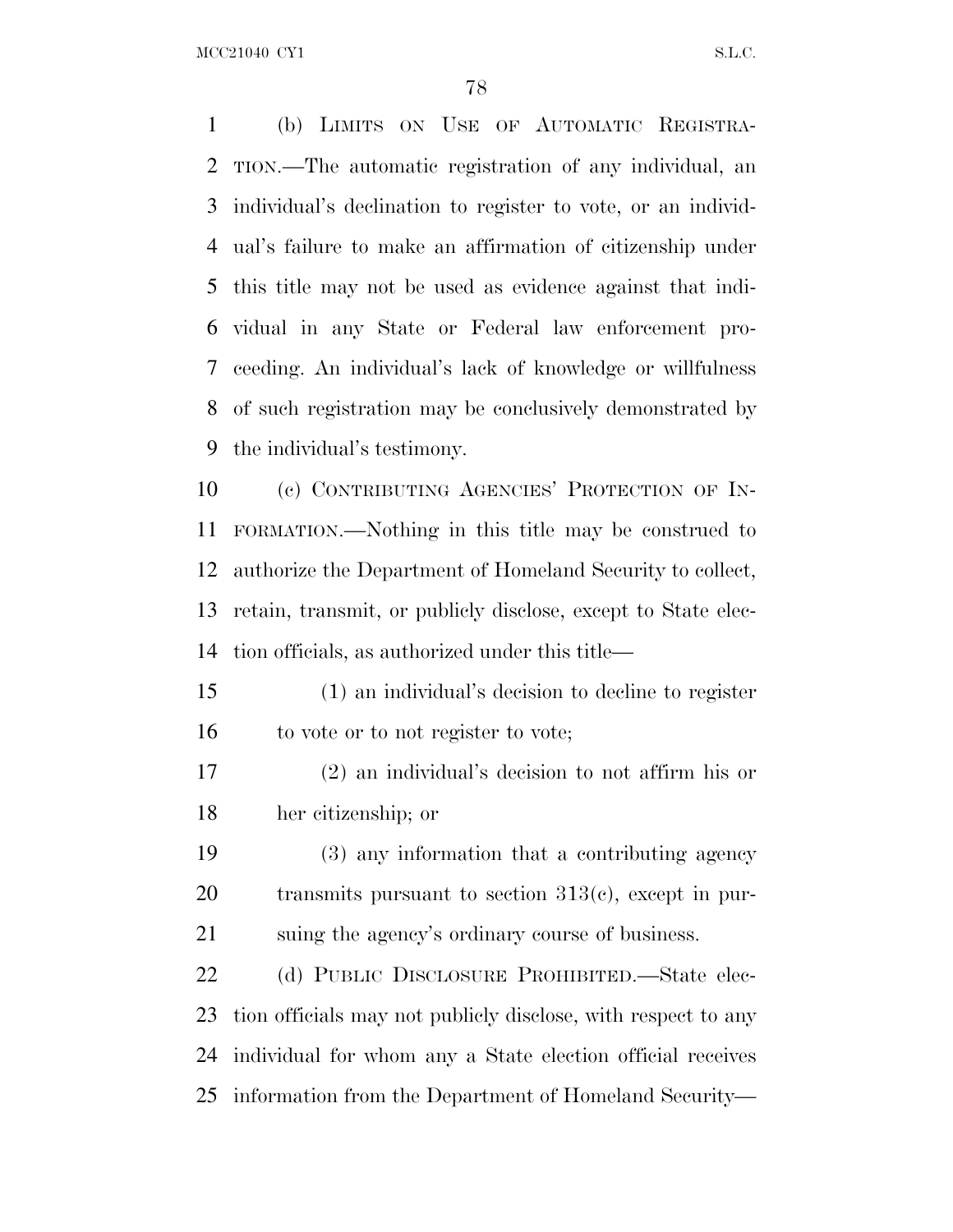| $\mathbf{1}$ | $(1)$ any information that is not necessary to                     |
|--------------|--------------------------------------------------------------------|
| 2            | voter registration;                                                |
| 3            | (2) any voter information otherwise shielded                       |
| 4            | from disclosure under State law or section $8(a)$ of               |
| 5            | the National Voter Registration Act of 1993 (52)                   |
| 6            | U.S.C. $20507(a)$ ;                                                |
| 7            | (3) any portion of the individual's Social Secu-                   |
| 8            | rity number;                                                       |
| 9            | (4) any portion of the individual's motor vehicle                  |
| 10           | driver's license number;                                           |
| 11           | $(5)$ the individual's signature;                                  |
| 12           | $(6)$ the individual's telephone number; or                        |
| 13           | (7) the individual's email address.                                |
| 14           | SEC. 315. EFFECTIVE DATE.                                          |
| 15           | Sections 312, 313, and 314 shall take effect on [Jan-              |
| 16           | uary 1, 2022].                                                     |
| 17           | TITLE IV-REFUGEE RESETTLE-                                         |
| 18           | MENT AND INTEGRATION                                               |
| 19           | SEC. 401. DEFINITION OF SECRETARY.                                 |
| 20           | In this title, the term "Secretary" means the Sec-                 |
| 21           | retary of State.                                                   |
| 22           | SEC. 402. MINIMUM NUMBER OF REFUGEES TO BE ADMIT-                  |
| 23           | TED.                                                               |
| 24           | Section $207(a)(2)$ of the Immigration and Nationality             |
| 25           | Act $(8 \text{ U.S.C. } 1157(a)(2))$ is amended by inserting after |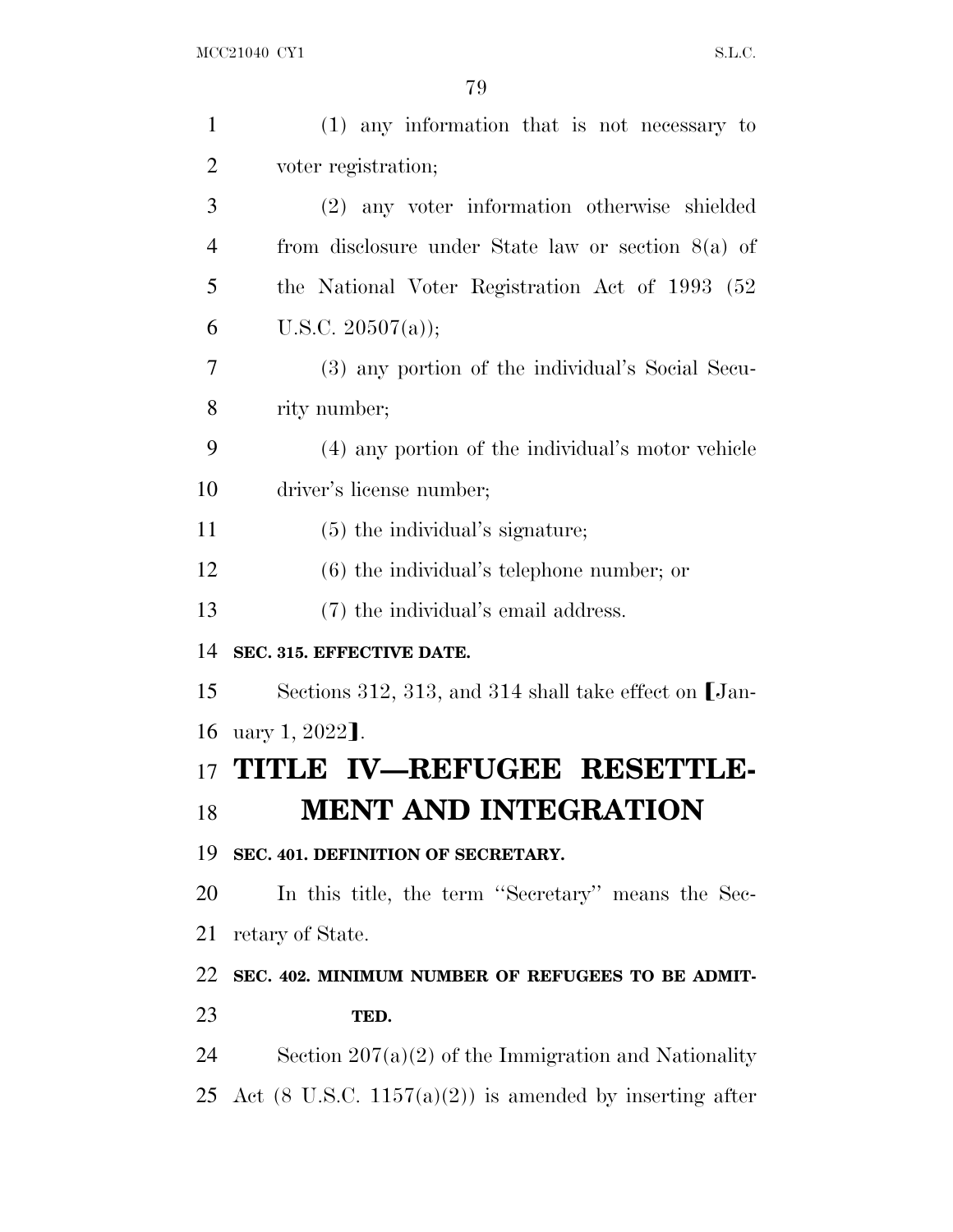''as the President determines'' the following: ''(except that 2 in any fiscal year after [fiscal year ], such number may not be less than 125,000)''.

## **SEC. 403. PRE-ARRIVAL ENGLISH LANGUAGE AND WORK ORIENTATION TRAINING FOR APPROVED REFUGEE APPLICANTS.**

 (a) I<sup>N</sup> GENERAL.—The Secretary shall establish overseas refugee training programs to offer to refugees de- scribed in subsection (b) optional English-as-a-second-lan- guage and work orientation training before departure for the United States.

 (b) REFUGEES DESCRIBED.—Refugees described in this subsection are refugees who have been—

 (1) approved for admission to the United States;

 (2) conditionally approved for admission to the United States; or

 (3) selected at the discretion of the U.S. Ref-ugee Admission Program.

 (c) DESIGN AND IMPLEMENTATION.—In designing and implementing the programs referred to in subsection (a), the Secretary shall consult with or enter into a con- tract with 1 or more nongovernmental or international or-ganizations that has—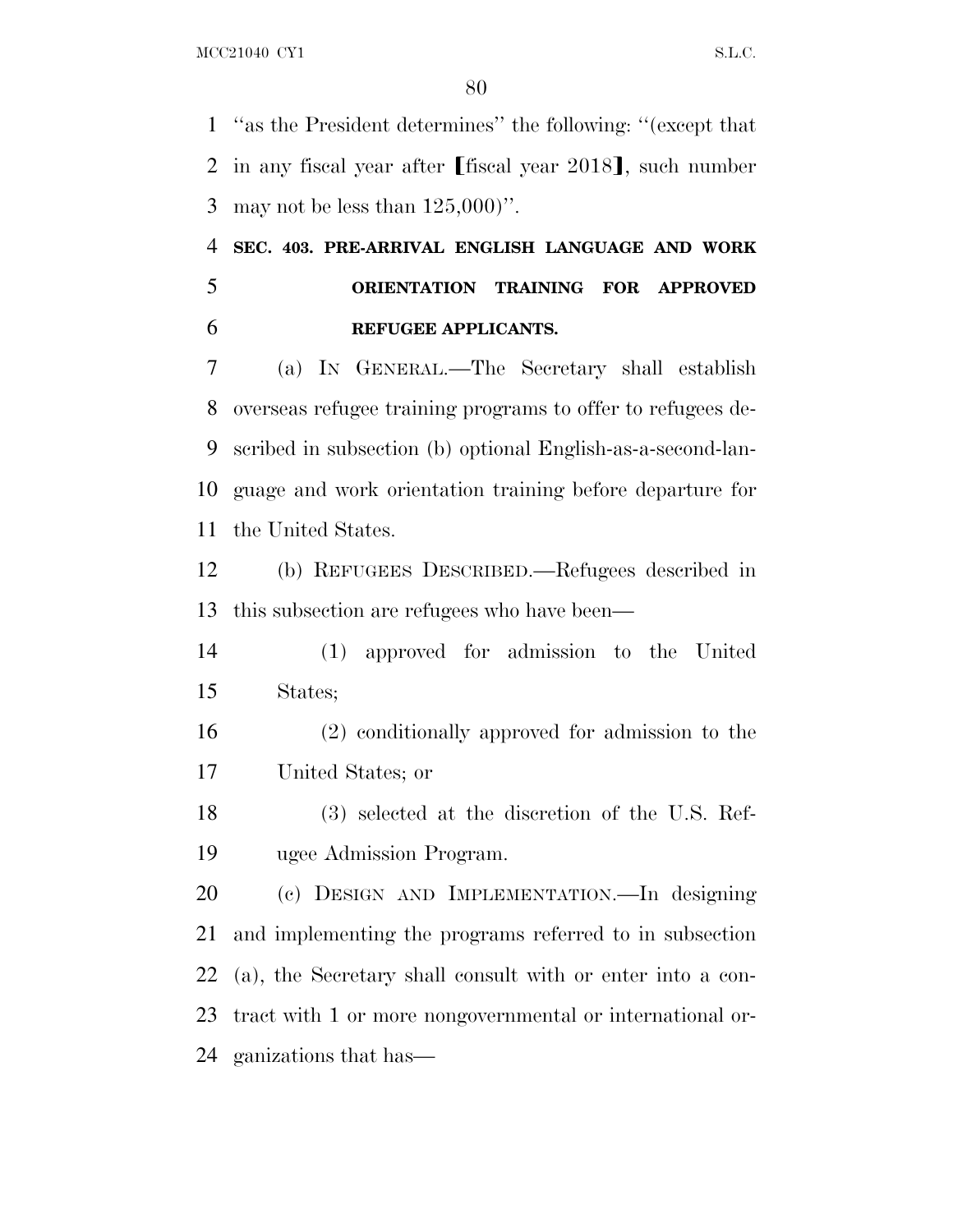| $\mathbf{1}$   | (1) direct affiliation with the United States ref-      |
|----------------|---------------------------------------------------------|
| $\overline{2}$ | ugee resettlement program; and                          |
| 3              | $(2)$ appropriate expertise in developing cur-          |
| $\overline{4}$ | riculum and teaching English as a second language.      |
| 5              | (d) IMPACT ON PROCESSING TIMES.—The Secretary           |
| 6              | shall ensure that training programs under this section— |
| 7              | (1) are offered to refugees as strictly optional;       |
| 8              | (2) occur within applicable processing times;           |
| 9              | and                                                     |
| 10             | $(3)$ do not delay or prevent the departure for         |
| 11             | the United States of any refugee who has been ap-       |
| 12             | proved for admission to the United States.              |
| 13             | (e) TIMELINE FOR IMPLEMENTATION.—                       |
| 14             | (1) INITIAL IMPLEMENTATION.—Not later than              |
| 15             | 1 year after the date of the enactment of this Act,     |
| 16             | the Secretary shall ensure that training programs       |
| 17             | under this section are fully and consistently oper-     |
| 18             | ational in not fewer than 3 refugee processing re-      |
| 19             | gions.                                                  |
| 20             | (2) ADDITIONAL IMPLEMENTATION.—Not later                |
| 21             | than 2 years after the date of the enactment of this    |
| 22             | Act, the Secretary shall notify the appropriate com-    |
| 23             | mittees of Congress that such training programs are     |
| 24             | fully and consistently operational in not fewer than    |
| 25             | 5 refugee processing regions.                           |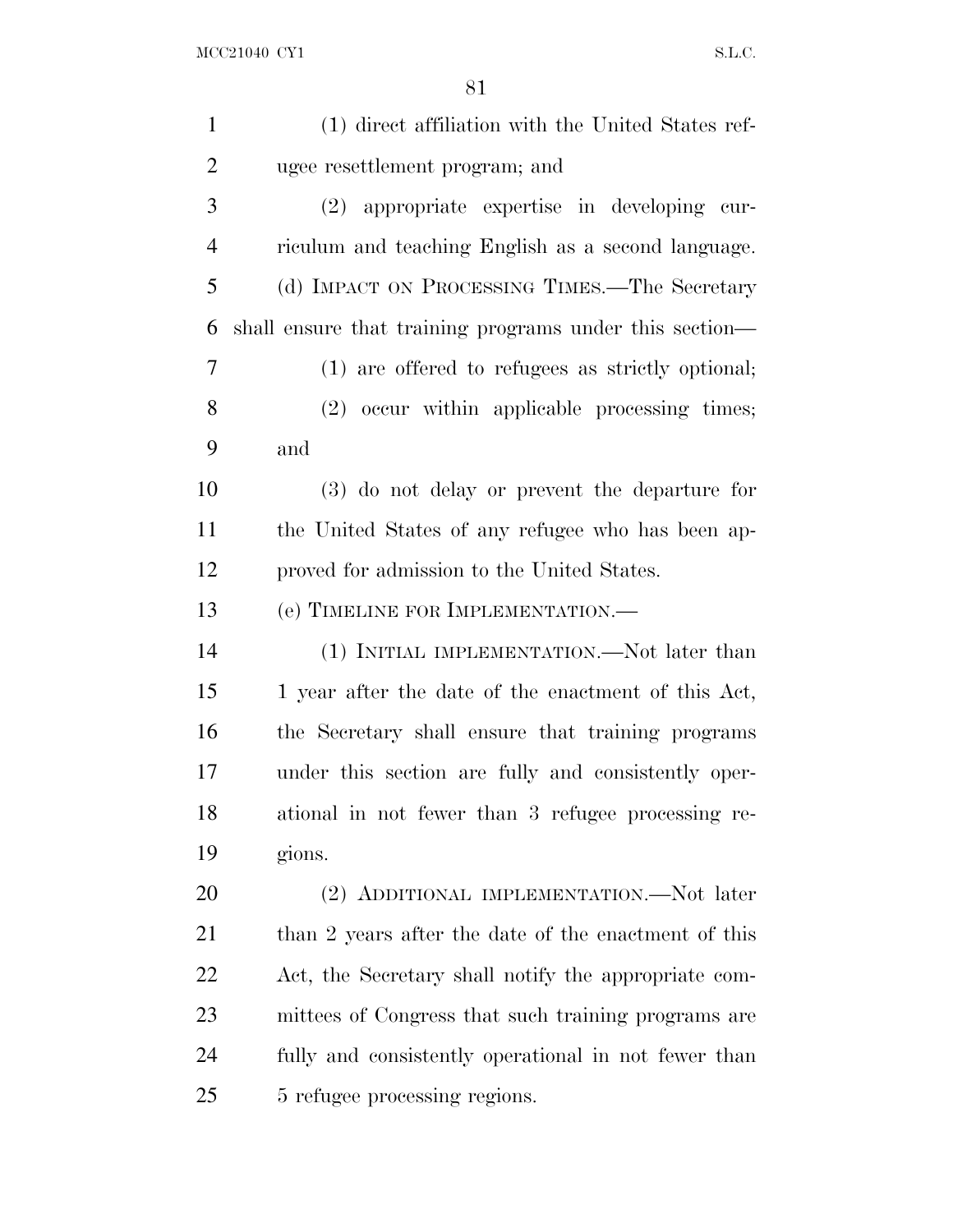| $\mathbf{1}$   | (f) GAO STUDY AND REPORT.—                                  |
|----------------|-------------------------------------------------------------|
| $\overline{2}$ | (1) STUDY.—The Comptroller General of the                   |
| 3              | United States shall conduct a study on the imple-           |
| $\overline{4}$ | mentation of this section that includes—                    |
| 5              | $(A)$ an assessment of —                                    |
| 6              | (i) the quality of English-as-a-second-                     |
| 7              | language curricula and instruction; and                     |
| 8              | (ii) the benefits to refugees of the                        |
| 9              | work orientation and English-as-a-second-                   |
| 10             | language training programs; and                             |
| 11             | (B) recommendations on whether such pro-                    |
| 12             | grams should be continued, broadened, or modi-              |
| 13             | fied.                                                       |
| 14             | (2) REPORT.—Not later than 4 years after the                |
| 15             | date of the enactment of this Act, the Comptroller          |
| 16             | General shall submit to the appropriate committees          |
| 17             | of Congress a report on the findings of the study           |
| 18             | under paragraph $(1)$ .                                     |
| 19             | $(g)$ RULE OF CONSTRUCTION.—Nothing in this sec-            |
| 20             | tion shall be construed to require a refugee to participate |
| 21             | in a training program under this section as a precondition  |
| 22             | for the admission of the refugee to the United States.      |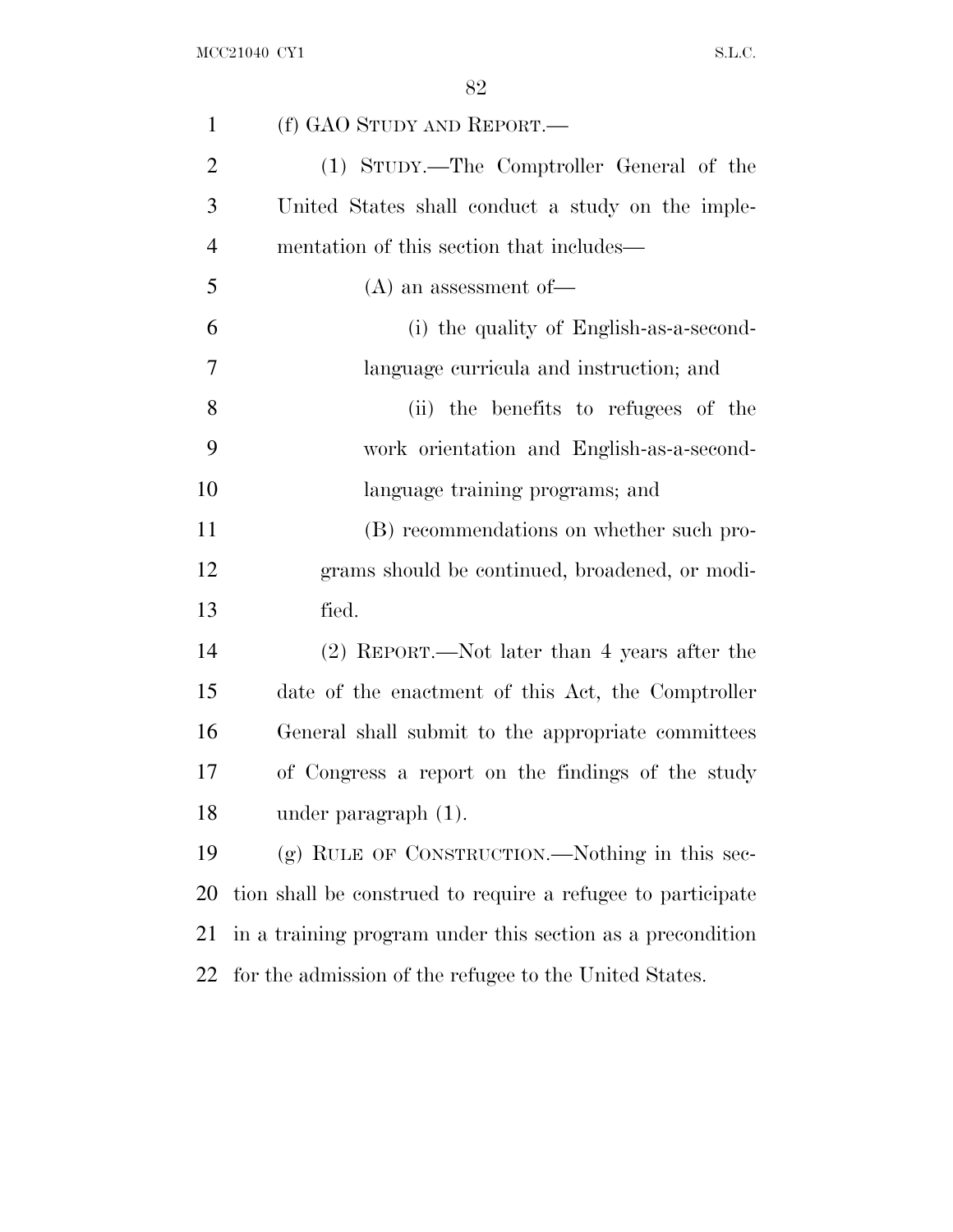### **SEC. 404. UPDATE OF RECEPTION AND PLACEMENT GRANTS.**

3 Beginning in fiscal year  $\lceil 2021 \rceil$ , in setting the amount of reception and placement grants for refugees, the Secretary shall ensure that—

 (1) the grant amount is adjusted to an amount that is adequate to provide for the anticipated initial resettlement needs of refugees and includes adjust-ments for inflation and the cost of living;

 (2) the administrative portion of such grants provided at the beginning of the fiscal year to each national resettlement agency is sufficient to ensure adequate local and national capacity to serve the ini- tial resettlement needs of the number of refugees the Secretary anticipates the agency will resettle during the fiscal year; and

 (3) additional amounts are provided to each na- tional resettlement agency promptly upon the arrival of refugees that, exclusive of the amounts provided pursuant to paragraph (2), are sufficient to meet the anticipated initial resettlement needs of such refu- gees and support local and national operational costs in excess of the amount described in paragraph (1).

### **SEC. 405. CASE MANAGEMENT GRANT PROGRAM.**

 (a) ESTABLISHMENT.—The Director of the Office of Refugee Resettlement shall make grants to national reset-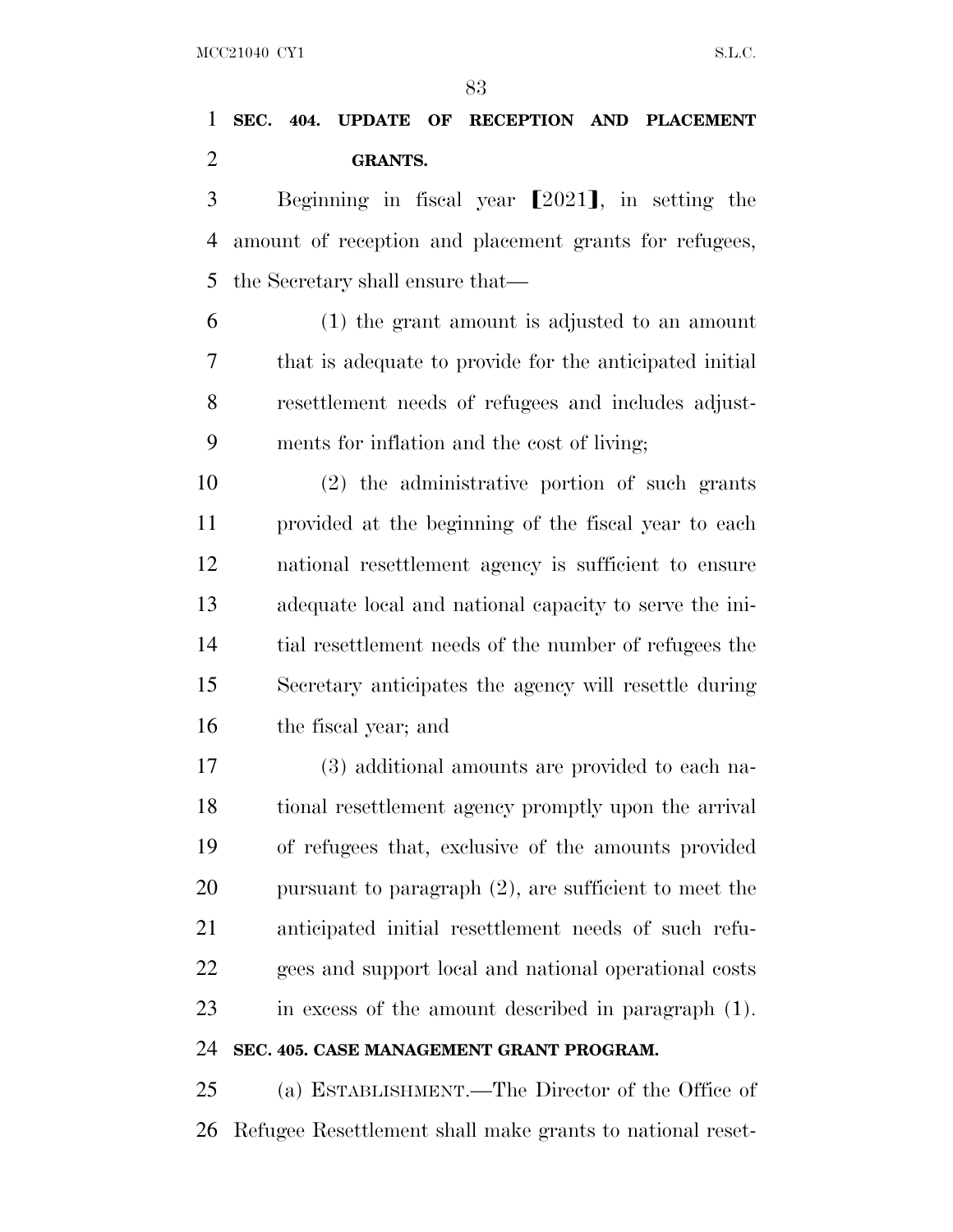tlement agencies to operate a case management system for the purpose of offering case management to qualified indi- viduals to assist in accessing any service, benefit, or assist- ance for which qualified individuals are eligible provided by— (1) the Office of Refugee Resettlement; (2) any other Federal, State, or local agency; and (3) a private entity or a nonprofit organization. 10 (b) PERIOD OF QUALIFICATION.— (1) IN GENERAL.—Except as provided in para- graph (2), a qualified individual may receive case management services under this section during the period beginning on the date on which the qualified individual was determined to be eligible for resettle- ment, acculturation, or subsistence services provided by the Office of Refugee Resettlement and ending on the date that is 1 year after the date on which the qualified individual ceases to be so eligible. 20 (2) EXCEPTIONAL CIRCUMSTANCES.— 21 (A) IN GENERAL.—Notwithstanding para- graph (1), an individual described in subpara- graph (B) may receive such case management services during the period beginning on the date on which such individual was determined to be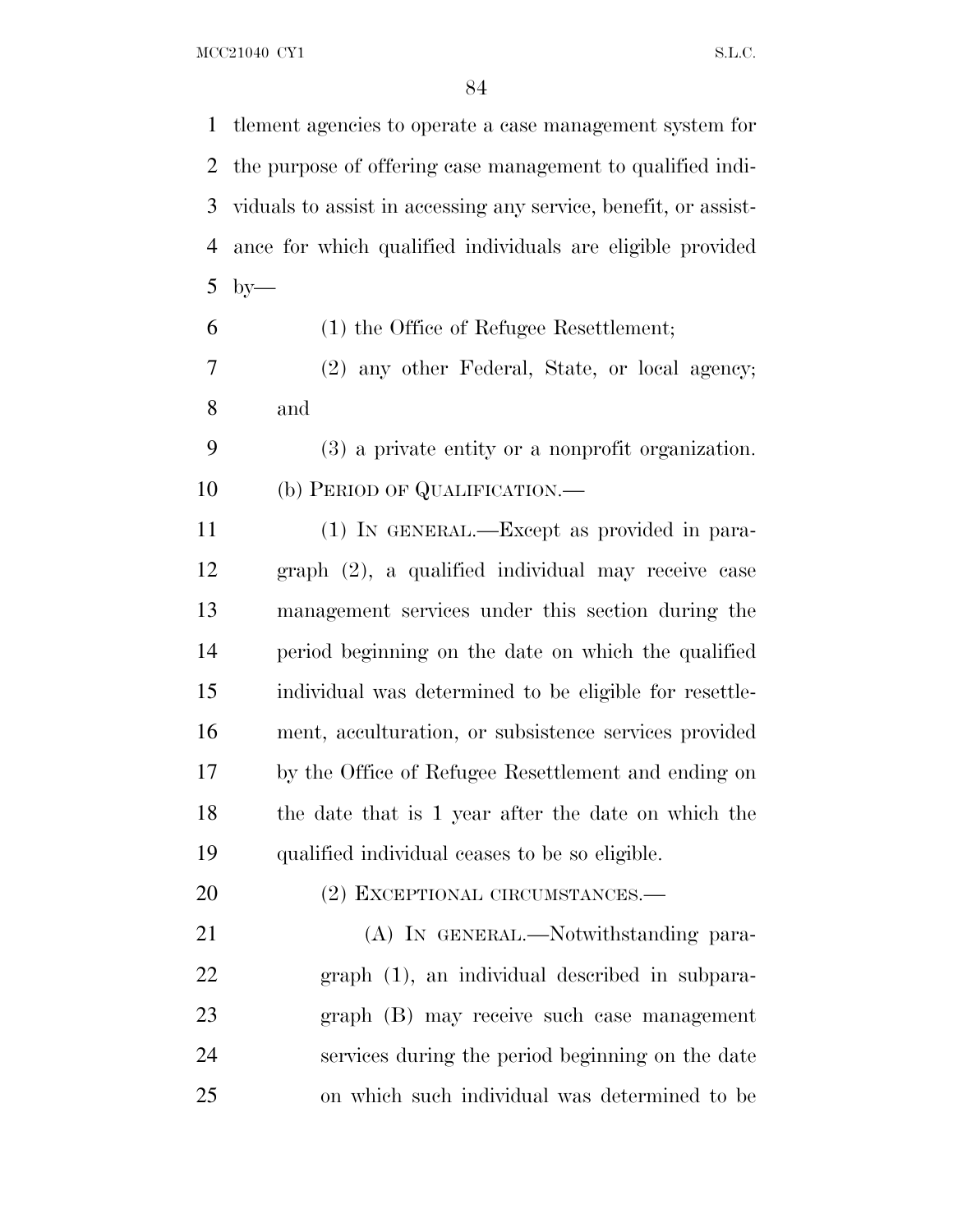| $\mathbf{1}$   | eligible for resettlement, acculturation, or sub- |
|----------------|---------------------------------------------------|
| $\overline{2}$ | sistence services provided by the Office of Ref-  |
| 3              | ugee Resettlement and ending on the date that     |
| $\overline{4}$ | is 3 years after the date on which such indi-     |
| 5              | vidual ceases to be so eligible.                  |
| 6              | (B) EXCEPTIONAL CIRCUMSTANCES.—An                 |
| 7              | individual described in this subparagraph is a    |
| 8              | qualified individual who-                         |
| 9              | $(i)$ is 65 years of age or older;                |
| 10             | (ii) has extraordinary resettlement or            |
| 11             | acculturation needs that impede the ability       |
| 12             | of the individual to achieve durable self-        |
| 13             | sufficiency;                                      |
| 14             | (iii) is a refugee resettled from a situ-         |
| 15             | ation of protracted displacement;                 |
| 16             | (iv) is a member of a family caring for           |
| 17             | an unattached refugee minor; or                   |
| 18             | $(v)$ on the date on which the indi-              |
| 19             | vidual was admitted to the<br>United              |
| 20             | States—                                           |
| 21             | (I) had a disability or serious                   |
| 22             | medical condition;                                |
| 23             | (II) had a mental health condi-                   |
| 24             | tion;                                             |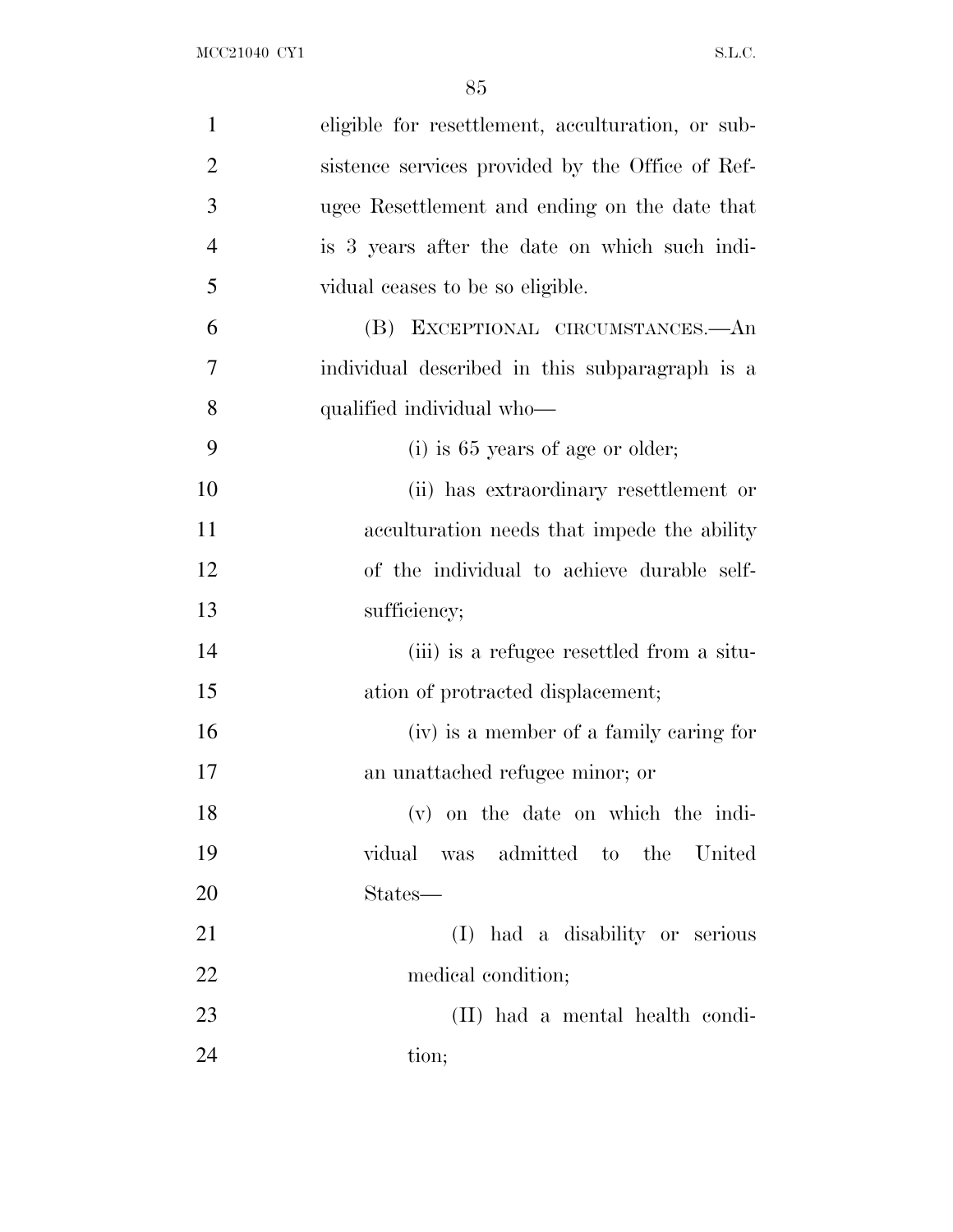|                | oυ                                                         |
|----------------|------------------------------------------------------------|
| $\mathbf{1}$   | (III) was part of a household                              |
| $\overline{2}$ | headed by a single parent; or                              |
| 3              | (IV) was a victim of a severe                              |
| $\overline{4}$ | form of violence.                                          |
| 5              | (c) SAVINGS CLAUSE.—Nothing in this section shall          |
| 6              | be construed as affecting the authority of the Director of |
| 7              | the Office of Refugee Resettlement under section           |
| 8              | $412(e)(7)(A)$ of the Immigration and Nationality Act (8)  |
| 9              | U.S.C. $1522(e)(7)(A)$ or of any other section of such Act |
| 10             | to provide case management services to qualified individ-  |
| 11             | uals who have been in the United States for longer than    |
| 12             | 3 years.                                                   |
| 13             | (d) DEFINITIONS.—In this section:                          |
| 14             | (1) QUALIFIED INDIVIDUAL.—The term "quali-                 |
|                |                                                            |
| 15             | fied individual" means an individual who was, at any       |
| 16             | time, eligible for resettlement, acculturation, or sub-    |
| 17             | sistence services provided by the Office of Refugee        |
| 18             | Resettlement.                                              |
| 19             | (2) RESETTLEMENT, ACCULTURATION, OR SUB-                   |
| 20             | SISTENCE SERVICES.—The term "resettlement, ac-             |
| 21             | culturation, or subsistence services" includes each of     |
| 22             | the services provided by the Office of Refugee Reset-      |
| 23             | tlement to aliens (as defined in section $101(a)$ of the   |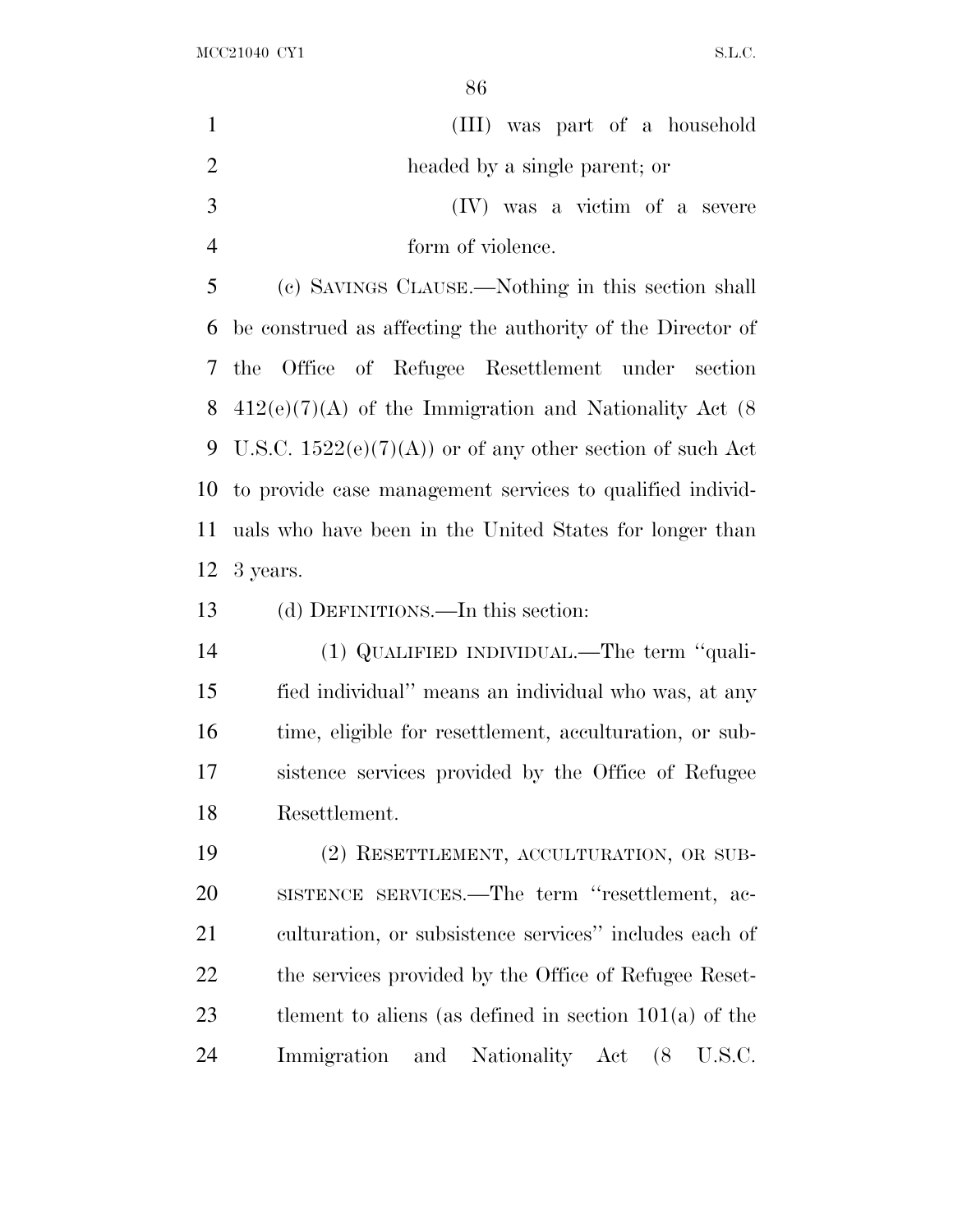| $\mathbf{1}$   | $1101(a))$ , except the case management services          |
|----------------|-----------------------------------------------------------|
| $\overline{2}$ | under this section.                                       |
| 3              | SEC. 406. INCREASE IN CASH PAYMENTS.                      |
| $\overline{4}$ | (a) IN GENERAL.—Section 412 of the Immigration            |
| 5              | and Nationality Act (8 U.S.C. 1522) is amended—           |
| 6              | $(1)$ in subsection $(a)$ —                               |
| 7              | $(A)$ in paragraph $(1)$ , by adding at the end           |
| 8              | the following:                                            |
| 9              | $\lq\lq$ C) Subject to the availability of funds, assist- |
| 10             | ance and social services for employment and health        |
| 11             | and living expenses under this section shall be avail-    |
| 12             | able to refugees for a period of not less than 1          |
| 13             | year.";                                                   |
| 14             | $(B)$ in paragraph $(5)$ , by adding at the end           |
| 15             | the following: "Subject to the availability of            |
| 16             | funds, such assistance and services shall be              |
| 17             | made available to refugees for a period of not            |
| 18             | less than 1 year."; and                                   |
| 19             | $(2)$ in subsection $(e)(1)$ —                            |
| 20             | (A) by striking " $(1)$ " and inserting                   |
| 21             | $``(1)(A)''$ ; and                                        |
| 22             | (B) by adding at the end the following:                   |
| 23             | "(B) Subject to the availability of funds, such           |
| 24             | assistance shall be provided for not less than 1 year     |
|                |                                                           |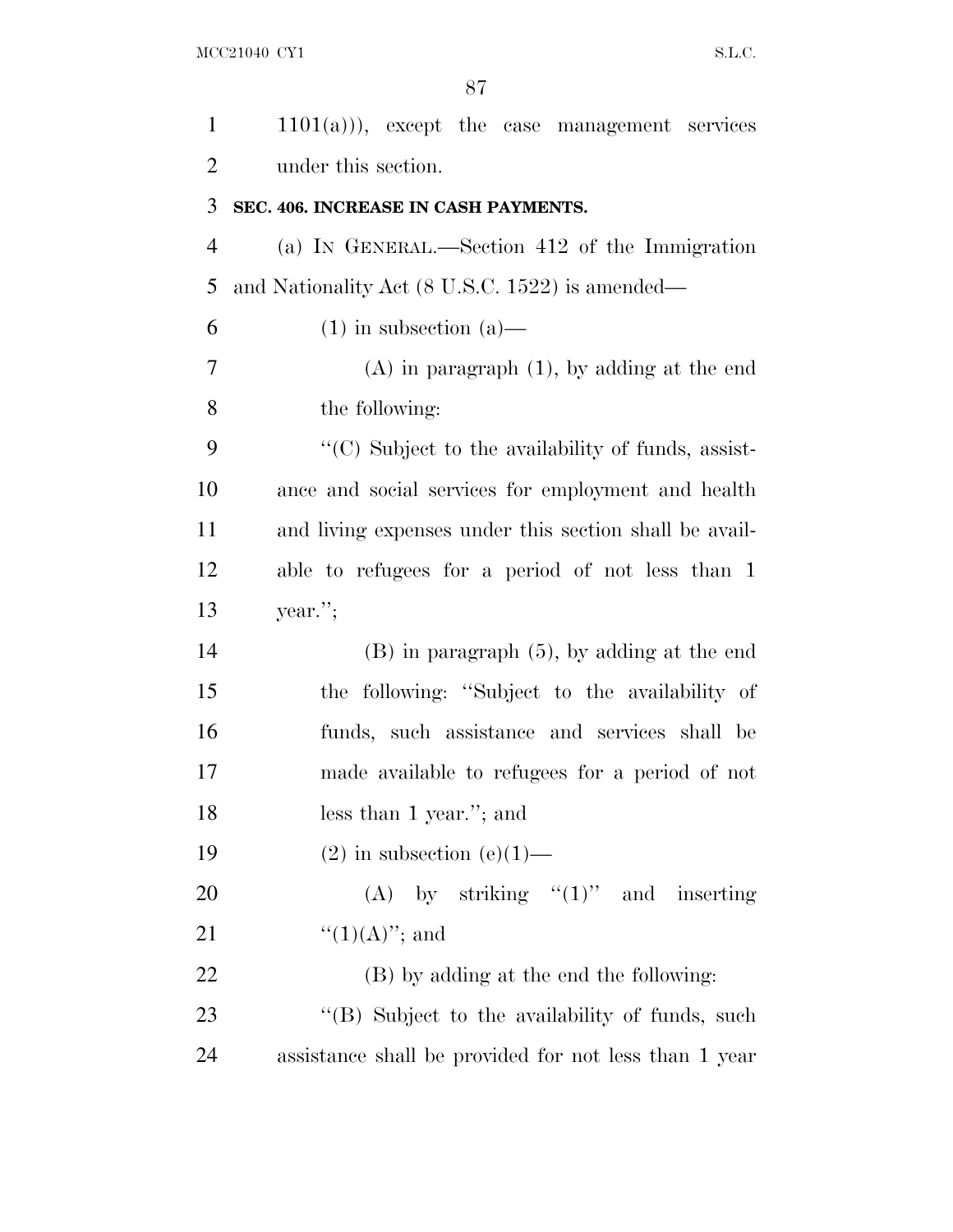beginning on the first day of the month in which a refugee enters the United States.''.

 (b) EFFECTIVE DATE.—The amendments made by subsection (a) shall take effect on the date that is the ear-lier of—

 (1) the first day of the first fiscal year begin- ning after the date of the enactment of this Act; or (2) the date on which a final rule is promul-gated to implement such amendments.

 (c) RULE OF CONSTRUCTION.—Nothing in this sec- tion or in the amendments made by this section shall be construed as limiting or reducing assistance provided for a period that is more than 1 year.

# **TITLE V—PROTECTIONS FOR IMMIGRANTS**

#### **SEC. 501. PERSONALLY IDENTIFIABLE INFORMATION.**

 A recipient of a grant described in, or established under, this title may not be required, as a condition of receiving such a grant, to transmit the personally identifi- able information of an immigrant, or a family member or household member of an immigrant, served by the recipi-ent.